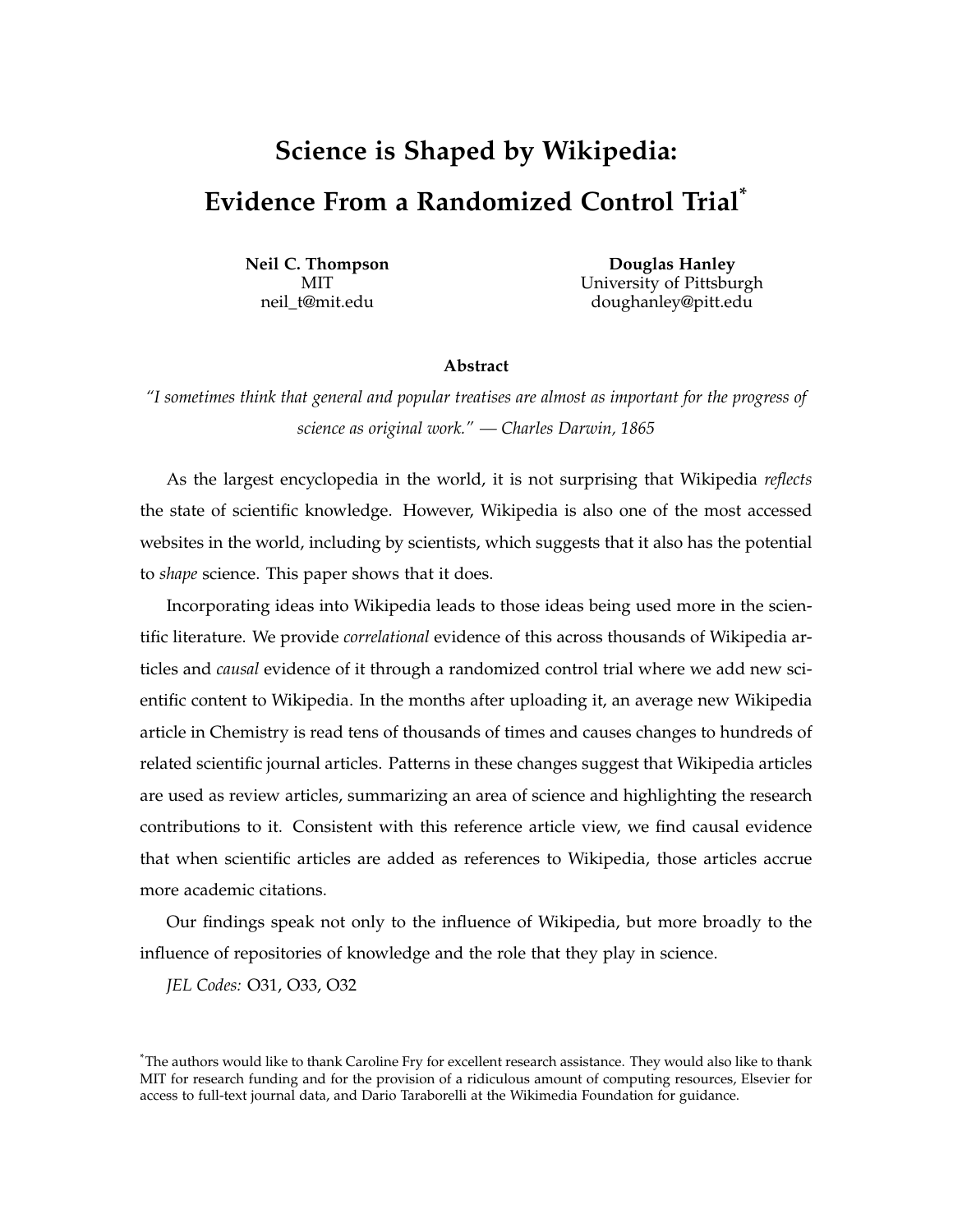### **1 Introduction**

In a letter to fellow biologist T.H. Huxley in 1865, Charles Darwin wrote "I sometimes think that general and popular treatises are almost as important for the progress of science as original work" (Lightman 2007, p 355). And, tellingly, *On the Origin of Species* was both a seminal scientific work and a bestseller (Radford 2008).

This paper asks whether "general and popular treatises" are more than just summaries of science for the general public. Do popular treatises also influence researchers and their contributions to science? Rephrasing this into the language of economics, we ask whether the provision of known scientific knowledge in an open, accessible repository can shape the scientific discussion of those ideas — and, in particular, whether Wikipedia already does. This is an important public policy question because it has been known since at least Samuelson (1954) that public goods, of which public repositories of knowledge are a good example, are underprovisioned by markets. They are thus good candidates for welfare-improving interventions by governments, organizations, and public-spirited individuals.

Given the potential for welfare improvement, it is heartening that many public scientific repositories exist. For example, governments fund repositories of physical objects, like seed banks (NCGRP 2005) and model organism repositories (MMRRC 2017). Governments also fund informational repositories, for example for the human genome (NIH 2017). Individuals and other organizations provide informational repositories as well. For example, StackOverflow.com is a widely used question-andanswer repository for knowledge about computer programming. Previous research on the effect of scientific repositories has shown that they can promote scientific activity (Furman and Stern, 2011).

Still, many important areas of scientific knowledge are not in public repositories. In particular, the most extensive repositories of scientific knowledge – academic journals – remain overwhelmingly restricted to those paying subscription fees. And even those with subscriptions may have difficulty understanding the information that journals contain because of technical jargon, poor writing, etc. But what if the key insights from journal articles were written up in easy-to-read articles available in a convenient public repository?

Wikipedia is one of the largest informational public goods providers in all of science. It is freely available, easily accessible, and is the  $5<sup>th</sup>$  most visited website in the world (Alexa 2017). To put this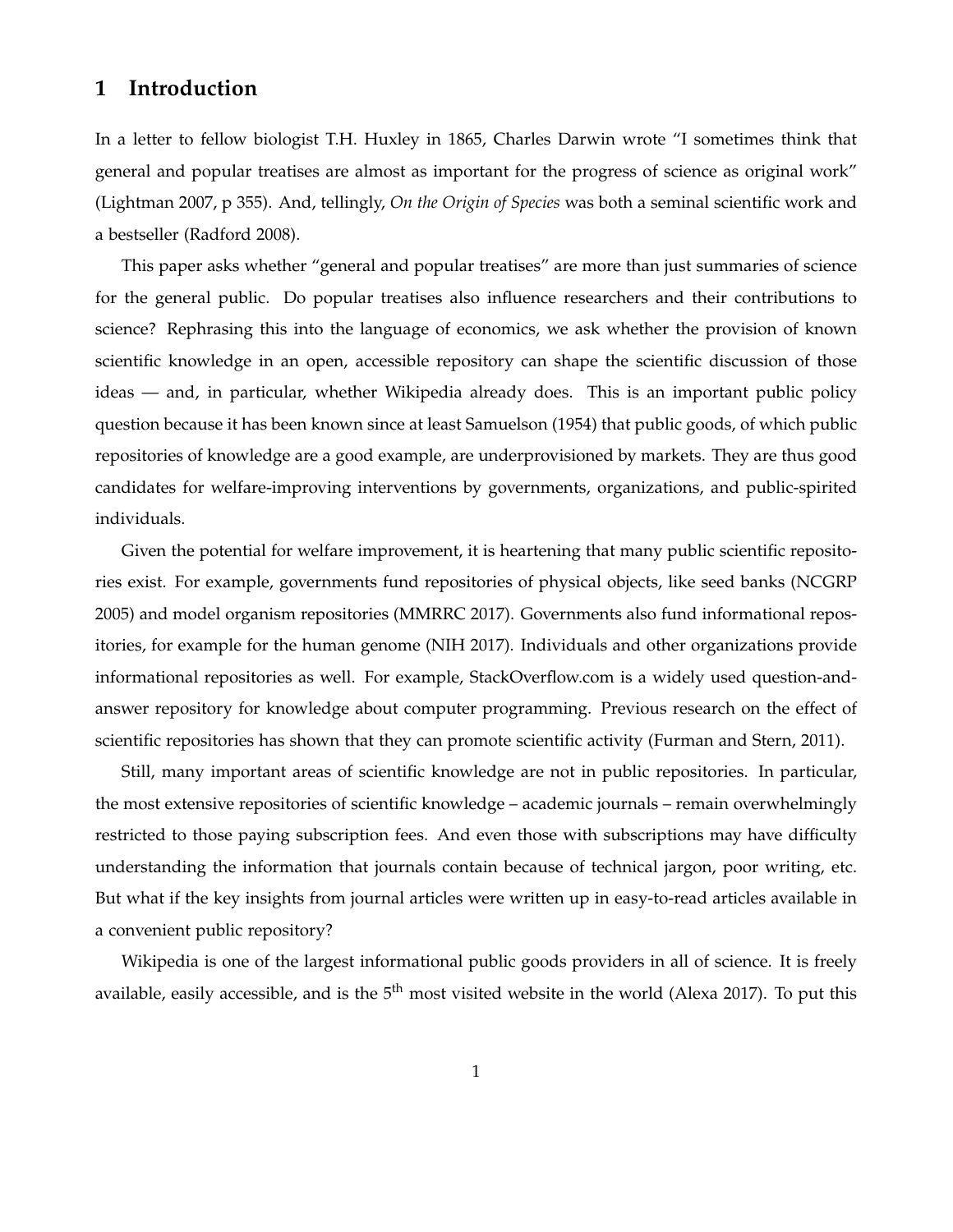in context, it has 500 million unique visitors per month (Cohen, 2014). So, a significant fraction of humanity is using Wikipedia.

A wide variety of scientific topics are covered on Wikipedia, and a substantial fraction of Wikipedia articles are on scientific topics. Depending on the definition and methods used, Wikipedia has 0.5- 1.0 million scientific articles — or one article for every ∼120 scientific journal articles, as measured by listings in Web of Science (Wikipedia, 2019). The scientific sophistication of these articles can be substantial. Based on spot testing in Chemistry, we find that Wikipedia covers more than 90% of the topics discussed at the undergraduate level at top-tier research universities, and about half of those covered at the introductory graduate level.

Given this extensive coverage, it is clear that Wikipedia reflects science. But does it also shape science? Do scientists read Wikipedia articles and encounter new ideas? Or perhaps scientists encounter ideas on Wikipedia that they are already aware of, but which are brought together in a way that influences how they think about them? One could imagine, for example, that in a broad academic field, a concept from one part of the literature might not have been encountered by people from another until it is seen on Wikipedia.<sup>[1](#page-2-0)</sup> A further possibility is that a scientist could lack access to costly journals, and thus the appearance of an idea on Wikipedia could be that person's only access to that scientific knowledge.

To assess the influence of Wikipedia we need a way to measure the impact that it is having on the academic literature. A traditional way of measuring would be to count academic citations, the acknowledgements that the scientists themselves make in their publications. Unfortunately, measuring the impact of Wikipedia using citations is difficult for two reasons. First, purported experts might be reluctant to admit that they referenced an encyclopedia for their knowledge, and thus not cite Wikipedia even if they used it. Indeed, university guidelines specifically discourage the citation of Wikipedia, as an excerpt from MIT citation guidelines makes clear (MIT, 2017):

### *"Wikipedia is Not a Reliable Academic Source*

*Many of us use Wikipedia as a source of information when we want a quick explanation of something. However, Wikipedia or other wikis, collaborative information sites contributed to by a variety of people, are not considered reliable sources for academic citation, and you should not use them as sources in an academic paper."*

<span id="page-2-0"></span>A second challenge to measuring the impact of Wikipedia with citations is that, even if an author

<sup>1</sup>This happened to one of the authors (Thompson) with regard to the *many* flavors of t-tests. He was reminded of the panoply here: [https://en.wikipedia.org/wiki/Student's\\_t-test](https://en.wikipedia.org/wiki/Student)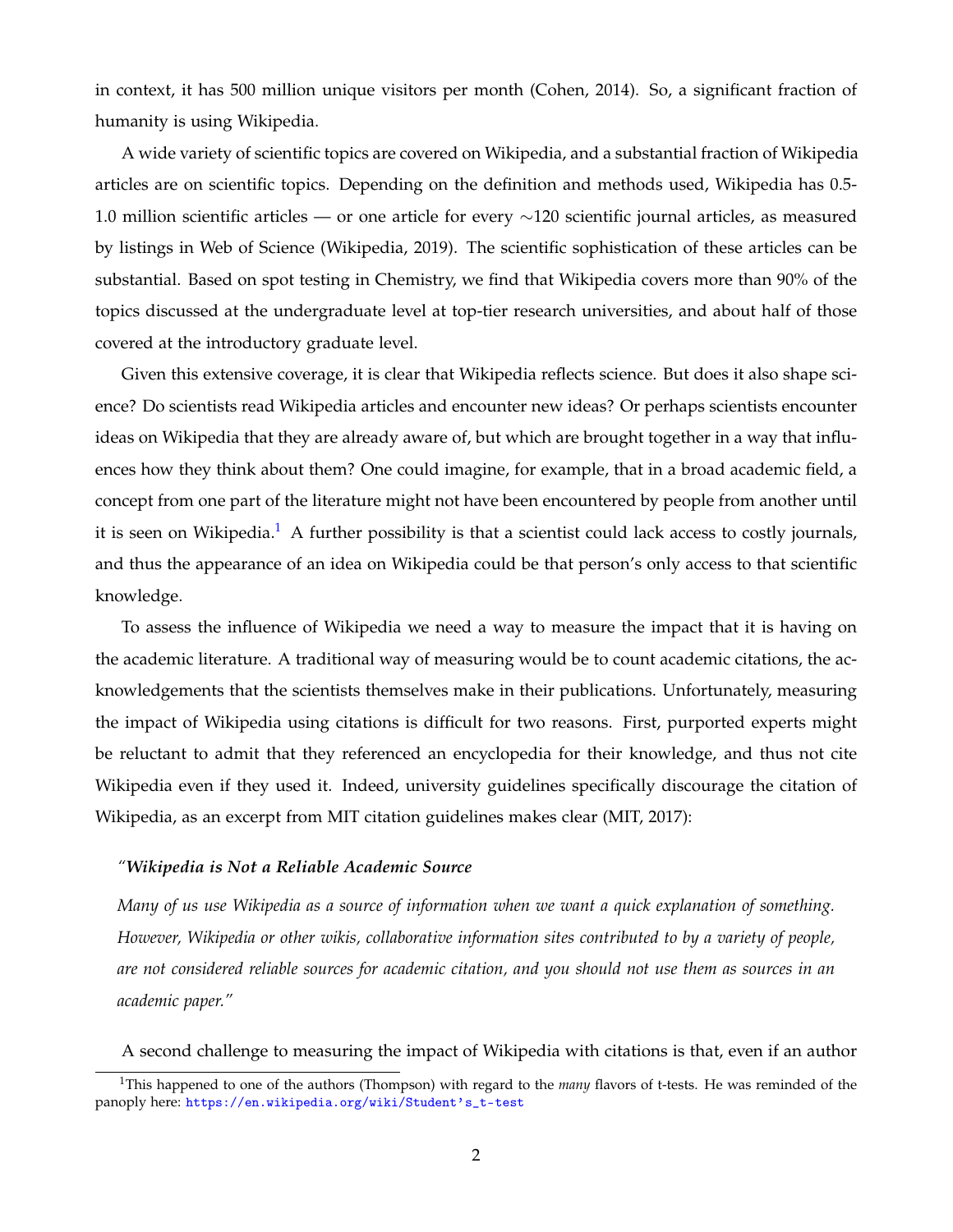were willing to cite an encyclopedia, they might not feel a need to. As Princeton's Academic Integrity Statement advises (Princeton, 2017): "If the fact or information is generally known and accepted...you do not need to cite a source." It is quite plausible that a researcher, finding that a fact is in an encyclopaedia, might conclude that the fact is "generally known" and therefore would not feel obliged to cite it. Together, these challenges suggest that citations will not be an accurate way to assess Wikipedia's impact.

We measure the impact of Wikipedia on academic science in two ways: (i) a Big Data approach, and (ii) an experimental approach. Our Big Data approach identifies semantic word-usage in Wikipedia and looks for similar patterns in the full text of academic journal articles. We do this using a full edit-history of Wikipedia (20 terabytes) and full-text versions of every article from 1995 onward from more than 5,000 Elsevier academic journals (0.6 terabytes). This allows us to look at the addition of *any* Wikipedia article and to ask if afterwards the prose in the scientific literature echoes the Wikipedia article's. The advantage of this approach is that we can look very broadly across Wikipedia articles. The disadvantage is that our results are only correlational; they cannot establish causality. This is an important weakness because it cannot rule out plausible alternatives, such as mutual causation. In this case, mutual causation would be when a scientific article (perhaps a major breakthrough) generates both a Wikipedia article as well as follow-on articles in the scientific literature. This would induce correlation between the words used in Wikipedia and the follow-on articles, but it would *not* indicate that it is Wikipedia that is shaping them. Since it seems obvious that this mutual causation must be going on, the interesting question is whether there is an additional impact that is *caused* by Wikipedia.

To establish the causal impact of Wikipedia, we performed an experiment. We commissioned subject matter experts to create new Wikipedia articles on scientific topics not covered in Wikipedia. These newly-created articles were randomized, with half being added to Wikipedia and half being held back as a control group.<sup>[2](#page-3-0)</sup> If Wikipedia shapes the scientific literature, then the "treatment" articles should have a bigger effect on the scientific literature than the "control" articles. We find exactly that: the scientific content from the articles we upload to Wikipedia makes its way into the scientific literature more than the content from control articles that we don't upload...and these effects are large.

Wikipedia's influence is strongest for researchers in the 25% richest countries, although we also see effects in middle income countries. We also find that when a reference to a scientific article is

<span id="page-3-0"></span><sup>2</sup> *Both* sets of articles need to be written because the analysis is lexical and thus the wording of the control articles matters.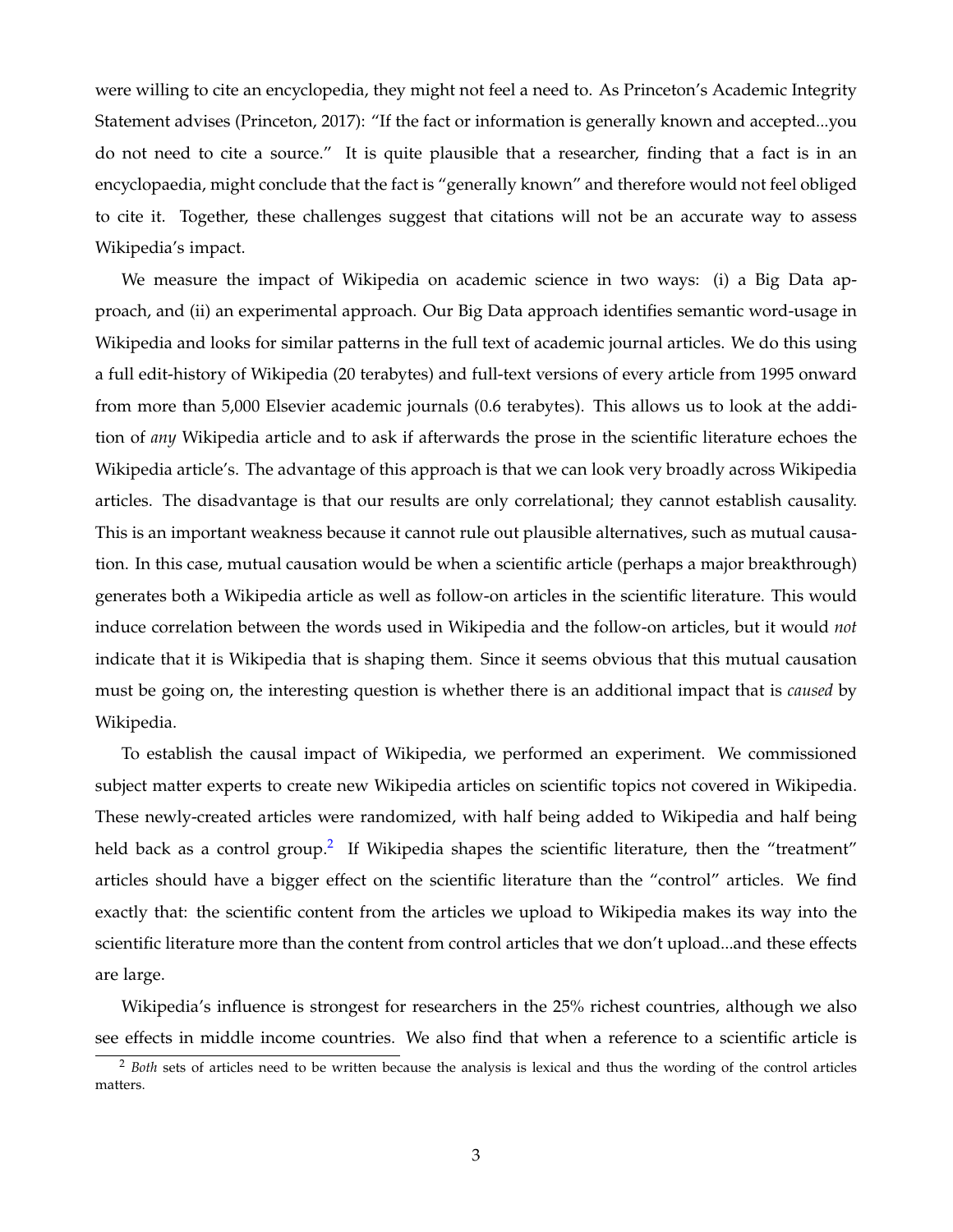added to Wikipedia it generates more citations for that article. Taken together, these two findings suggest that Wikipedia readers that have access to journal articles (which is more likely in richer countries) use it as a guide to the scientific literature. The finding that adding a scientific reference to Wikipedia generates more citations is also a *causal* one because it also comes from an experiment (implicitly in our experiment adding articles to Wikipedia, we also have an experiment of adding references).

The finding that Wikipedia articles are not only summarizing the literature, but highlighting important underlying research is reminiscent of what one would expect from a scientific review article. This is consistent with the authors' experiences of Wikipedia and so we test this empirically. We find that the two are broadly similar. The addition of a Wikipedia article produces an effect that resembles that of publishing a review article, only weaker. Despite having articles that exert a weaker influence, Wikipedia has so many articles that it is (to the best of our knowledge) the *second largest repository of review articles in the world* — as measured either by the number of articles or by the influence that they are having on Science.

Finally, we consider public policy implications. We find that Wikipedia is an enormously costeffective way to disseminate science.

### **2 Public Goods in Science**

The underprovision problem of public goods is a well-researched topic. Since at least Samuelson (1954), it has been known that private incentives are insufficient to achieve welfare-maximizing outcomes because they fail to capture the spillover benefits to others. Under these conditions, and absent intervention by governments, organizations, or public-spirited individuals, there are fewer public goods than would be socially optimal.

A common way of resolving public goods problems is to make the resource excludable, for example by putting information into for-pay journals.[3](#page-4-0) Under these circumstances, those benefiting from positive spillovers will not be able to free-ride, leading to better incentives for private provision at the cost of excluding some users from the market. But excluding users from *information goods* can carry substantial welfare losses if there is a "long-tail" of potential users whose individual value for the good is not high enough to justify paying the price charged, but who collectively represent a substantial fraction of total welfare benefit.

The challenge for informational public goods for the scientific literature is, however, worse than

<span id="page-4-0"></span> $3$ In this case, they should technically be called "club goods"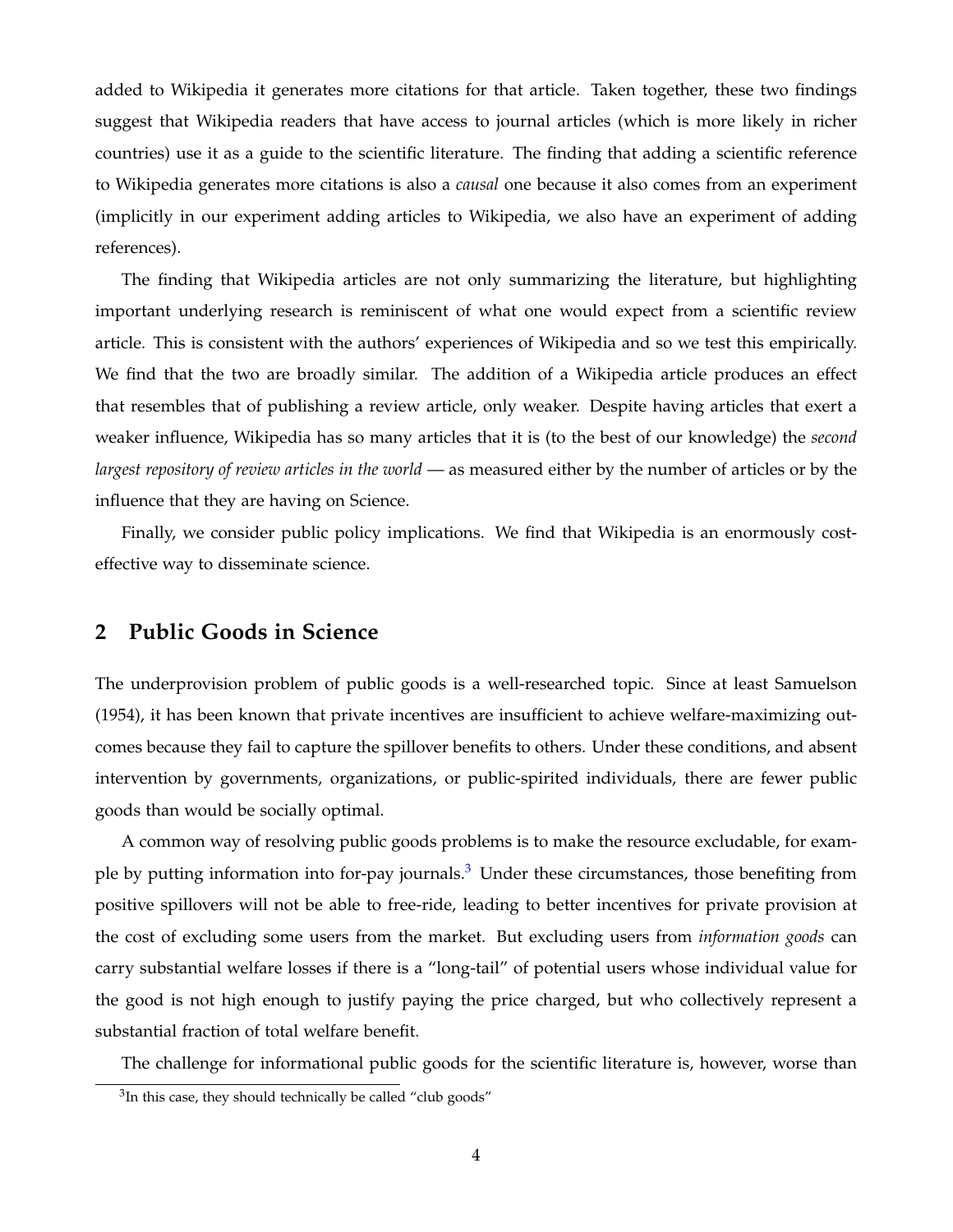the analysis above might suggest. This is because, absent actually reading a scientific article, it may be hard to assess its value to you – that is, due to Arrow's Information Paradox (Arrow, 1962):

*"there is a fundamental paradox in the determination of demand for information; its value for the purchaser is not known until he has the information, but then he has in effect acquired it without cost"*

So, to avoid giving away their content for free, journals prevent potential consumers from reading an article before purchase. But, being unable to read the articles, those consumers might find it hard to decide whether or not to purchase. This combination of a long tail and uncertain value can magnify the welfare loss. Aguiar and Waldfogel (2018) coined the term "random long-tail" for this phenomenon. They find that in entertainment, another information good context, uncertainty makes the welfare impact 10 times larger than with a deterministic long-tail.<sup>[4](#page-5-0)</sup> This suggests that, in a closedaccess model, the foregone welfare from researchers being unable to find the most-relevant article could be substantial.

The model of information sharing embodied in Wikipedia is a middle ground between the extremes of open-access and closed-access science. It provides a free, widely-accessible summary of the scientific findings with links to the underlying papers. At the same time, it omits the detailed empirics and derivations found in scientific articles. This mix of characteristics is reminiscent of review articles from the scientific literature. Because of this similarity, we hypothesize that the effect of adding a Wikipedia article may be similar to the effect of publishing an easily-accessible review article.

### **3 Wikipedia**

Wikipedia is a user-generated and edited online encyclopedia, currently the largest of its kind. It was founded by Jimmy Wales and Larry Sanger in early 2001 and has seen continual growth since that time. Though it was originally launched in English, it currently has wikis in over 250 languages. For the purposes of this study, we focus only on English-language Wikipedia.<sup>[5](#page-5-1)</sup>

As of 2017, Wikipedia has 5.3 million articles. These were written and are edited by about 30 million registered editors of whom roughly 120 thousand are currently active (Wikipedia). In the past decade, there has been a consistent average of 30 million edits per year (authors' calculation),

<span id="page-5-0"></span><sup>&</sup>lt;sup>4</sup>Note: In their model, uncertainty comes from not knowing the quality of music before it is created. In our analogy, the uncertainty comes from unknown heterogeneous preferences over a particular good.

<span id="page-5-1"></span> $5$ For the experiment, we checked to see whether our articles were translated into other languages, which might have made looking at those languages interesting as well. We find almost no translations.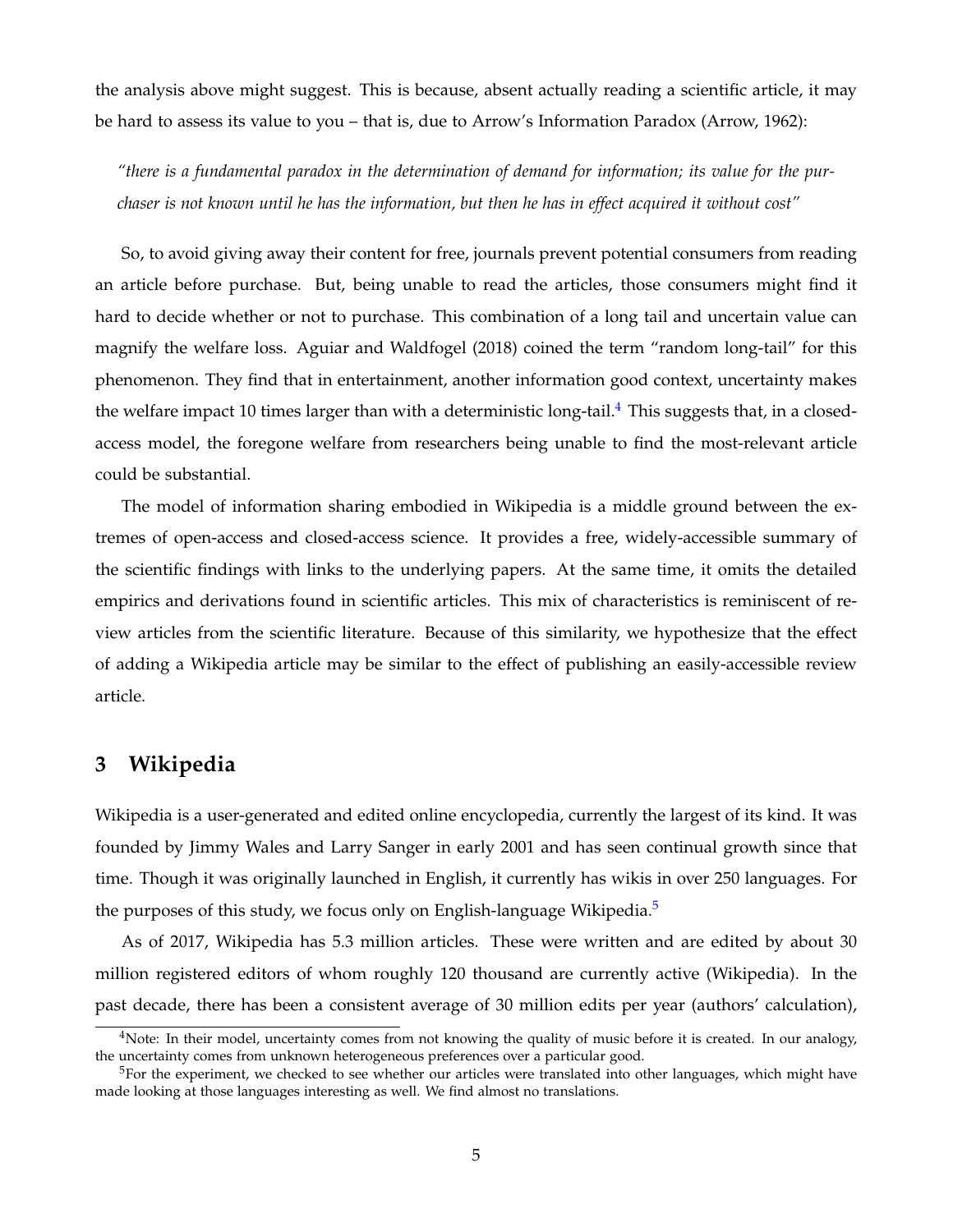which includes both the creation of new articles and development of existing ones. Not surprisingly, a small number of very active editors contribute an outsize share of edits. Suh et al. (2009) find that editors averaging more than 1000 edits per month account for only 1% of editors but make 55% of edits.



Figure 1: Words and articles added to Wikipedia since its inception

Editors of Wikipedia are not representative of the general population. For example, there is a widely discussed gender gap. An opt-in survey of visitors done by Glott et al. (2010) found that only 31% of readers and 13% of editors are female.

The editing community actively brings in scientific information from academic journals (Jemielniak et al., 2019). They also enforce certain codified rules designed to ensure accuracy and prevent bias in articles. A study comparing the accuracy of various scientific topics in Wikipedia and Encyclopaedia Britannica found that they erred at similar rates (Giles, 2005). In particular, a Wikipedia science article contained an average of four "inaccuracies," while an Encyclopaedia Britannica article contained only three. While the error rates between the two may be comparable, the volume of scientific information available on them is not: Encyclopaedia Britannica currently has about 65,000 articles totalling 40 million words (Wikipedia), while English Wikipedia is ∼ 45-80× bigger, with about 5.3 million articles totalling 1.8 billion words.

A wide variety of scientific topics are covered on Wikipedia, and a substantial fraction of Wikipedia articles are on scientific topics. Determining exactly which articles do or do not constitute science is somewhat subjective. Depending on the definition and methods used, roughly 10-20% of Wikipedia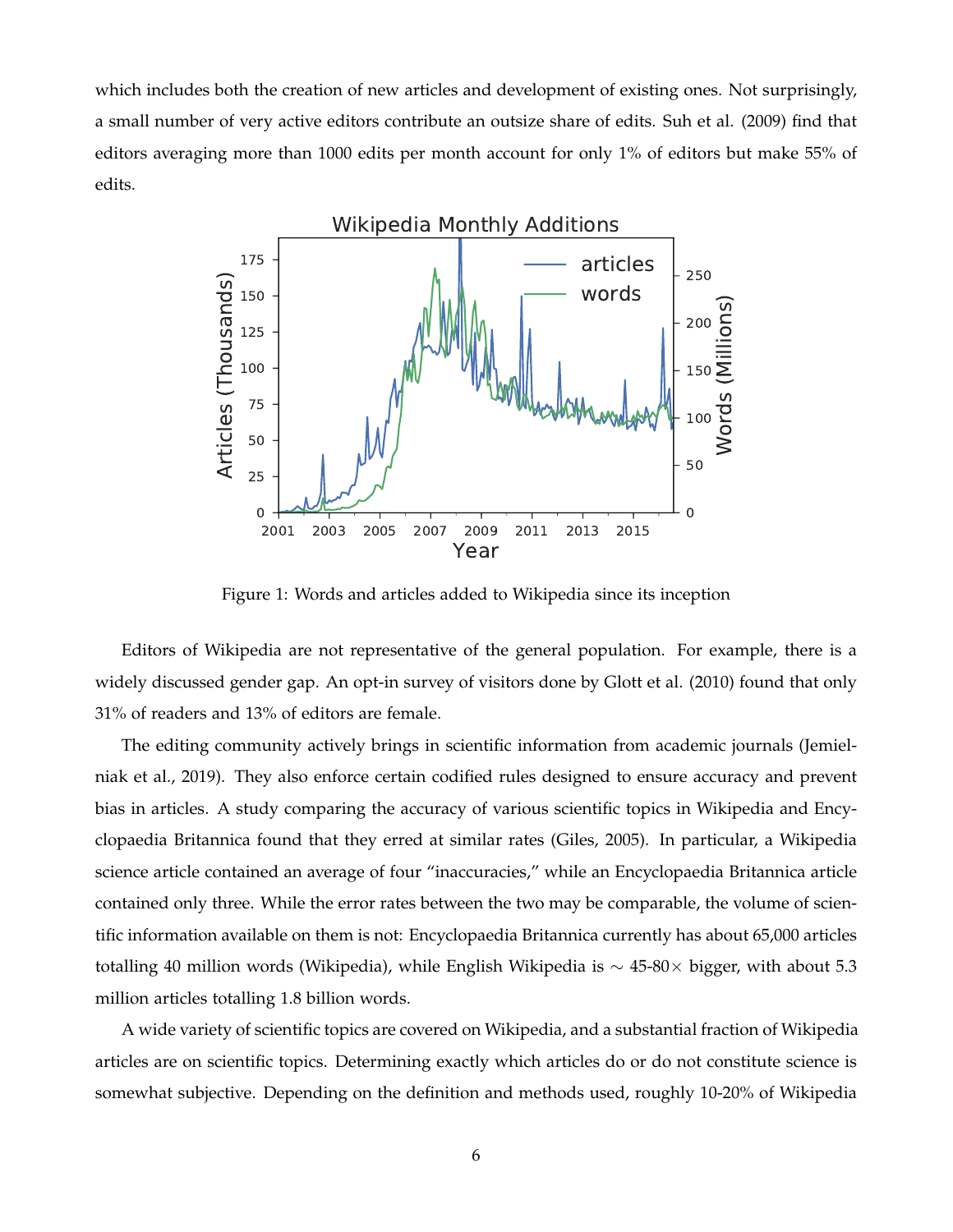articles are on scientific topics (0.5-1.0 million out of about 5 million).<sup>[6](#page-7-0)</sup> As we discuss in more detail in section [8,](#page-26-0) these articles cover most undergraduate-level topics as well as some graduate-level topics. There exists substantial interest in the open-source community for continuing to deepen the scientific knowledge on Wikipedia (Shafee et al., 2017).

Wikipedia is widely read. As of 2014, it served a total of 18 billion page views to 500 million unique visitors each month. Wikipedia is used by professionals for *scientific* information. For example, a 2009 study of junior physicians found that in a given week 70% checked Wikipedia *for medical information* and that those same physicians checked Wikipedia for 26% of their cases (Hughes et al, 2009). These results echo earlier, pre-internet findings that 60% of Wisconsin medical school faculty and 89% of North Carolina physicians had "learned of new scientific developments through the mass media" (Phillips et al., 1991).

Previous empirical work shows that exposure to particular pieces of research influences the work that scientists do and the citations that they make. Research by Biasi and Moser (2017) shows that making German textbooks more accessible to American researchers increased the number of new scientific articles, books, patents and PhDs in those areas. Work by Phillips et al. (1991) demonstrates the attention that mass media can bring to scientific articles by using a period when the New York Times went on strike as a natural experiment. During this period, Times science journalists still wrote up, *but did not publish*, the findings of new discoveries from the New England Journal of Medicine (NEJM). Phillips et al. find that the incremental effect of the New York Times publishing an article (not just selecting it) produces significantly more citations for the underlying research paper, including a 72.8% increase in first year citations.

Since Wikipedia is also making scientific information cheaper and more widely accessible, we would expect that it too would have an influence on the scientific literature. However, evidence of this effect is largely absent from the usual place where one would look for it: citations from the academic literature. Tomaszewski and MacDonald (2016) find that only 0.01% of scientific articles directly cite Wikipedia entries.

We hypothesize that this is not because Wikipedia doesn't have an effect, but rather that academic citations are not capturing the effect that Wikipedia has. To test this, we develop a lexical measure, where we can measure this effect directly in the words used by scientists.

<span id="page-7-0"></span> $6$ To determine which articles are considered part of each scientific field, we rely on Wikipedia's user generated category system. This tends to pull in far too many articles though, so we take the additional steps of paring the category tree using a PageRank criterion and hand classifying a subsample of candidate articles and using them to train a text-based Support Vector Machine classifier.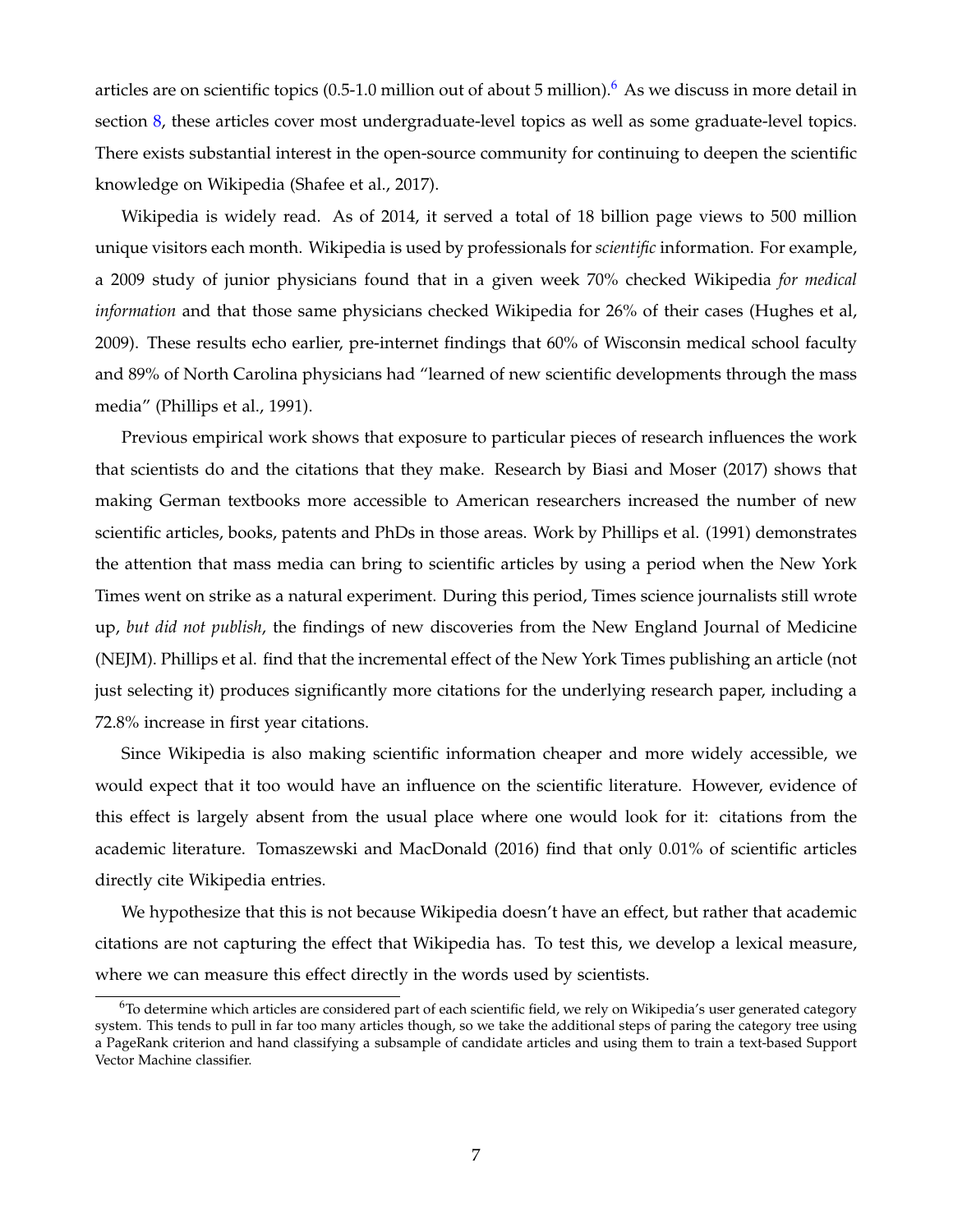### **4 Data**

This paper relies on four major sources of data. The first is a complete edit history of Wikipedia, which includes every change to every page since Wikipedia's inception. The second is a full-text version of all articles since 1995 from 5,215 Elsevier journals, which we use to represent the state of the scientific literature. The third is data on citations to academic journal articles, which we get from Web of Science. These three sources are described in this Section. The fourth data source is a set of Wikipedia articles created as part of the randomized control experiment. We discuss these as part of the experimental design in Section [7.](#page-22-0)

### **4.1 Wikipedia**

The Wikimedia Foundation provides the full history of all edits to each article on Wikipedia. This includes a variety of projects run by the foundation, in particular, the numerous languages in which Wikipedia is published. For the purposes of this study, we focus only on the English corpus, as it is the largest and most widely used.

Even restricting to English Wikipedia, there are numerous non-article pages that are seldom seen by readers, which we also exclude. These include user pages, where registered users can create their own personalized presence; talk pages, one for each article, where editors can discuss and debate article content and editing decisions; redirect pages, which allow for multiple name variants of a single source page; pages associated with hosted media files such as images, audio, and video; and much more.

The edit history of Wikipedia is a series of XML files containing information on the evolution of each article. This constitutes an entry for every revision of an article. For each revision, one sees the exact date and time that the revision occurred (a "timestamp"), the username of the editor who committed the change (or an IP address in the case of anonymous edits), and the full text of the article at that particular state. The article content is stored in an internal wiki markup language designed to be easily edited and read in raw text form.

The edit history covers 5.1 million articles, 353 million edits, and 17.4 billion words. The entire database is 20 TB<sup> $\prime$ </sup> although there is considerable duplication because, with each revision, no matter how minor, a full copy of the article is stored. To get an idea of the information content, using

<span id="page-8-0"></span> $7$ Technically all the units in this section are in base 2 units, so for example the entire database is 20 tebibytes (TiB). This unit is closely related to the terabyte, which readers may be more familiar with (and which for the sake of our broad description above is sufficiently accurate), but accounts for the binary nature of computer memory which means that there are  $2^{10}$ =1024 gibibytes per tebibyte (a small change from the base 10 version of 1000 gigabytes per terabyte).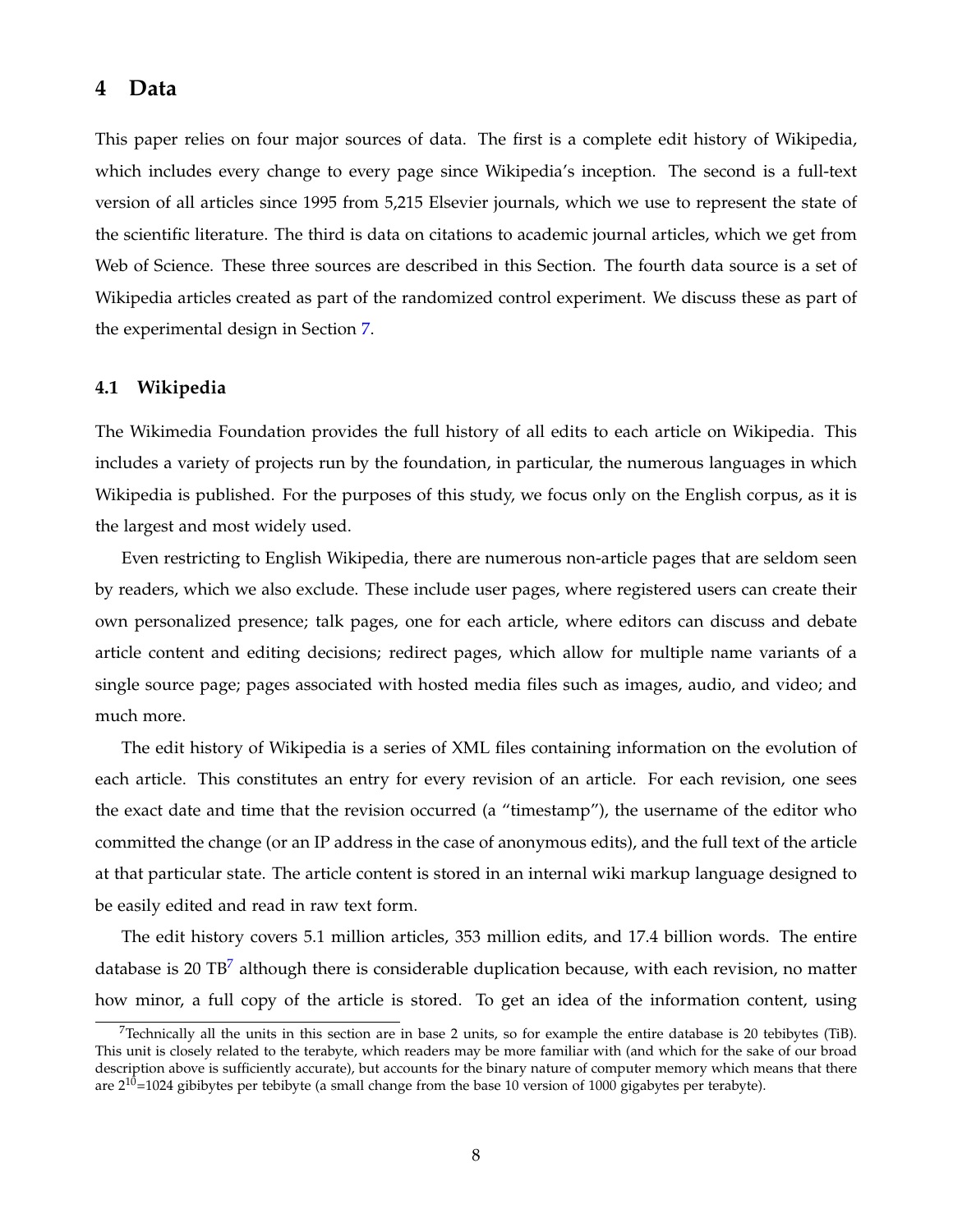advanced compression algorithms, one can reduce the size to 83 GB. For our analysis, we reduce the history to a stream of new words added and deleted over time. This method reduces the corpus to only 118 GB.

### <span id="page-9-1"></span>**4.1.1 Article Creation**

Every month thousands of new Wikipedia articles are created. Figure [2](#page-9-0) plots these (and the corresponding word additions) across all of Wikipedia and for the two scientific disciplines that will be relevant for our randomized control trial: chemistry and econometrics ("metrics").

<span id="page-9-0"></span>

Figure 2: Monthly article and word additions to Wikipedia

Each of the three time series show very similar profiles in terms of growth, but at different scales. Chemistry articles are added in greater numbers and with greater total volume than econometrics. These differences reflect the overall number of chemists and econometricians in society (authors' calculations).

Generally speaking, new Wikipedia articles start out quite small and grow slowly over time. Roughly 70% of articles are less than 20 words long upon creation, reflecting the fact that many articles begin as a "stub" — a short article, perhaps just a title and a single descriptive sentence, that is intended to be built upon in the future. Figure [3](#page-10-0) shows an example of an early edit of the Magnesium Sulfate stub, where new additions are underlined and deletions are struck through.

Figure [4](#page-10-1) plots the size distribution of newly created articles that are longer than 20 words. Here we can see that the bulk of articles begin at less than 200 words. There is some mass in the tails of the distribution, though this may be due to the renaming or reallocation of large existing articles.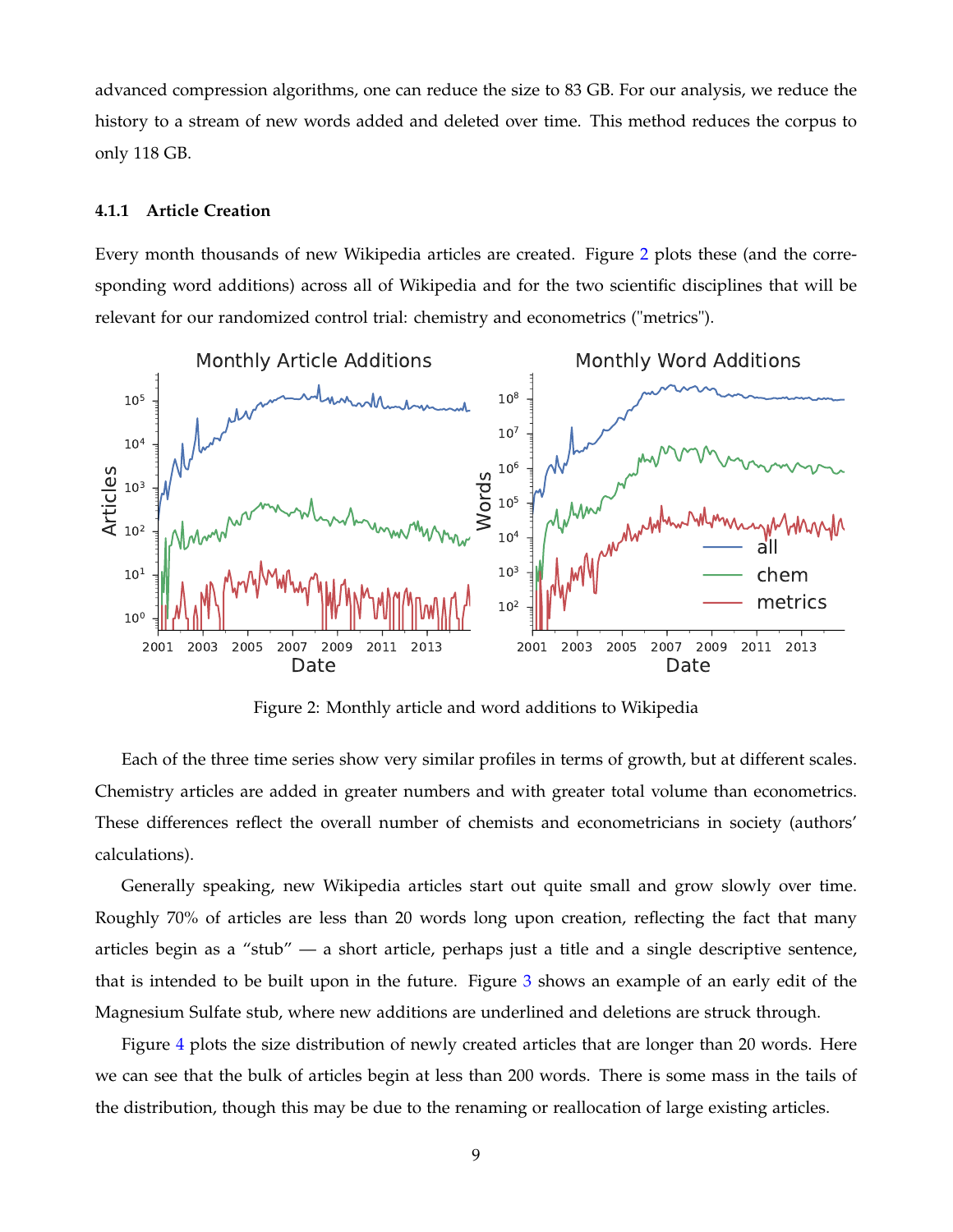<span id="page-10-0"></span>"Magnesium sulfate  $_7$ " MgSO<sub>4</sub>, (commonly known as called" Epsom salts salt" in hydrated form) is used as a therapeutic bath a chemical compound with formula  $MgSO_4$ ,

Epsom salt was originally prepared by boiling down mineral waters at Epsom, England and afterwards prepared from sea water. In more recent times, these salts are obtained from certain minerals such as siliceous hydrate of magnesia.

<span id="page-10-1"></span>



Figure 4: Size distribution of new articles longer than 20 words

In Figure [2](#page-9-0) there was some evidence of tapering off in the number of chemistry and econometrics articles being created. This is likely because many of the most important topics in these fields have already been created. Figure [5](#page-11-0) corroborates this by plotting how articles grow on average. Interestingly, each of the three cohorts average approximately 250 words when first written. Lengths expand significantly after this, but particularly so for earlier articles — again suggesting that these were on broader, more important topics.

Finally, in Figure [6](#page-11-1) we present the current distribution of article size conditional on being larger than 30 words. Here we see the characteristic long tail extending nearly-linearly in log-log space. There are also a large number of articles with very few words. We exclude such "stub" articles from our analysis by imposing a minimum of 500 characters (about 100 words) in each article for inclusion in our sample.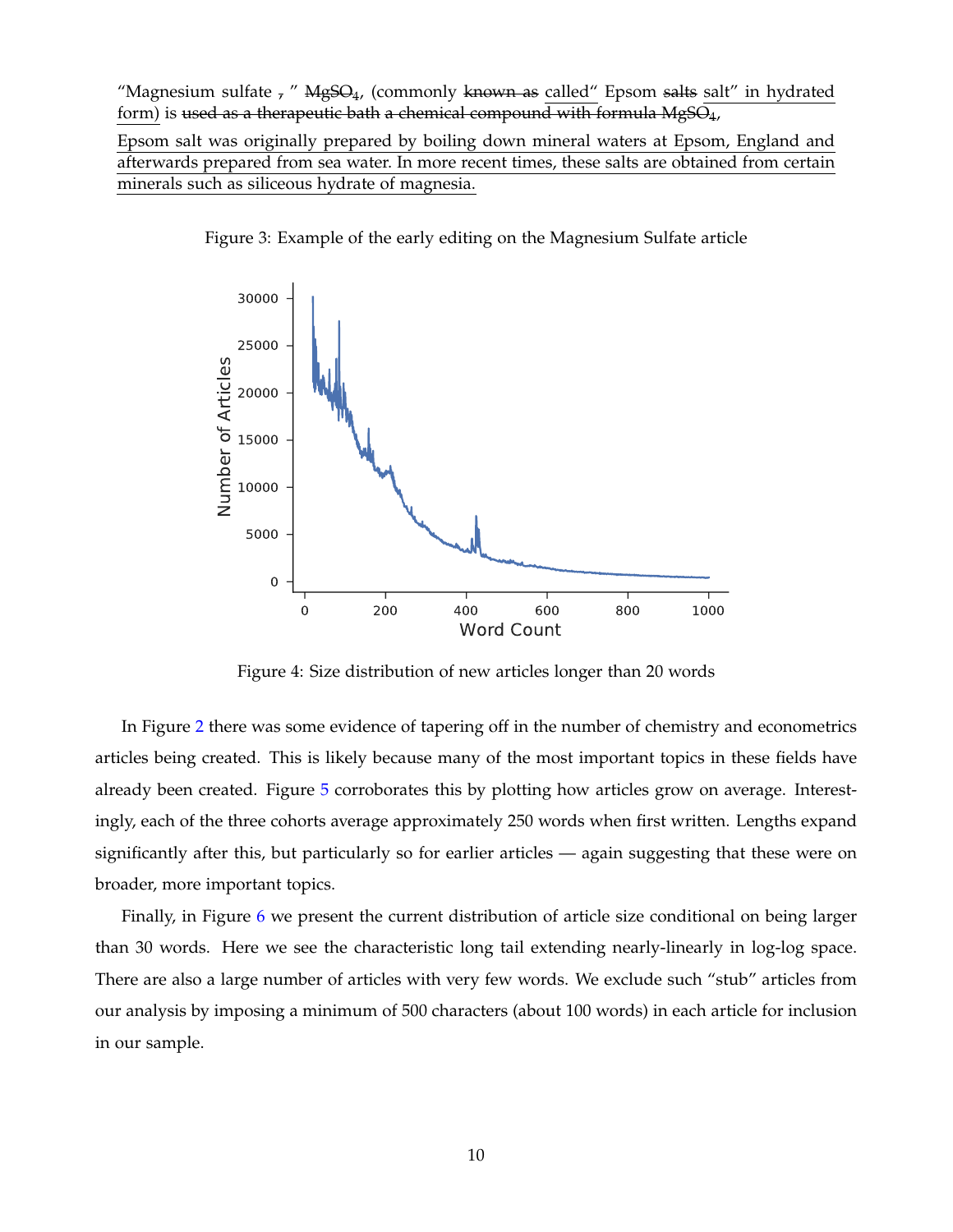<span id="page-11-0"></span>

Figure 5: Average size of articles conditional on age (daily)

<span id="page-11-1"></span>

Figure 6: Distribution of article size for articles larger than 30 words

### **4.1.2 Word Coverage**

The entire scientific literature corpus for Chemistry contains roughly 9.3M unique words. For our word-level analysis, we focus on those words that appear in more than 10 distinct documents while also not appearing in more than 90% of documents. This reduces the size of our vocabulary down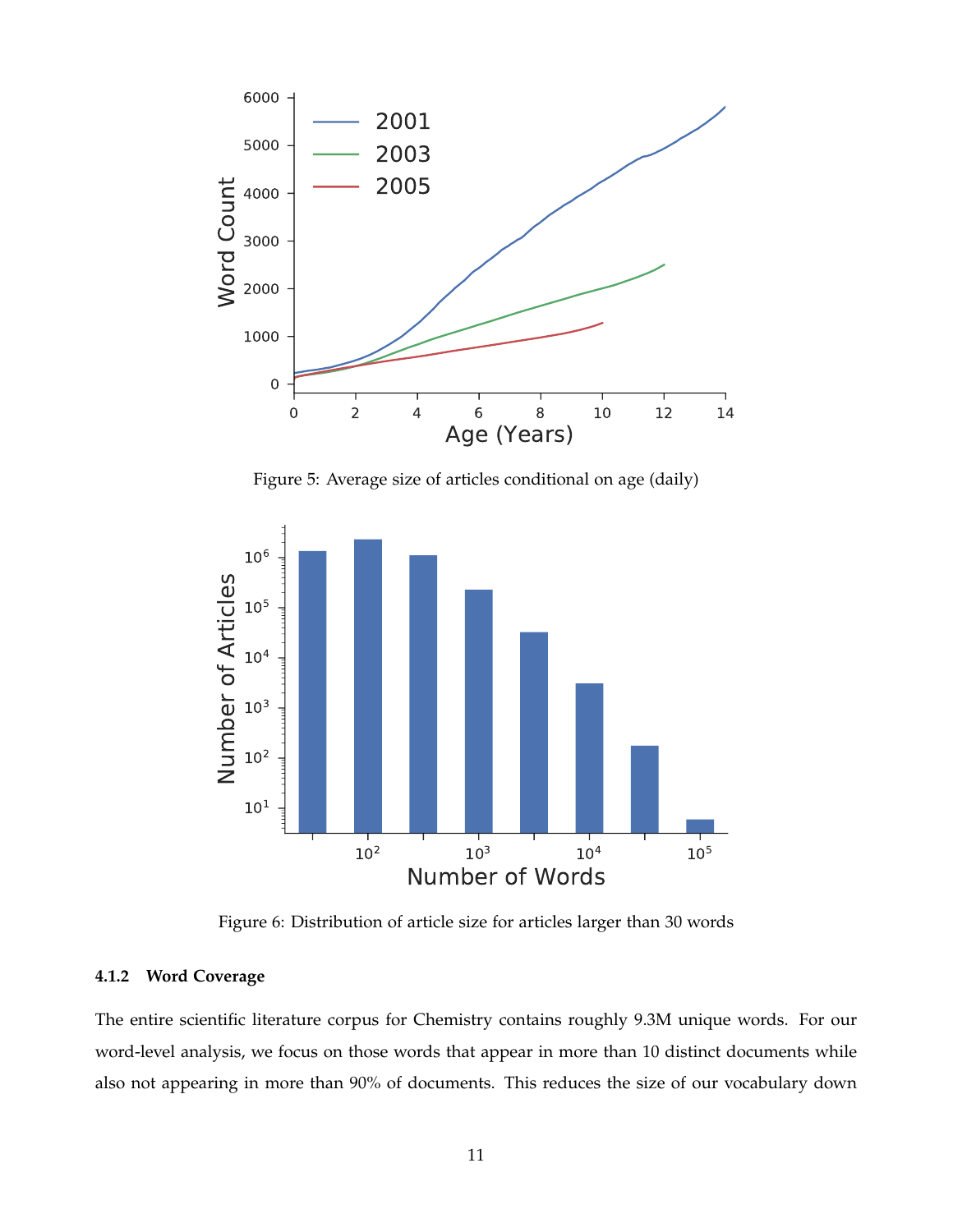to ∼550K words. This pruning serves two purposes: (1) it eliminates noise from words with single digit frequencies (and thus where there are large proportional swings in usage), and (2) it avoids issues arising from errors in parsing, non-content strings (such as URLs), and misspellings in the source text. Furthmore, by setting a maximum document frequency, we ignore effects coming from extremely common connective words such as "the" and "and." Even after culling these words from our vocabulary, our data still accounts for 78% of word usage in science and 79% of word usage in the Chemistry pages of Wikipedia. Our remaining set of ∼550K words still includes relatively common words such as "were" and "also," which contain little information. We address this in subsequent analysis using inverse document frequency weighting to ensure that our results are not driven by these words (as described in more detail below).

The vocabularies used in the scientific literature and in Wikipedia have substantial overlap. Of the words present in Wikipedia, 95% are represented in the scientific literature. In the other direction, roughly 55% of words in the scientific literature are seen in Wikipedia, which highlights that the scientific literature covers a more diverse array of topics. These word overlaps are already substantial, but weighting those comparisons by word usage frequency raises both to ∼ 99%. The following provides some context for the relative frequency of the words in our data:

Table 1: Comparison of word usage in Chemistry between Wikipedia and scientific literature

| Word         |       | Literature Rank Wikipedia Rank |
|--------------|-------|--------------------------------|
| Acid         | 29    | 88                             |
| Reaction     | 20    | 164                            |
| Graphene     | 1,618 | 4,983                          |
| Photovoltaic | 6,186 | 8,172                          |
| Gravity      | 6,409 | 2.067                          |

### **4.1.3 Scientific Fields in Wikipedia**

We are interested in investigating the effects that a Wikipedia article has on the corresponding areas in the scientific literature. Doing this requires assigning Wikipedia articles into scientific fields, which is not a trivial undertaking. Our first step is to take advantage of a user-generated categorization scheme, in which editors can tag articles with a particular category, to generate a hierarchical rela-tionship between articles. This induces a category tree.<sup>[8](#page-12-0)</sup> To generate a list of articles in a particular field, we simply look at the top level category (say, Chemistry), find all of its descendant subcate-

<span id="page-12-0"></span><sup>8</sup> Surprisingly, this graph contains cycles. However, it can be trimmed to a tree using a small number of edge deletions. In particular, we calculate the PageRank of each node (category) in this graph and eliminate edges in which a sufficiently low PageRank node is the parent of a higher PageRank node. For our implementation we use a parent PageRank threshhold of 60% of the child's PageRank value, though the resulting category tree is not that sensitive to the exact cutoff value used. This eliminates only 1% of edges and renders the graph acyclic (a tree).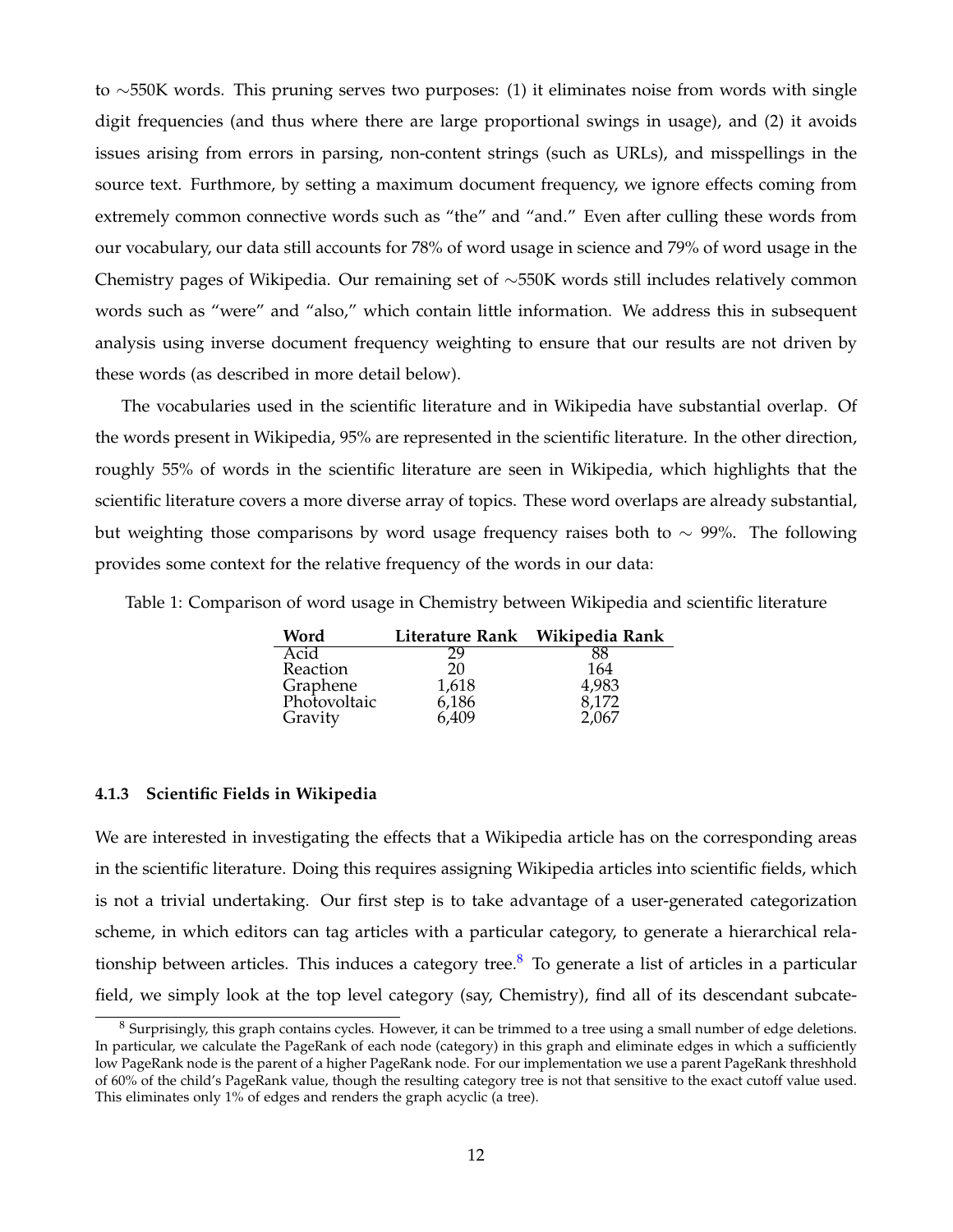gories, then find all pages belonging to such categories.

Unfortunately, this pulls in a large number of false positives, as can be seen by tracing one line of descendents from "Chemistry": Chemistry > Laboratory Techniques > Distillation > Distilleries > Yerevan Brandy Company (an Armenian cognac producer).

To correct for these false positives, we hand-classify a set of 500 articles and use these to train a support vector machine (SVM) classifier. The SVM maps vectors of word frequencies into a binary classification (in the field or not). The SVM is a standard technique in machine learning for tackling high dimensional classification problems such as this one. In the case of chemistry, this process narrows the set of 158,000 potential articles to 27,000 likely ones.

### **4.2 Scientific Literature**

The data on the scientific literature is provided by Elsevier and includes the *full text* of articles published in their journals. This is useful for us, since it allows us to look for the words used in the scientific literature and whether they reflect those used in Wikipedia.

In addition, we make use of the article metadata provided, such as author and publication date. Since we are interested in the interaction of the scientific literature with Wikipedia, we use only data from the year 2000 onward.

For each article, we observe the journal that it is published in, the year of publication, the journal volume and issue numbers, the title and author of the article, and the full text. We don't make use of any image data (e.g. figures or charts) or equations, since our analysis is word-based. Finally, since journal publication time is often poorly documented (saying, for example, "Spring 2009"), we hand-collect this information at the journal-issue level for the journals we use.

Focusing specifically on the chemistry literature, which we examine in particular detail, we look at 50 of the highest impact journals, constituting 745,000 articles. Of these, we focus on the 326,000 that are from after 2000.

#### **4.3 Web of Science Citation Data**

The data on academic citations is provided by Web of Science. It provides directional links, indicating which papers cite which other ones. This information is also aggregated to provide total monthly citation counts for each paper.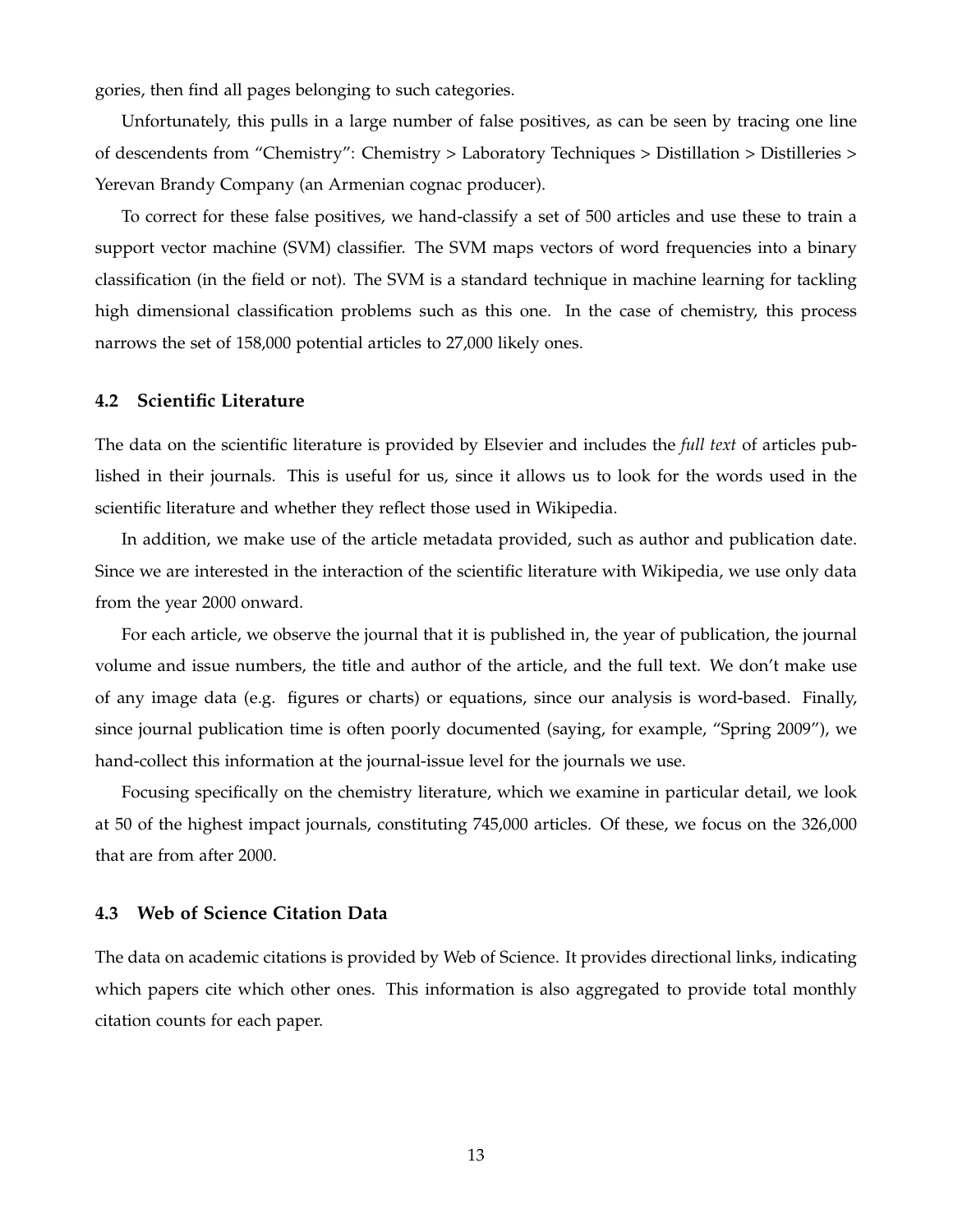### **5 Observational Analysis Methodology**

The purpose of this first analysis is to establish the broad correlations between the technical content in Wikipedia and the technical content in the scientific literature. The intent in this section is *not* to establish causation, but rather to establish whether there are contemporaneous changes across Wikipedia and Science over large numbers of articles on many topics. In Sections [7](#page-22-0) and [8](#page-26-0) we return to the question of causality.

### **5.1 Semantic Similarity**

To evaluate whether content in the scientific literature is similar to that in Wikipedia we use cosine similarity, a "Vector Space Model" where the words from each document are used to form a vector and then the two vectors are compared. The elements in our vectors are individual words. Some other analyses have extended these to, for example, two-word phrases ('bi-grams'), but such models are not tractible with data as large as ours. Even if such models were tractible, however, other work shows that they would be unlikely to improve performance (discussed below).

Vector space models are widely used to analyze the semantic similarities and differences between documents. For example, these models are used in search engines, document retrieval, document clustering, document classification, essay grading, document segmentation, question answering and call routing (Turney and Pantel, 2010). Particularly relevant for our context, previous work shows that cosine similarity works well for analyzing technical and scientific discoveries. In particular, Younge and Kuhn (2016) analyze how inventors describe the scientific or technical underpinnings of their invention in patent specifications. They show that measuring cosine similarity is highly predictive of the human evaluations of invention similarity by (a) patent attorneys, (b) crowd-sourced workers, (c) inventors in that technical area, and (d) patent classifiers. Thus, for documents in general and for the comparison of scientific content in particular, there is strong evidence that that analysis of words via a cosine similarity measure reflects differences in the underlying semantic content of the documents.

#### **5.1.1 Word Co-occurrence in Documents**

To analyze content similarity, we take advantage of their arrangement into documents in both corpora (Wikipedia and the scientific literature). Given a certain set of possible words (a vocabulary) of size *K*, each document can be represented by a *K* dimensional vector in which each entry denotes the number of appearances of a particular word. This is referred to as a bag-of-words model, because information on word positions within the text are discarded. These vectors are generally extremely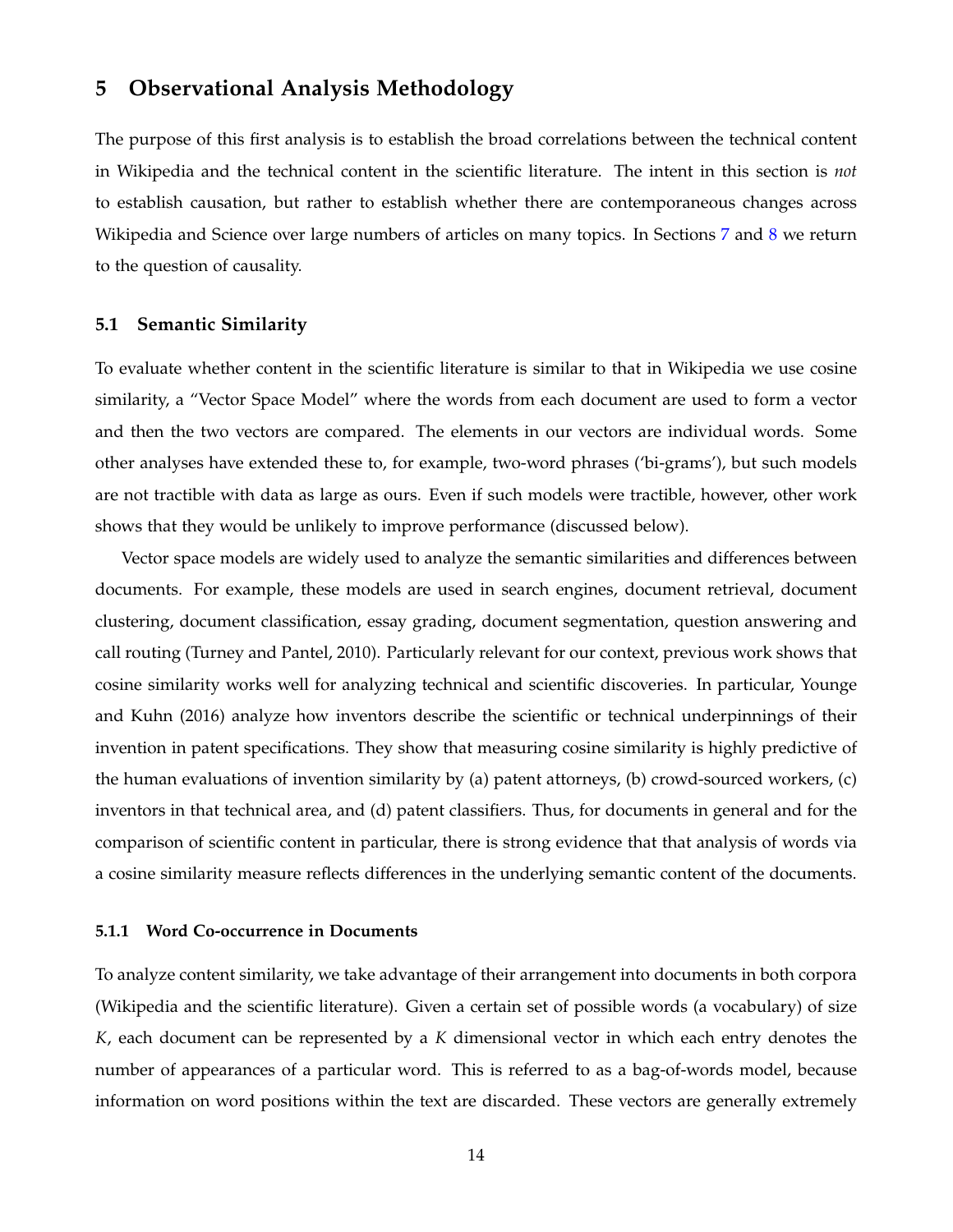sparse, since only a small fraction of words are represented in any given document.<sup>[9](#page-15-0)</sup>

We can now define the cosine similarity metric between two documents with vectors  $v_1$  and  $v_2$  as

$$
d(v_1, v_2) = \frac{v_1}{\|v_1\|} \cdot \frac{v_2}{\|v_2\|}
$$

where  $\|v_i\| = \sqrt{2}$  $\overline{v_i \cdot v_i}$ . This satisfies the natural properties that: (1)  $d(v,v) = 1$ , (2)  $d(v_1,v_2) = 0$ when  $v_1$  and  $v_2$  have non-overlapping bases, and (3)  $d(v_1, v_2) \in [0, 1]$  because, as in our setting, word frequency vectors are non-negative.

To account for the fact that some words carry more meaning than others, we utilize Term Frequency-Inverse Document Frequency (tf-idf) weighting to inflate the relative weights given to rarer (and presumably more important) words. In particular, this scheme weights tokens by the log of the inverse of the fraction of all documents that the token appears in. This is a standard metric used in text analysis problems. Previous work has shown that cosine measures with tf-idf perform well for comparisons of similarly technical and scientific work (in patents) (Shahmirzadi et al, 2018). They further show that for our type of data, cosine similarity with tf-idf performs comparably, and sometimes better, than other modeling techniques (e.g. embedded models, such as topic models or neural models) or other variants on our approach (e.g. including longer phrases, a.k.a. "n-grams").

Most articles in the scientific literature have some similarity to any given Wikipedia article, but not that much. Figure [7](#page-16-0) shows this empirically, plotting the average similarity between all pairs of Wikipedia and scientific articles in our Chemistry sample. Virtually all scientific article-Wikipedia pairs have similarities between 0% and 10%.

Estimating the effect of Wikipedia on Science from our observational data requires two elements: an observed change in correlation between Wikipedia and the scientific literature before and after publication, and a counterfactual about how content would have changed absent the Wikipedia article. We consider the latter first.

#### **5.1.2 Content Drift**

There is a natural ebb and flow to the content in scientific writing over time. This can be due to the advent of genuinely new concepts or discoveries, such as the "CRISPR" gene-editing technique in biology, or the natural shifting of the attention of the scientific community from one topic to another. This content drift means that, as time passes, the literature will become less and less similar to what

<span id="page-15-0"></span> $9$ Some approaches reduce words with the same root (such as the singular and plural form of a certain word) to a single representative word. This process is known as destemming. We don't employ this technique in our case due to concerns about obscuring what are sometimes critical differences in chemical terminology that are expressed using suffixes.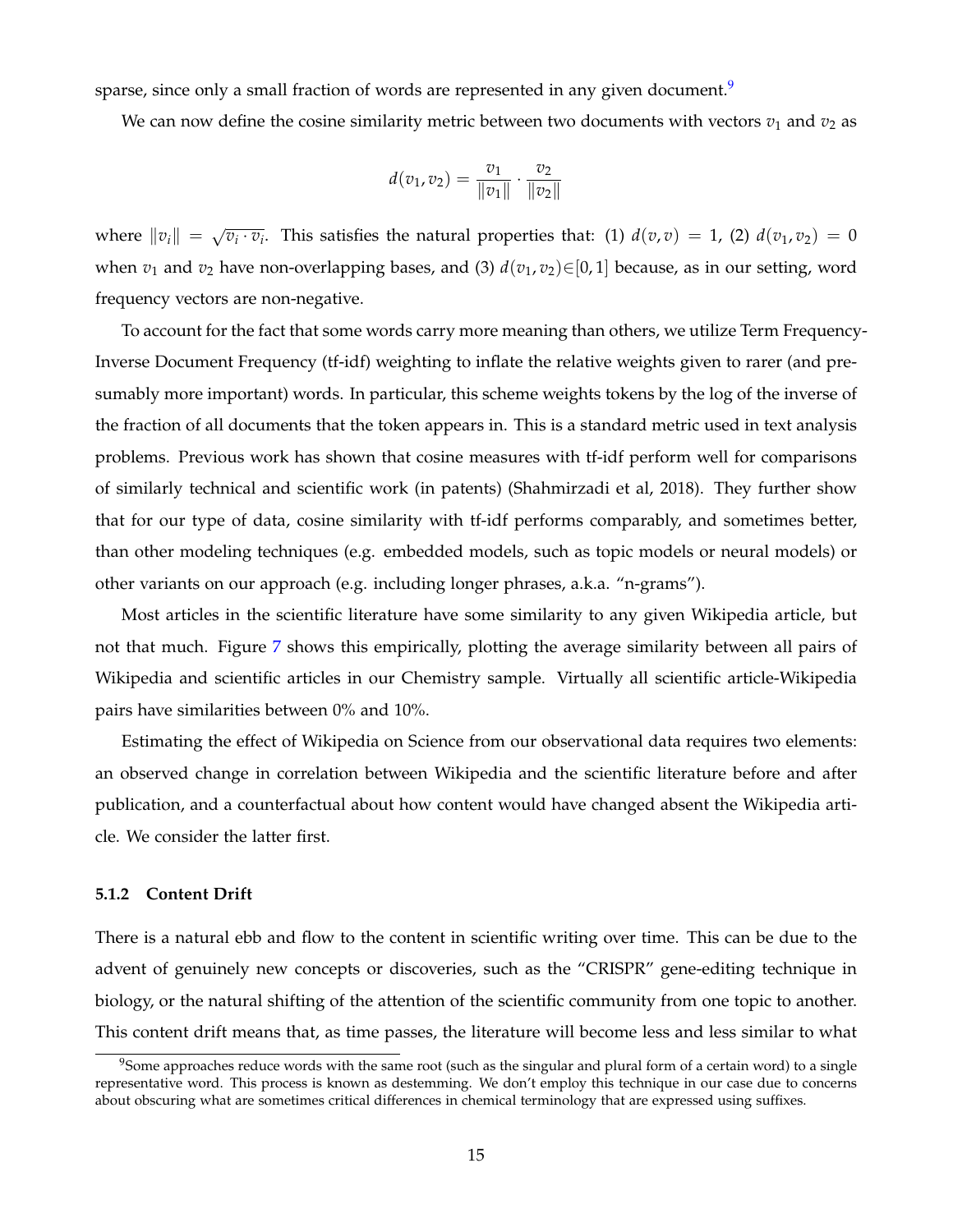<span id="page-16-0"></span>

Figure 7: Density of similarity between Wikipedia and scientific articles (all pairs shown)

came before it. Content drift is thus the counterfactual for our analysis of what the literature would have done absent the addition of our Wikipedia articles. Figure [8](#page-17-0) illustrates how this affects similarities: decreasing the number of high-similarity document pairs and thereby increasing the number of low-similarity ones.<sup>[10](#page-16-1)</sup> In section [8.1](#page-26-1) we show empirically that this is the correct characterization content drift.

Because the historical creation of Wikipedia articles was not random, our observational analysis lacks a natural counterfactual group showing the extent of content drift. Our experiment, however, solves this problem by having a randomized control group.<sup>[11](#page-16-2)</sup>

### <span id="page-16-3"></span>**5.1.3 Specifications**

We calculate the (raw) effect of adding a Wikipedia article using a regression approach. Let us denote the cosine similarity between Wikipedia article *i* and scientific article *j* at time *t* as *Similarityijt*. This notation can include any Wikipedia-science article pair, even those where the scientific article was published before the Wikipedia article. Thus, let us also denote by *After<sub>iit</sub>* the binary indicator of whether scientific article *j* was written after Wikipedia article *i*.

<span id="page-16-1"></span> $10$ This version of drift tracked word usage frequencies in science over time by grouping words into finely spaced frequency bins and calculating their Markov transition matrix from *f<sup>t</sup>* to *ft*+<sup>1</sup> .

<span id="page-16-2"></span> $11$ The experimental results are useful, but not perfect, as a counterfactual for the observational analysis since there are differences between the two sets of articles (e.g. on average our experimental sample has more advanced Chemistry than the observational sample).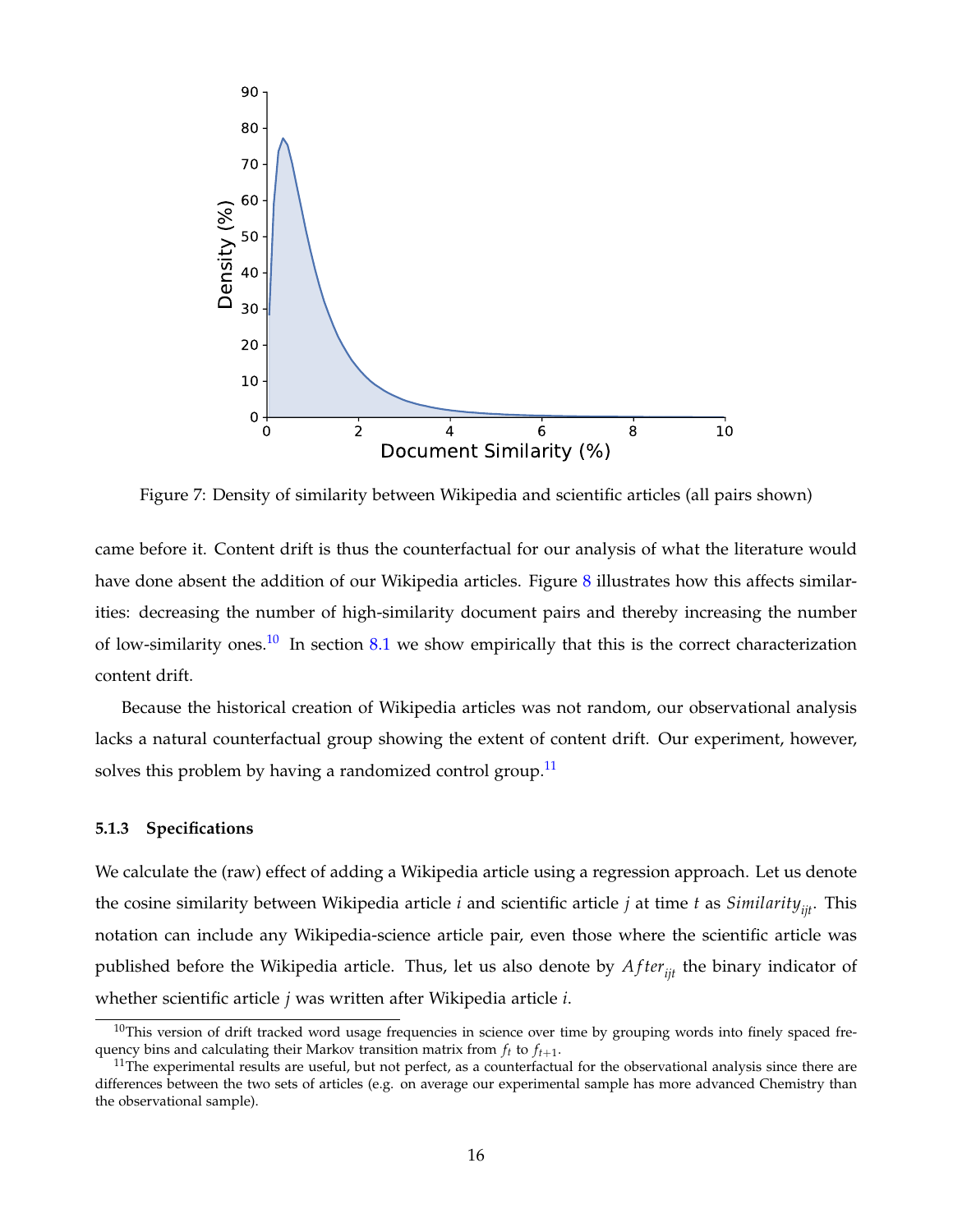<span id="page-17-0"></span>

Figure 8: Effect of content drift on document similarity

With our notation defined, we can state the precise specification we use.

Similarly, 
$$
\alpha + \tau * After_{ijt}
$$

This is essentially a difference in means that compares document similarity before and after the Wikipedia article is created. By adding this estimate of the raw treatment effect, *τ*, to our synthetic counterfactual of natural content drift in science,  $\delta$ , we get our observational estimator for the net effect of adding a Wikipedia article:  $\omega = \tau - \delta$ .

#### **5.2 Measurement Timeline**

In order to examine the relationship between Wikipedia and science, we look at scientific articles shortly before and shortly after the appearance of new Wikipedia article. Our hypothesis is that, if Wikipedia has an impact on the progression of the literature, science published after the creation of the Wikipedia article will be more similar to the article than was the science published beforehand.

We allow for a three month lag after a Wikipedia article is first "created", and use the wording at the end of those three months as the "new" article language. This approach reflects a common articlecreation process in Wikipedia where someone (such as an editor) indicates that a new page *should* be written and creates a placeholder for it (a "stub"), after which subsequent edits are made to fill in the page (Figure [3](#page-10-0) shows an example of this). Such stubs are a prevalent phenomenon on Wikipedia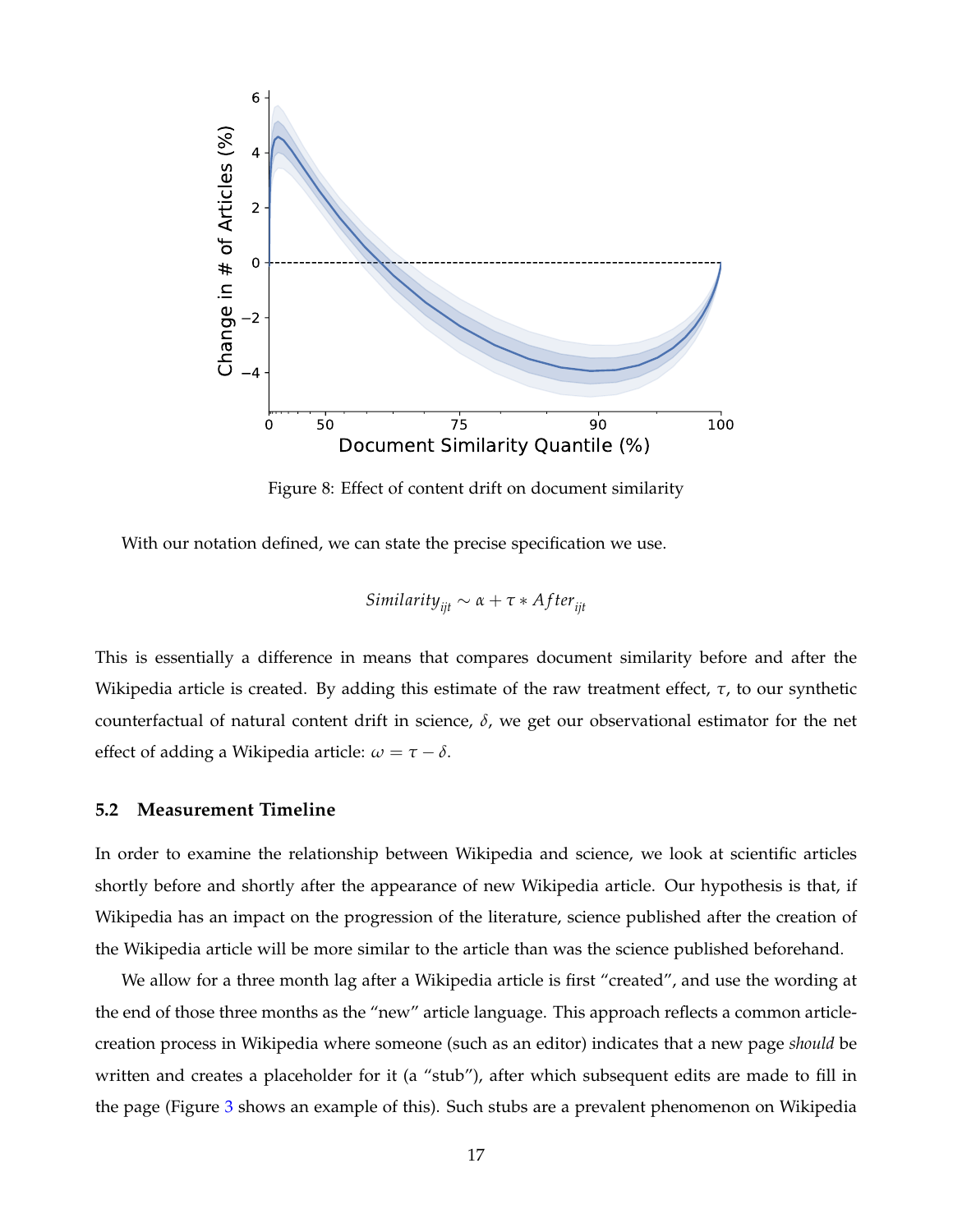(Shafee et al., 2016), and absent this choice we would have a large number of articles "created" with almost no content.<sup>[12](#page-18-0)</sup>

We look for effects of the creation of a Wikipedia article on science in two time windows: one six-month window preceding it and one six-month window after it. Implicitly, the aforementioned three month delay also accounts for publication lags in science. Importantly, the publication lags in Chemistry are much shorter than those in Economics. For example, the average time that an article is with a Chemistry journal at Elsevier, from when it is first submitted to when it is published online is 10.6 weeks (author calculations based on Elsevier, 2019). Figure [9](#page-18-1) explains our measurement timeline segmentation:

<span id="page-18-1"></span>

Figure 9: Measurement timeline

For each Wikipedia article, there is a certain set of scientific articles associated with the pre and post windows, respectively. This induces a distribution of similarities (pre and post) for each Wikipedia article. In our analysis, we look at the average difference between these pre and post distributions. If the post distribution shifts closer to the Wikipedia article, it suggests an increased correlation in the content between Wikipedia and the scientific articles. In other words, the content in Wikipedia and the scientific articles has become more similar.

### **6 Observational Analysis Results**

### **6.1 Overall correlations**

Figure [10](#page-19-0) plots the log frequencies of tokens with above-median frequency in both Wikipedia and science, showing the strong relationship between the relative frequencies of words in the two corpora, but also the variance around it.

<span id="page-18-0"></span><sup>&</sup>lt;sup>12</sup>An example of a newly-created article with almost no content can be seen at  $https://en.wikipedia.org/w/index.$ [php?title=Paracamelus&oldid=750127001](https://en.wikipedia.org/w/index.php?title=Paracamelus&oldid=750127001), which displays a version from November 2016.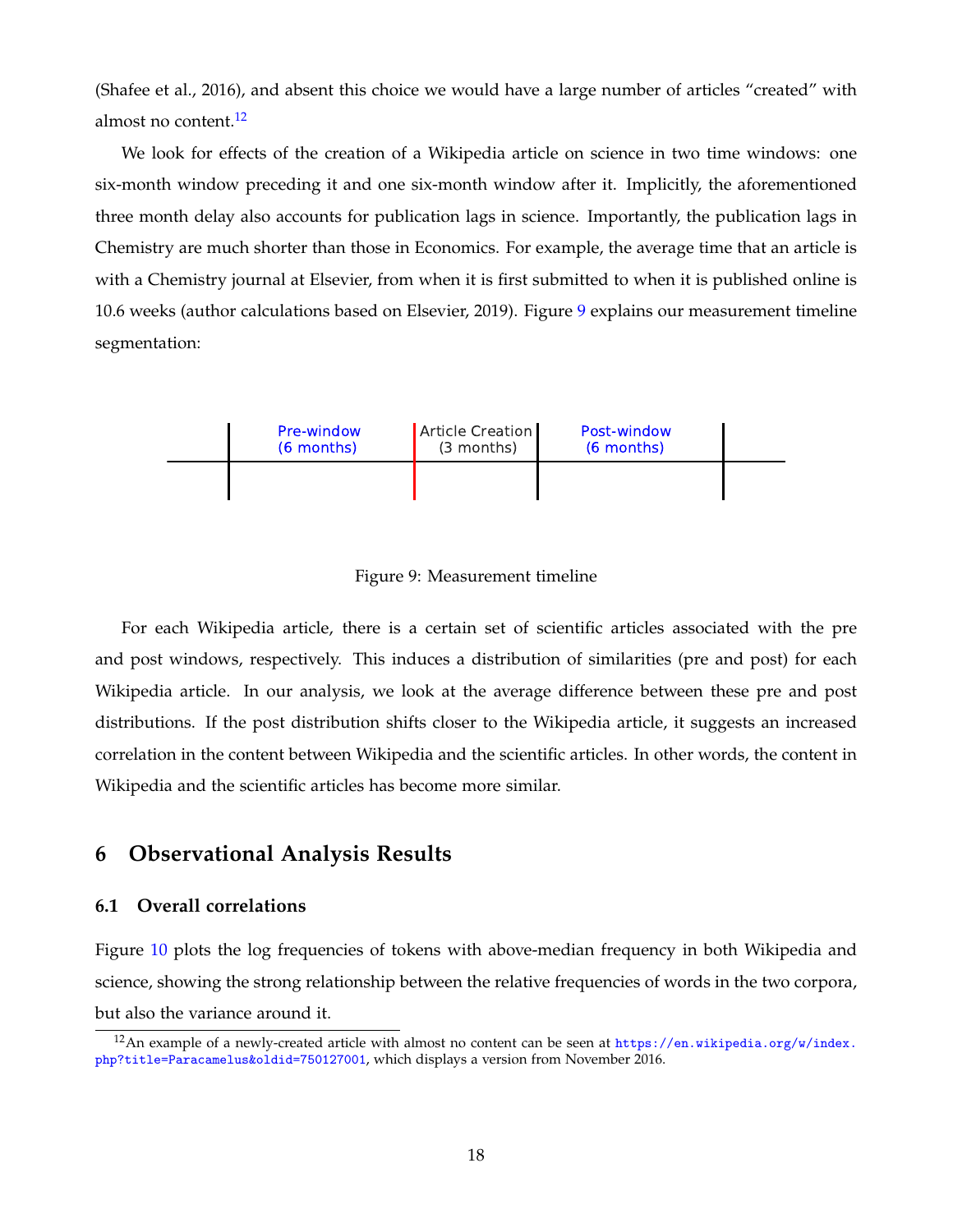<span id="page-19-0"></span>

Figure 10: Token frequencies in Wikipedia and Science (above median tokens)

### **6.2 Event studies**

Figure [11](#page-20-0) shows some examples of the frequency of words being added to science (new articles) and to Wikipedia (edits). Each is shown starting from 2001, when Wikipedia started, until nearly the present day. From these we can see that there are words, like "ozone" that seem to exhibit correlations in usage between Wikipedia and Science, but others like "reaction" whose trends seem mostly unrelated.

Naturally, not all words appear in Wikipedia at founding. Most tokens start to be used between 2005 and 2007. In terms of trends, it is quite common to see a large amount of editing activity near when the token is first introduced, as a main article is built up, followed by a reduction in editing as the content matures. After this, there may or may not be future increases, presumably depending on whether the term enjoys more relevance to research in the future. We explore the co-occurrence of words in the two corpora in greater detail in Appendix [B.](#page-45-0)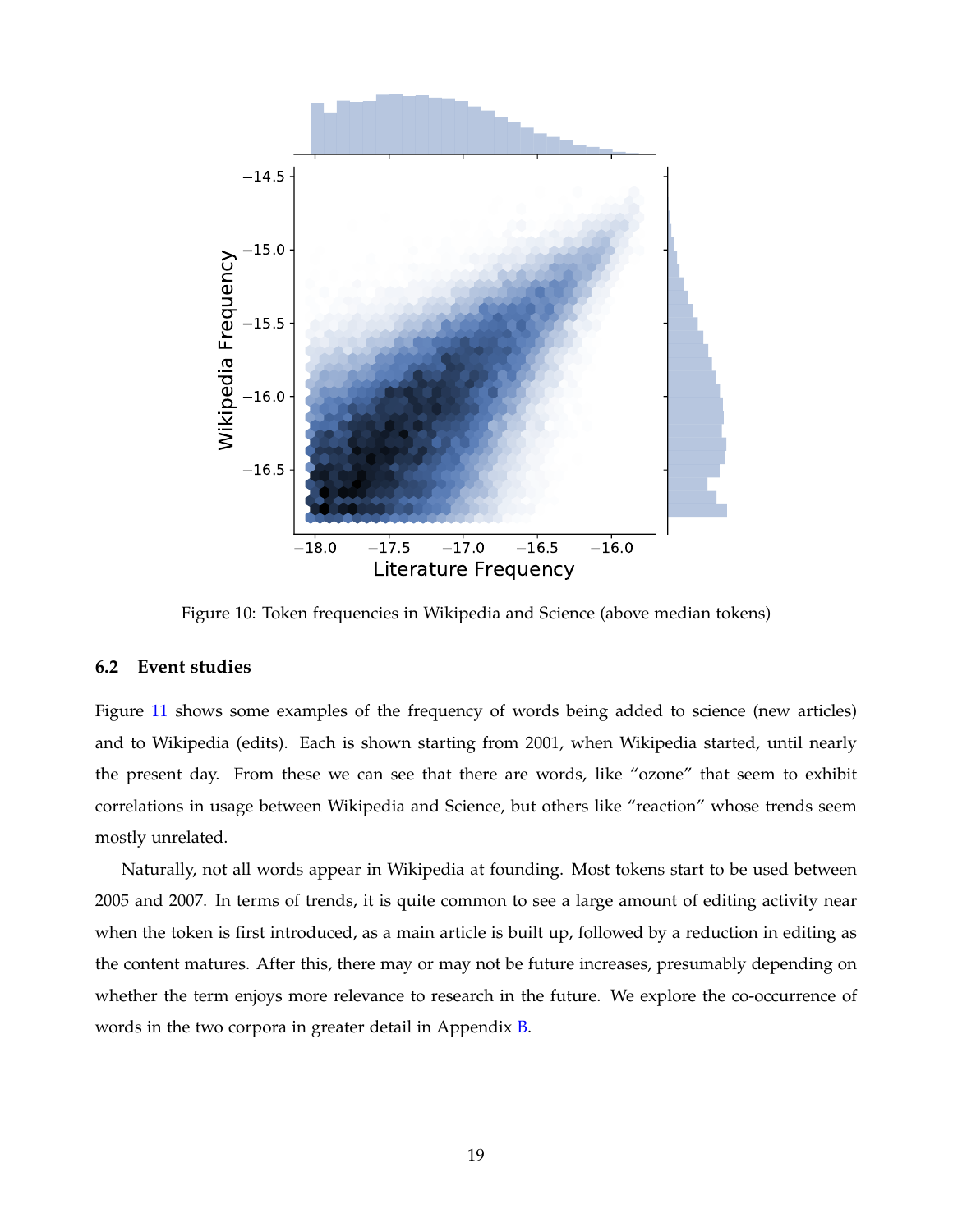<span id="page-20-0"></span>

Figure 11: Frequencies of Chemistry words in Wikipedia edits and new journal articles

### **6.3 New Wikipedia Articles**

In this section we analyze how similar the scientific literature is to Wikipedia articles when they are created. Our hypothesis is that the scientific literature after the Wikipedia article will be more similar to it that the scientific literature before. Table [2](#page-20-1) shows the results from the regression in [5.1.3.](#page-16-3)

|                                             | Similarity                         | Similarity  | Similarity  | Similarity  |
|---------------------------------------------|------------------------------------|-------------|-------------|-------------|
|                                             | (OLS)                              | $(q=25\%)$  | $(q=50\%)$  | $(q=75%)$   |
| Intercept                                   | $1.1488***$                        | $0.4125***$ | $0.7868***$ | $1.4329***$ |
|                                             | (0.0050)                           | (0.0022)    | (0.0037)    | (0.0068)    |
| After                                       | $0.0081***$                        | $0.0058***$ | $0.0078***$ | $0.0089***$ |
|                                             | (0.0022)                           | (0.0007)    | (0.0012)    | (0.0022)    |
| N<br>$R^2$<br>Adjusted $R^2$<br>F Statistic | 4448939<br>0.00<br>0.0000<br>42.56 | 4448939     | 4448939     | 4448939     |

<span id="page-20-1"></span>Table 2: Observational Effect of new Wikipedia Article (not accounting for content drift)

*Note*: Standard errors are dyadically clustered (Cameron and Miller, 2014). Significance: \**p* < 0.1; \*\**p* < 0.05; \*\*\**p* < 0.01

The positive and highly statistically significant coefficient on "After" in the regression confirms that articles published afterwards are indeed more similar. The quantile regressions, also shown in Table [2,](#page-20-1) confirm that these effects are not limited to the addition of a few highly-impactful Wikipedia articles, but instead represent a broad effect across most new articles.

Having observed the average effect, we now examine the distributional changes — that is, which scientific journal articles are affected. We expect journal articles on highly similar topics (and thus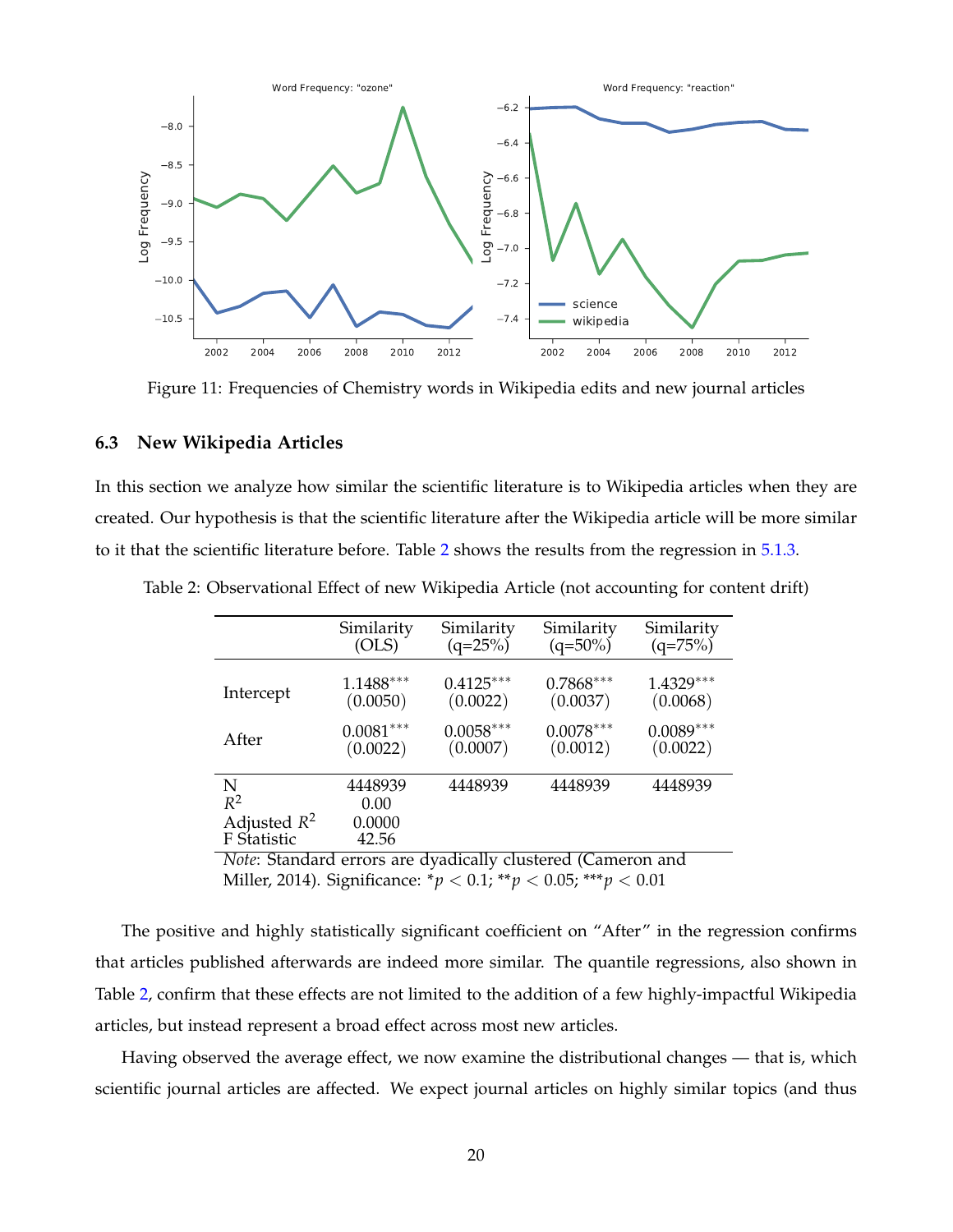<span id="page-21-0"></span>with higher cosine similarity scores) to be most affected. Not surprisingly, Figure [12](#page-21-0) shows that this is exactly what is happening, with an increase of  $\sim$  1% in the number of articles with a similarity in the 95<sup>th</sup> quantile and a  $\sim$  3.5% increase in those with similarity in the  $\sim$  99<sup>th</sup> quantile.



Figure 12: Proportional change in density of similarity between pre and post windows, not accounting for content drift

The estimate from Table [2](#page-20-1) represents only the raw effect, of 0.008pp. This net effect needs to include the counterfactual content drift. Borrowing our experimental estimate for this counterfactual yields a net correlational effect of  $\omega = 0.008pp-(-0.026pp) = 0.034pp$ .

In appendix [B,](#page-45-0) we show that analyzing these results using simple word-frequency (rather than cosine similarity) also shows this correlation between adding a Wikipedia article and increased use of those ideas in the scientific literature. This result holds whether this is analyzed on the extensive or intensive margin (i.e. both from more scientific articles using the words from the Wikipedia articles, and from those that use the words using them more).

To put this finding in context, we can compare it with another effect: the change in the academic literature that arises when a scientific journal publishes a review article. The effect of a review article is calculated by re-running the observational analysis, but substituting contemporaneous review articles instead of Wikipedia articles as the treatment.<sup>[13](#page-21-1)</sup> Quantitatively, we get a point estimate for the raw effect of a review article of 0.037pp (not statistically signficant, regression table shown in Appendix

<span id="page-21-1"></span><sup>&</sup>lt;sup>13</sup>We observe review articles through a tag that Elsevier has in their records. We look at only the review articles published at the time of the Wikipedia articles to ensure that they are being tested against the same scientific literature, and hence are comparable analyses.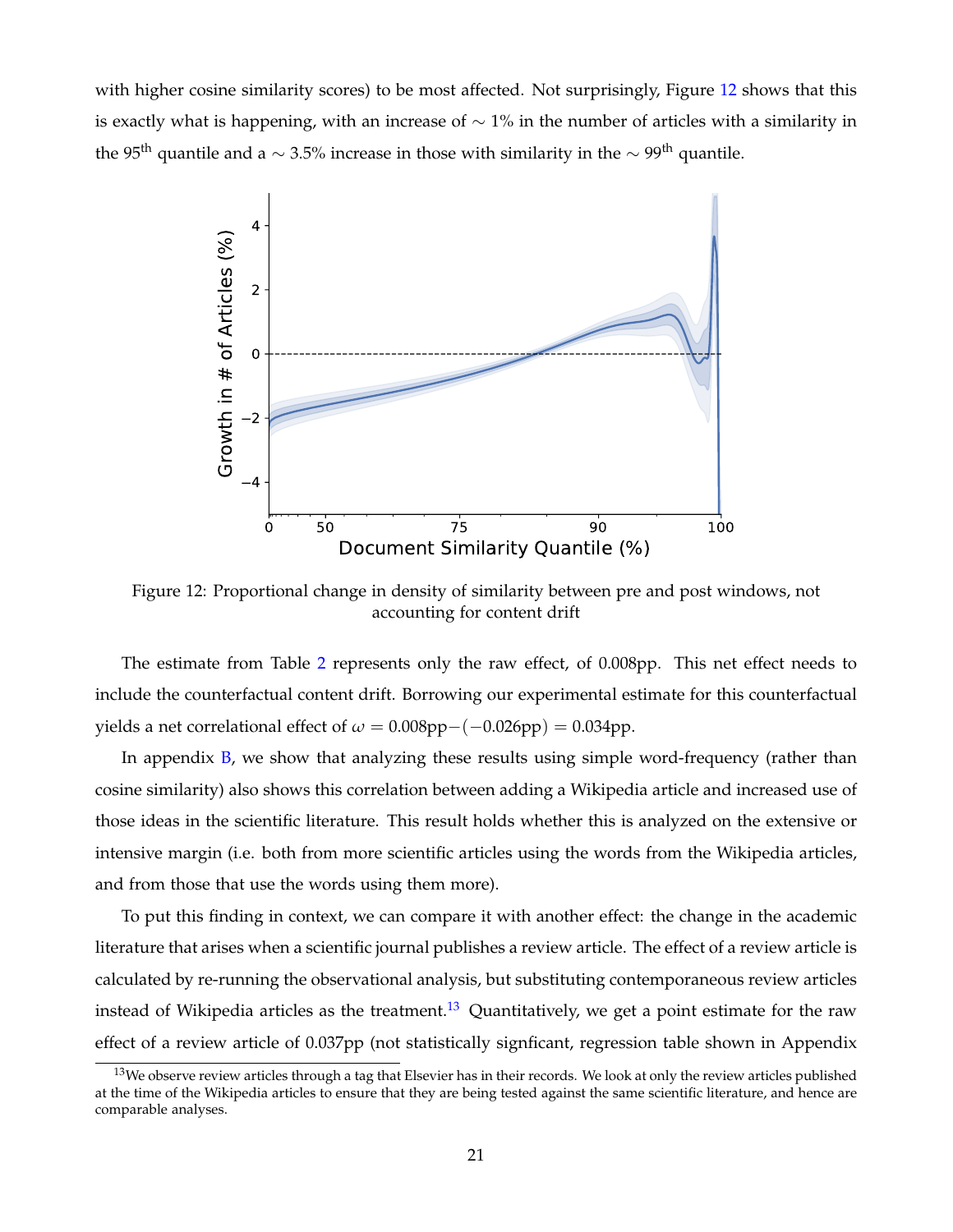[C\)](#page-49-0), or a net effect, accounting for drift, of 0.063pp=  $0.037pp-(-0.026pp)$ . If we accept this noisy point estimate, it suggests that a Wikipedia article's effect is roughly half as large as that of a review article.

The correlations in this section show that, averaged across roughly 18,000 new Chemistry articles in Wikipedia from 2001 to 2015, the creation of a Wikipedia article is followed by a statistically significant movement of the content in the scientific literature towards it.

Although the correlations presented in this section are suggestive, they are not causal. It is possible that they represent an effect that Wikipedia is having on the scientific literature. But such effects are indistinguishable from a different causal pathway, mutual causation, in which new scientific breakthroughs generate both a Wikipedia article and more follow-on work. Establishing the causal effect of a Wikipedia article requires turning to our experiment.

### <span id="page-22-0"></span>**7 Experimental Design**

From 2013-2016 we ran an experiment to ascertain the *causal* impact of Wikipedia on academic science. We did this by having new Wikipedia articles on scientific topics written by PhD students from top universities who were studying those fields. Then, half the articles were randomized to be uploaded to Wikipedia, while the other half were not uploaded.<sup>[14](#page-22-1)</sup> We then considered the differential impact that these articles had on the scientific literature.

The experiment was run in two waves, first a wave in Chemistry (January 2015 - 43 articles created) and then in Econometrics (November 2015 - 45 articles created). The main text of this article concerns only the Chemistry wave. It turns out that the rest of the world was less excited by econometrics than the authors of this paper, and so the average views of the Chemistry articles were more than thirty times those of the Econometrics pages! With so few views by the Econometrics community, the second experimental wave is statistically underpowered and thus we do not discuss it here (although for the sake of full disclosure, we do report additional details in Appendix [A\)](#page-43-0).

### **7.1 Article Creation**

To create the Wikipedia articles for this experiment we followed the following process:

1. Generate a list of potential Wikipedia article topics on science using textbooks and course syllabi from leading universities

<span id="page-22-1"></span><sup>&</sup>lt;sup>14</sup>Holding back the control articles was only necessary until the end of the experiment.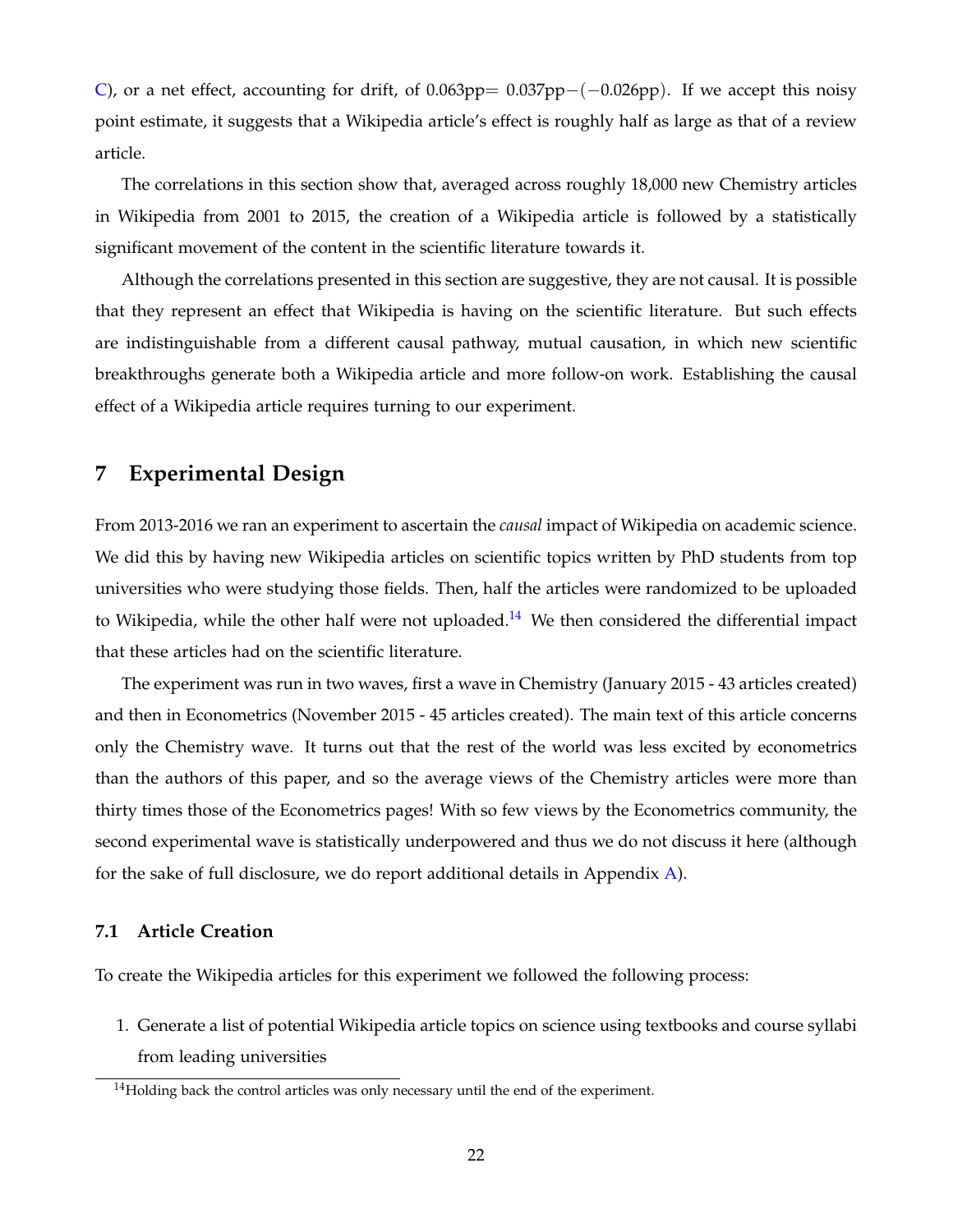- 2. Have subject-matter experts check whether the potential topics were already present in existing Wikipedia pages
- 3. Commission subject-matter experts to create new articles for the topics not already covered in Wikipedia

Using personal connections and online research we located textbooks and course syllabi for upperlevel undergraduate and introductory graduate level classes from several prominent universities (Harvard, MIT, Berkeley, and Cambridge). PhD students in Chemistry then reviewed Wikipedia to see if those topics were already covered. Table  $3$  shows the percentage of topics from these textbooks  $/$ syllabi that were already covered in Wikipedia.

Table 3: Wikipedia coverage of science

|                           | Chemistry Topics in Wikipedia |
|---------------------------|-------------------------------|
| Upper-level undergraduate | 600 / 646 (93%)               |
| Graduate – Masters level  | 64 / 136 (47%)                |

<span id="page-23-0"></span>Because we are interested in the effect of future deepening of the scientific content on Wikipedia, we focused the experiment on the graduate level topics – which represent nearly all the opportunity for new scientific Wikipedia articles.

Within these potential articles, there were differences in the breadth of applicability: some represented a topic on their own, while others only covered a narrow aspect of a topic. We focused on broader topics since our journal-level analysis was also broad-based.<sup>[15](#page-23-1)</sup> Some examples of the graduate articles that were identified as missing from Wikipedia and which we targeted for article creation included: Synthesis of Hydrastine, Multiple Michael/Aldol Reaction, and Reagent control: chiral electrophiles.

PhD students with expertise in these fields then drafted articles on these topics, basing them both on their own knowledge and research conducted during writing. In total, 43 new Chemistry articles were written for this experiment. These articles then became the "at-risk" set for being randomized into treatment and thus uploaded to Wikipedia.

As we did with the observational analysis, we can characterize the content similarity between these Wikipedia articles and articles in the scientific literature using cosine similarity. Figure [13](#page-24-0) shows the distribution of similarities for the experimental articles.

<span id="page-23-1"></span> $15$ We have no reason to believe that the effect from narrower topics would have a smaller per-article effect, but they would likely manifest across fewer scientific articles, which could make effect detection harder.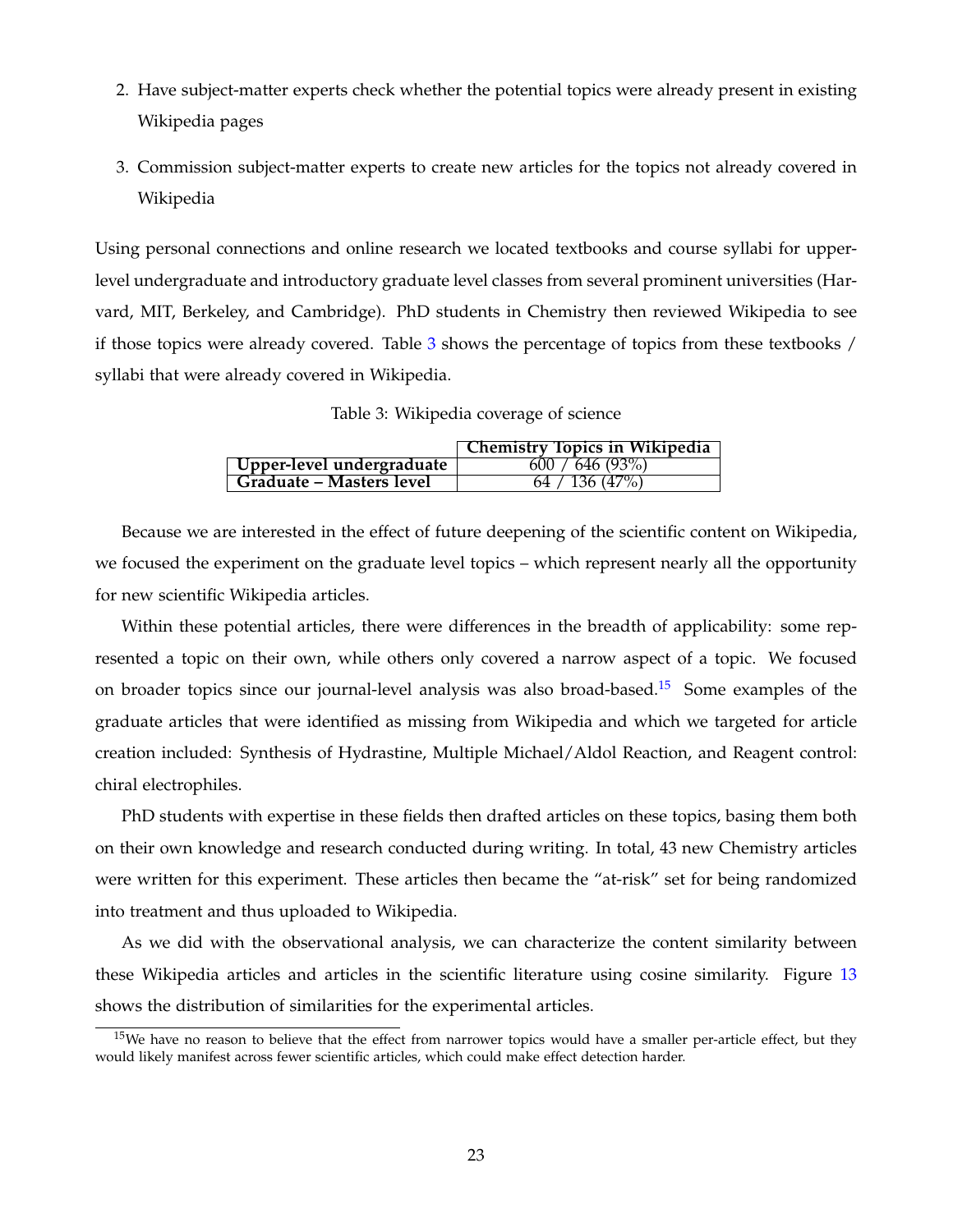<span id="page-24-0"></span>

Figure 13: Density of similarity metric for all pairs of experimental Wikipedia and scientific articles

### **7.2 Article Stratification and Randomization**

To maximize the statistical power of the experiment, we stratified the set of at-risk articles with a block randomized design. We stratified on the following:

- Article Author to control for differences in topic area / article quality / article readability
- Branch of knowledge (e.g. Organic vs. Inorganic Chemistry)
- Types of topics (e.g. general chemical principles vs specific reactions)

Within this block design we did complete randomization, assigning 50% (or the nearest integer) to treatment and 50% to control. To ensure that our randomization yielded covariate balance, we compare the following characteristics of the treatment and control groups: (1) number of words in the article, (2) number links in the article, (3) number of figures in the article, (4) number of academic references cited in the article, and (5) number of non-academic references cited in the article.

The following tests show the balance using both a t-test (comparing differences in means) and a Kolmogorov-Smirnov test (comparing for differences in distribution):

As Table [4](#page-25-0) shows, the covariate balance is excellent across both sets of tests. This mitigates concerns of selection effects biasing our results. Our articles lengths are also consistent with those of average new articles outside the experiment, ∼250 words, as discussed in Section [4.1.1.](#page-9-1)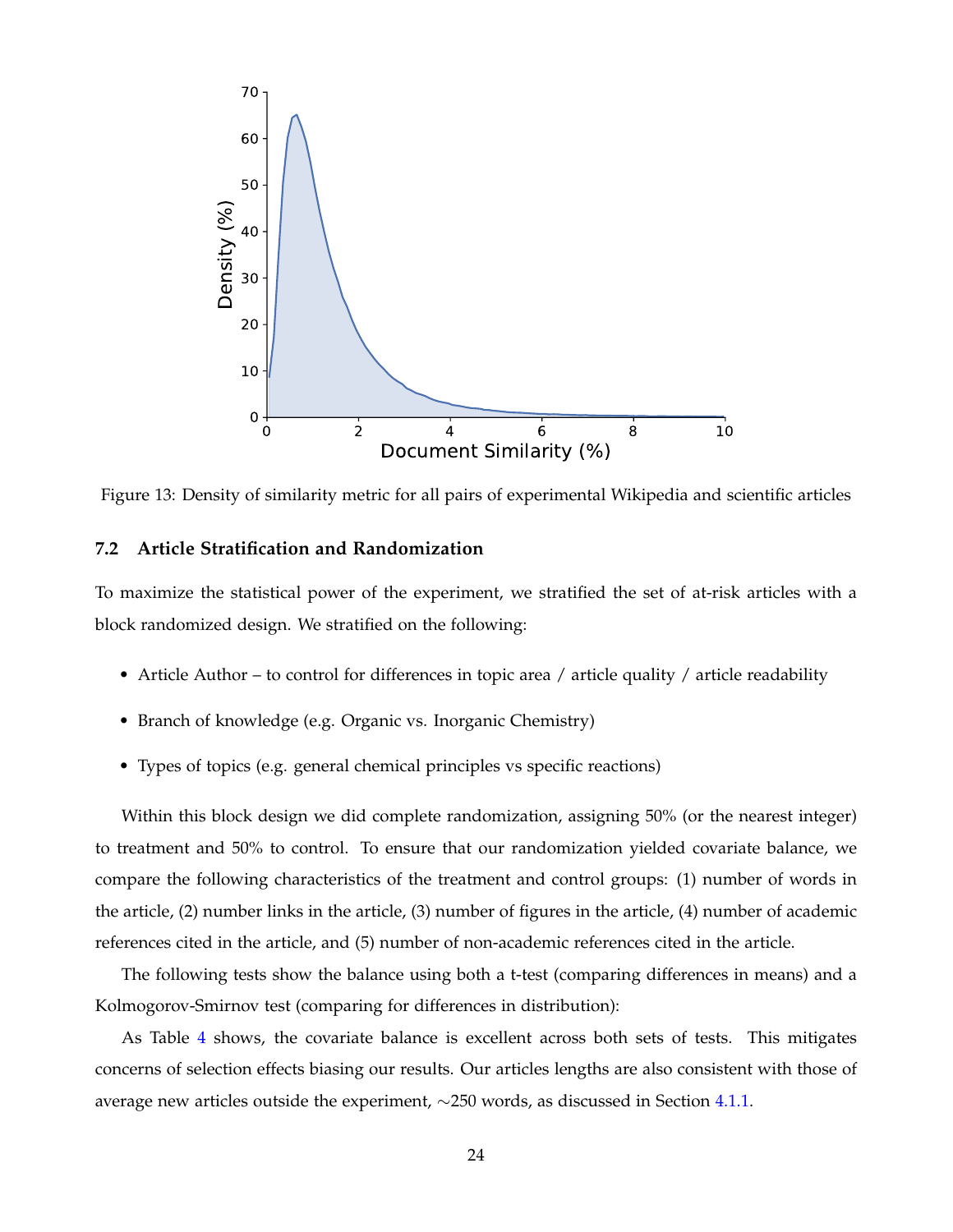#### Table 4: Covariate Balance

<span id="page-25-0"></span>

|                     | <b>Treatment</b><br>(mean) | Control<br>(mean) | T-test<br>(p-value) | <b>KS-test</b><br>(p-value) |
|---------------------|----------------------------|-------------------|---------------------|-----------------------------|
| # words             | 241                        | 243               | 0.47                | 0.16                        |
| # links             | 11.1                       | 10.9              | 0.82                | 0.99                        |
| # figures           | 1.9                        | 1.9               | 0.98                | $1.00\,$                    |
| # academic refs     | 3.0                        | 2.4               | 0.26                | 0.99                        |
| # non-academic refs | 0.0                        | 0.2               | 0.10                | 0.98                        |

#### **7.3 Implementation**

The treatment articles were uploaded to Wikipedia in January  $2015<sup>16</sup>$  $2015<sup>16</sup>$  $2015<sup>16</sup>$  All the articles were initially uploaded as unique pages. After this point, the self-governing, open-source nature of Wikipedia became important. Based on the editors' views these articles were variously (i) accepted, (ii) rejected for rewriting (e.g. for being too technical), (iii) added as sub-sections of other pages. Rejected articles were revised in light of editor comments and then re-submitted.

Because the Wikipedia editor intervention happened after the randomization, it only applied to treatment articles, and thus it is impossible to establish the counter-factual effect that editor intervention would have had on the control articles. As a result, we estimate our effects as an intent-to-treat – that is, we consider the timing and article content to be that from the initial upload. We do not include any changes due to the editors or our revisions based on editor comments.

These articles (or the page that they were added to) received an enormous amount of interest, with each article averaging over 4,400 views *per month* since they were uploaded. In total, by February 2017 the pages from the experiment had accumulated over 2 million views. This makes it plausible that the causal chain of interest to us (new Wikipedia article  $\rightarrow$  scientists reading the articles  $\rightarrow$  effect on the scientific literature) is sufficiently strong for our treatment articles to have an impact on the scientific literature.

Data on the content of the scientific literature through November 2016 was then used to look for impacts from the treatment articles.

### **7.4 Outcome Measures**

To interpret the experimental results, we perform the same analysis as in the observational section. In particular, we construct pre and post windows around the creation of each Wikipedia article and compare document similarity before and after.

In contrast to the observational analysis, where we needed to simulate content drift, the presence

<span id="page-25-1"></span> $16$ One article was uploaded earlier, in September 2014 as a pilot to test the review process.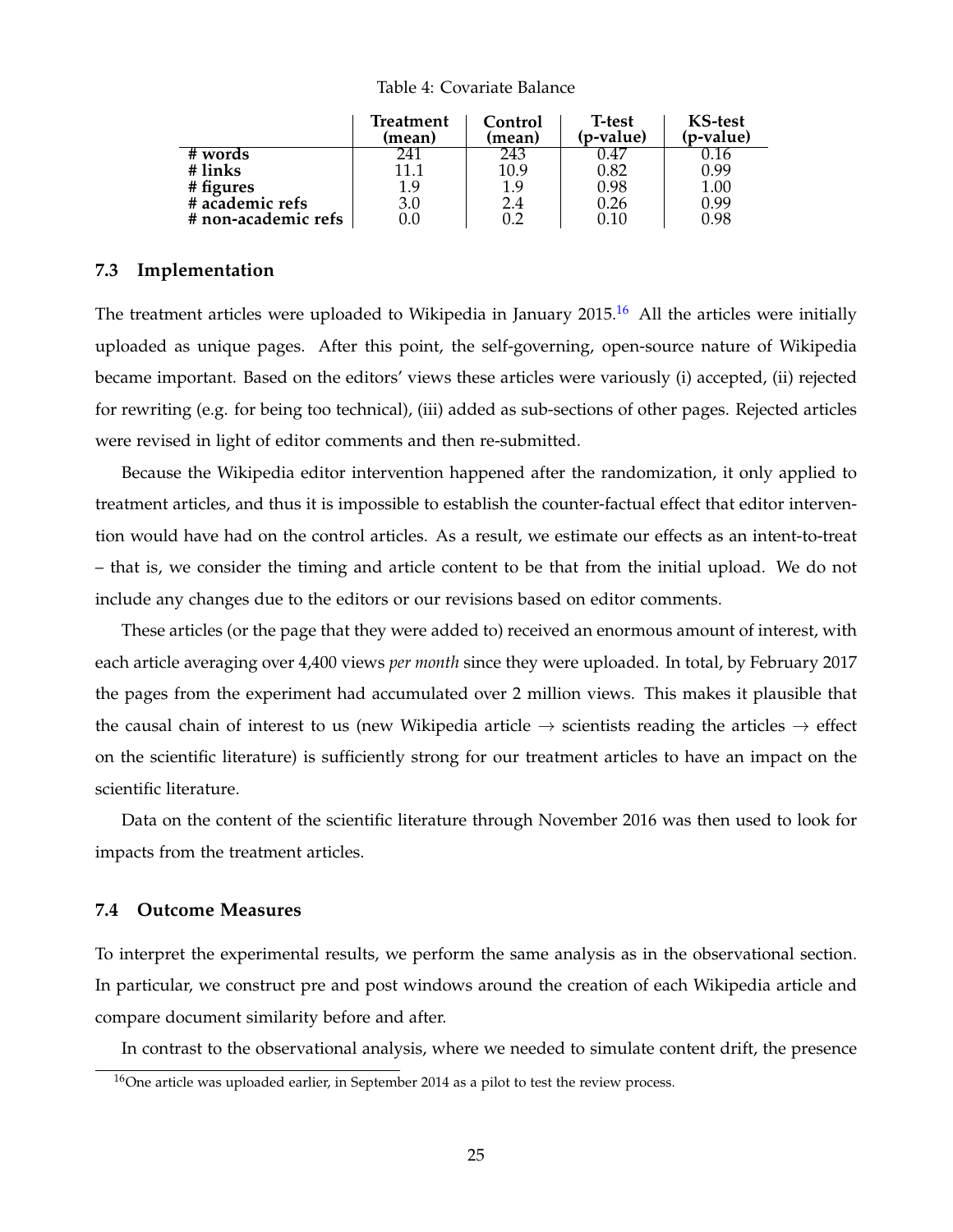of the control group (with excellent covariate balance and only random differences) allows for much more precise measurement of the counterfactual. As such, it is possible to directly compare the results from the treatment and control groups and to ascribe the difference to a *causal* effect.

### <span id="page-26-0"></span>**8 Experimental Results**

### <span id="page-26-1"></span>**8.1 Causal Effect of Adding a Wikipedia Article**

Recall that our estimator for the treatment effect is difference in differences, comparing the similarity of articles in the scientific literature after the Wikipedia articles, as compared to beforehand (first difference), and then comparing across treatment and control (second difference). Before showing the net effect, we present the first differences for each of treatment and control in Figure [14.](#page-26-2) Note that this figure plots changes across document similarity quantiles of the distribution shown in figure [13,](#page-24-0) *not* document similarity itself.

<span id="page-26-2"></span>

Figure 14: Treatment and Control proportional density differentials

Here we can see that there is a sizeable difference between the response of the scientific literature to the treatment and control articles. For example, the control group shows a rise in the number of low-similarity articles and a drop in the number of high-similarity ones. Since the control articles were not actually uploaded to Wikipedia, this distribution represents the natural content drift in the scientific literature – i.e. the evolution over time in the topics covered in science and words used to describe them. This is the same overall pattern we saw in Figure [8.](#page-17-0) In contrast, the treatment articles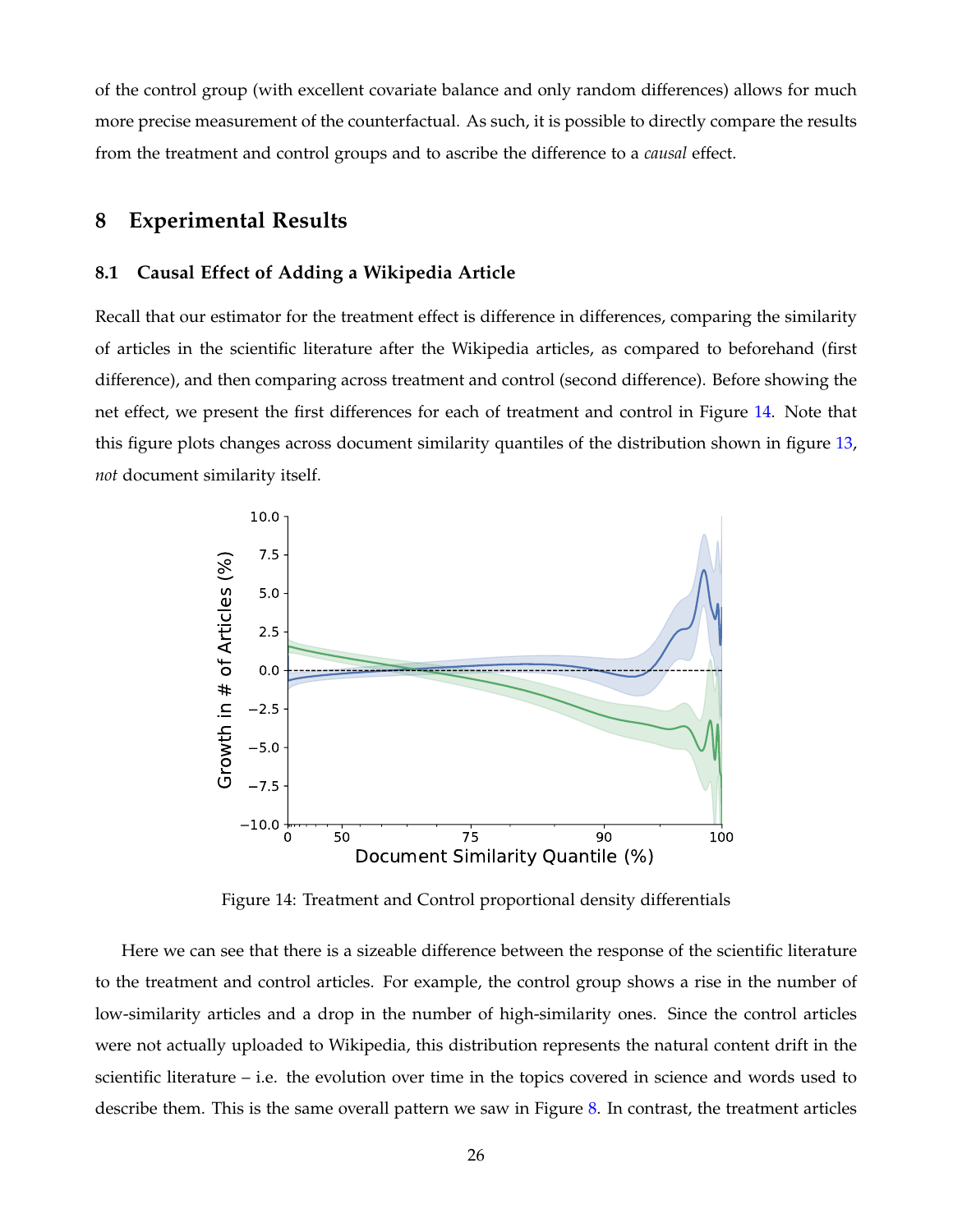show the opposite pattern: with fewer low similarity articles and more high similarity ones. As one example, the peak at the ∼98% quantile suggests an increase of ∼7% in the number of articles at that level of similarity. Thus, Figure [14](#page-26-2) already makes it clear that the addition of a new Wikipedia article *causes* an increase in the number of scientific literature articles that are similar to it.

The net effect can be seen by looking at the full difference-in-differences (i.e. by comparing the treatment effect to the counterfactual effect shown by the control articles). Figure [15](#page-27-0) shows that the effect is concentrated in the high similarity region, as was true in the observational analysis. This is what we would expect, since it would be surprising if our articles had effects on semantically-distant areas of Chemistry.

<span id="page-27-0"></span>

Figure 15: Effect of treatment on scientific article similarity to Wikipedia (the shaded areas indicate 1 and 2 standard errors, respectively)

Having presented our results visually, we now present them in a regression framework. It is important to note that running a simple OLS regression will not be sufficient to calculate the standard errors correctly as all data are dyadic: one Wikipedia article to one scientific literature article. This implies strong correlations between errors. To account for this, we use a two-way cluster robust estimator (Cameron and Miller, 2014) to calculate the (dyadic) standard errors for the mean effects. We bootstrap the standard errors for our quantile regressions.

The coefficient estimate for the "Treated" indicator in Column 1 in Table [5](#page-28-0) shows that, *prior to the intervention*, there was no statistically significant difference between the similarity of the scientific literature to the treatment Wikipedia articles or the control Wikipedia articles. This implies that our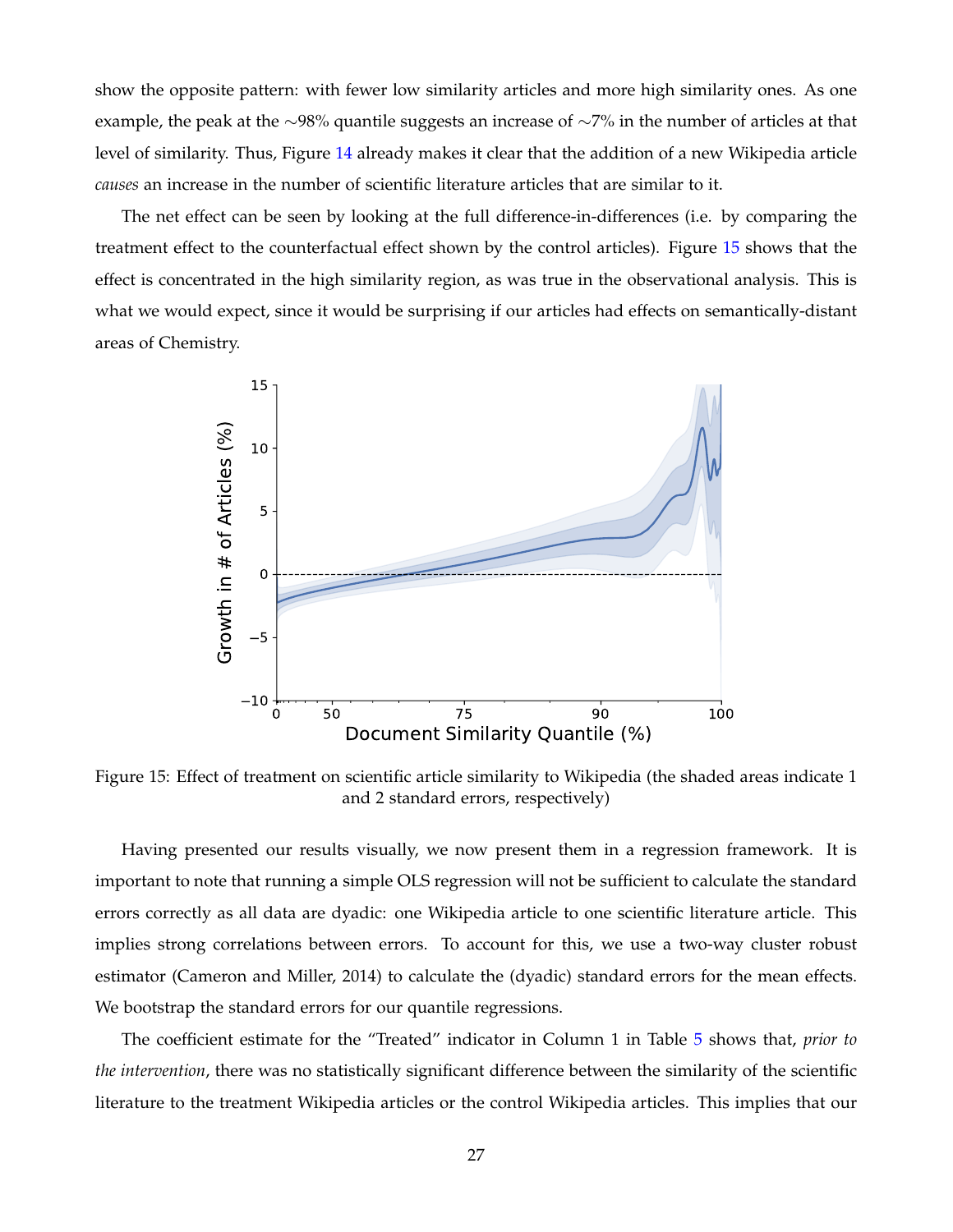<span id="page-28-0"></span>

|                                             | Similarity                          | Similarity   | Similarity   | Similarity   |
|---------------------------------------------|-------------------------------------|--------------|--------------|--------------|
|                                             | (OLS)                               | $(q=25%)$    | $(q=50\%)$   | $(q=75%)$    |
| Intercept                                   | $1.4823***$                         | $0.6480***$  | $1.1005***$  | $1.8561***$  |
|                                             | (0.0932)                            | (0.0568)     | (0.0841)     | (0.1205)     |
| Treated                                     | 0.0068                              | $-0.0410$    | $-0.0867$    | $-0.1301$    |
|                                             | (0.1583)                            | (0.0711)     | (0.1053)     | (0.1719)     |
| After                                       | $-0.0255**$                         | $-0.0092***$ | $-0.0176***$ | $-0.0332***$ |
|                                             | (0.0110)                            | (0.0027)     | (0.0037)     | (0.0085)     |
| Treated x After                             | $0.0330***$                         | $0.0131***$  | $0.0234***$  | $0.0479***$  |
|                                             | (0.0102)                            | (0.0044)     | (0.0077)     | (0.0170)     |
| N<br>$R^2$<br>Adjusted $R^2$<br>F Statistic | 850604<br>0.0001<br>0.0001<br>26.07 | 850604       | 850604       | 850604       |

Table 5: Experimental Results

*Note*: Standard errors for OLS are dyadically clustered (Cameron and Miller, 2014) and for quantile regressions are bootstrapped. Significance: \**p* < 0.1; \*\**p* < 0.05; \*\*\**p* < 0.01

randomization worked. The coefficient on "After" shows the content drift of −0.026pp\*\*, i.e. towards lower similarity. Our coefficient of interest, "Treated x After," shows that adding a Wikipedia article on a topic moves the scientific literature that follows it by 0.033pp\*\*\*. The quantile regressions again confirm that this average effect is not just from a few highly-impactful Wikipedia articles, but instead that most new Wikipedia articles have (statistically significant) impacts.

A back-of-the envelope calculation can help make our estimated effects more concrete by considering the the number of articles affected. If we assume that the impact is focused in the top 4% of the most-similar journal articles where Figure [15](#page-27-0) shows that our estimates are statistically significantly different from zero, we see an increase of  $\sim$  7%. This implies that 41 Elsevier journal articles in Chemistry were affected. If we then scale this up to account for Elsevier's share of the journal market (16%, as of 2015 (Reller, 2016)), then we would estimate each Wikipedia article is influencing  $\sim$  250 scientific articles (to some extent).

Our results indicate that Wikipedia articles *causally* affect the content of scientific articles and our back-of-the-envelope estimates suggests that these effect sizes are meaningful and that they happen quickly. While this might seem surprising, it is actually in-line with previous results about broadening the exposure of Science. Recall that Phillips et al. (1991) found that the publication of an average New York Times article about New England Journal of Medicine research led to the underlying article getting 73% more citations in its first year. And that effect comes from a single article being written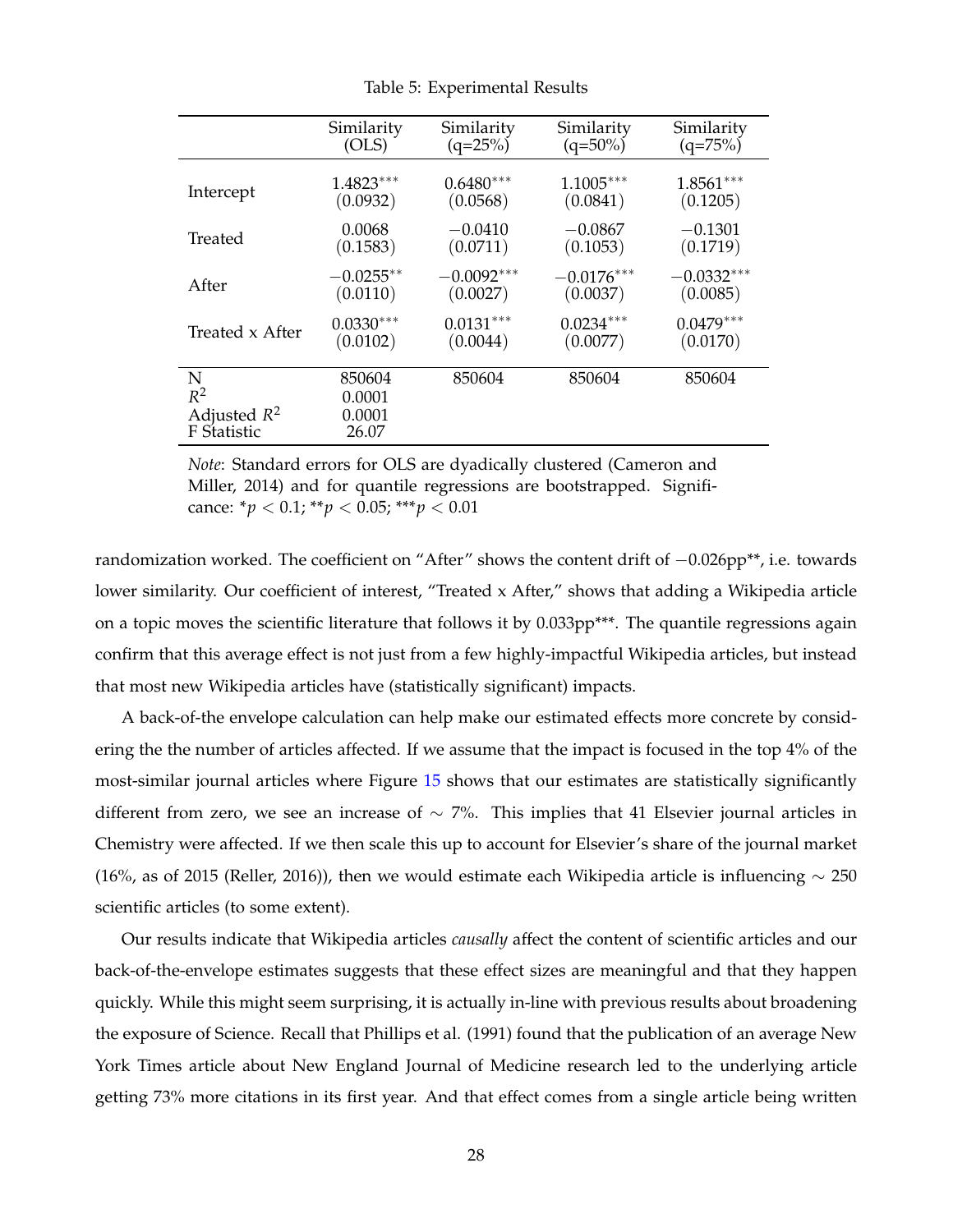on a single day in 1978 when the New York Times circulation was roughly one million subscribers (NYT 1979) and there were no online ways of accessing the article. Even if 1% of New York Times subscribers read a particular article, more people were reading our Wikipedia articles than were reading their newspaper story. Moreover, because the Wikipedia readers actively sought out our articles, they are probably more likely to be influenced by them.

Is it good that Wikipedia influences Science in this way? For authors, revealed preference suggests the answer is "yes." By choosing to use the Wikipedia information, authors are indicating that they deem the Wikipedia information to be "better" in aggregate. This could be for many reasons, for example because the information is of higher quality, because it is more easily accessible, or because it is easier to understand.

But author preferences are only one part of what we might care about. As a public policy matter we might want to know if the usage of the Wikipedia information improves (or harms) the quality or influence of scientific articles that use it. In economic parlance, there might be spillovers from an author using Wikipedia on other researchers. For example, if Wikipedia were less reliable than the source the author would have used otherwise, then erroneous information might be passed on to readers via the author's article. Conversely, if Wikipedia had better information (or were replacing a situation where no alternate source would be used), then there could be positive spillovers on readers.

To better understand the impacts of the Wikipedia articles, we consider a series of questions that shed light on the mechanisms that underpin our results and the distribution of their effects:

- Which parts of scientific articles are being changed (e.g. Methods, Results, etc.)?
- Does using Wikipedia as a source help or hurt the quality of the resulting scientific journal articles?
- Do particular groups (e.g. those without access to traditional journal articles) benefit disproportionately?

#### **8.2 Which parts of scientific articles are being changed?**

In order to better understand the mechanism through which Wikipedia is impacting scientific articles, we repeat this same analysis but instead of considering all words in the scientific article we subset to particular sections of the paper. In Chemistry, the structure of articles is quite standardized. The vast majority follow the layout: abstract, introduction, methods, results, conclusion (or some minor variation thereof).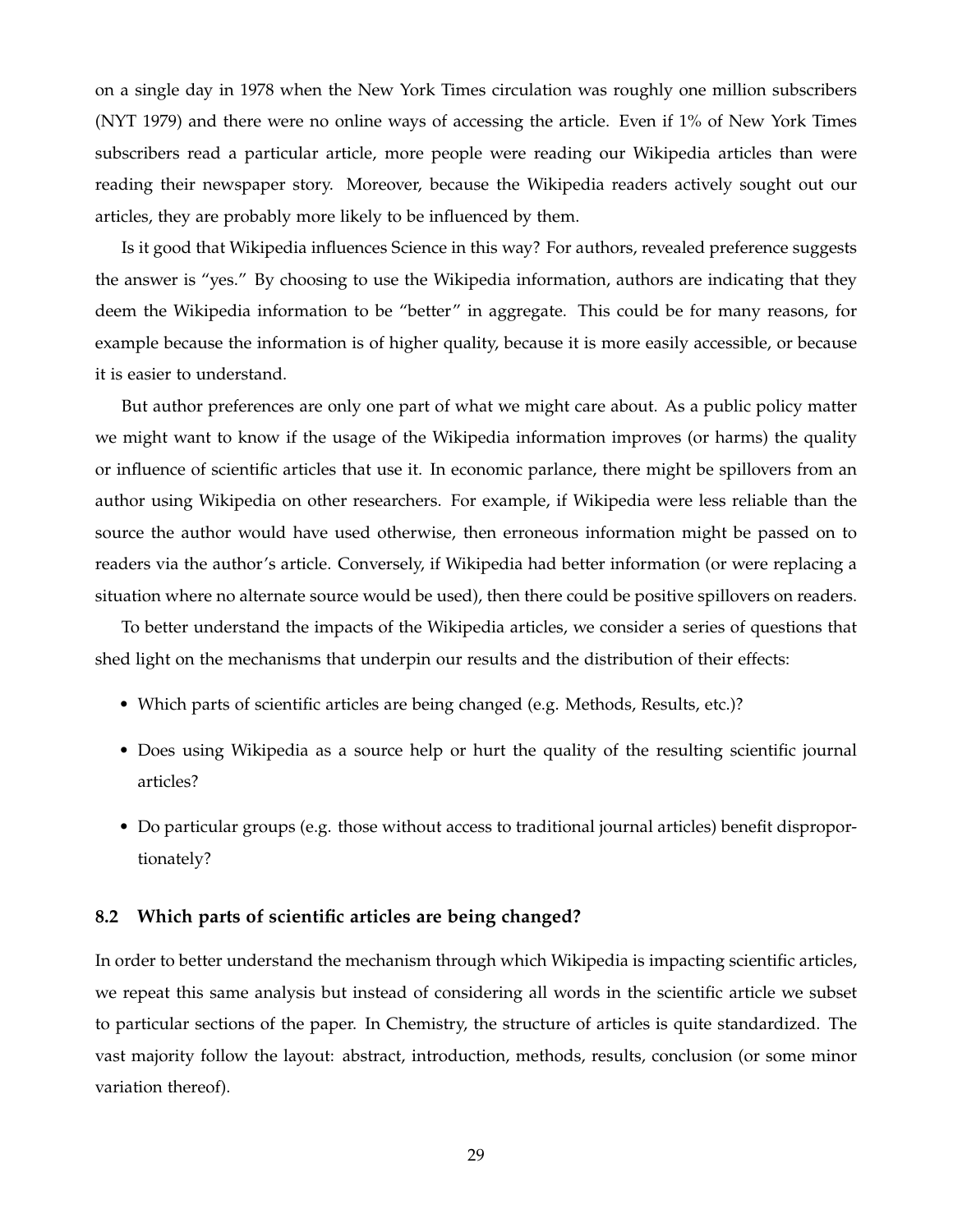<span id="page-30-0"></span>

|                 | Abstract    | Introduction | Methods     | Results     | Conclusion  |
|-----------------|-------------|--------------|-------------|-------------|-------------|
| Intercept       | $0.7443***$ | $1.2928***$  | $1.0021***$ | $1.3316***$ | $0.8807***$ |
|                 | (0.0404)    | (0.0873)     | (0.0727)    | (0.0898)    | (0.0538)    |
| Treated         | 0.0255      | $-0.0147$    | $-0.0389$   | 0.0387      | $-0.0066$   |
|                 | (0.0785)    | (0.1472)     | (0.1254)    | (0.1493)    | (0.0898)    |
| After           | $0.0224***$ | 0.0044       | 0.0047      | $-0.0209**$ | $-0.0162**$ |
|                 | (0.0096)    | (0.0103)     | (0.0073)    | (0.0113)    | (0.0089)    |
| Treated x After | 0.0040      | $0.0275**$   | $0.0123*$   | $0.0232**$  | $0.0153**$  |
|                 | (0.0122)    | (0.0120)     | (0.0092)    | (0.0107)    | (0.0084)    |
| N               | 511262      | 696944       | 791027      | 619246      | 706677      |
| $R^2$           | 0.0002      | 0.0000       | 0.0001      | 0.0003      | 0.0003      |
| Adjusted $R^2$  | 0.0002      | 0.0000       | 0.0001      | 0.0003      | 0.0003      |
| F Statistic     | 40.55       | 4.19         | 15.31       | 58.20       | 66.31       |

Table 6: Effect of Wikipedia by Article Section

*Note*: Standard errors for all sections are dyadically clustered (Cameron and Miller, 2014). Significance: \**p* < 0.1; \*\**p* < 0.05; \*\*\**p* < 0.01

The results for this analysis are displayed in Table [6.](#page-30-0) Here we can see that there is a statistically significant effect in all sections except the abstract. The size and statistical significance is weakest in the Methods section and strongest in the Introduction. This suggests that our Wikipedia articles are having their largest effect on the contextualization of science and the connections that the authors are making to the rest of the field. This latter finding is consistent with our hypothesis that a Wikipedia article is essentially an easily-accessible review article. The point estimate for changes to the methodology section is only about half as large as those for other sections and only weakly statistically significant. This *might* indicate that scientists are less disposed to shape their experiments based on the content of Wikipedia than they are to contextualize it. Alternatively, however, it could just indicate that our window for our estimation (3 to 9 months after the Wikipedia article is first created) is less likely to pick up methodology changes, which may be made long-before a scientific article is published. A nice solution to resolve this ambiguity would be to use a longer observation window. Unfortunately the natural evolution of content on Wikipedia makes this difficult. Put another way, our intent-to-treat estimator loses statistical power rapidly as the underlying text diverges from our uploaded version. As such, we cannot distinguish between these interpretations.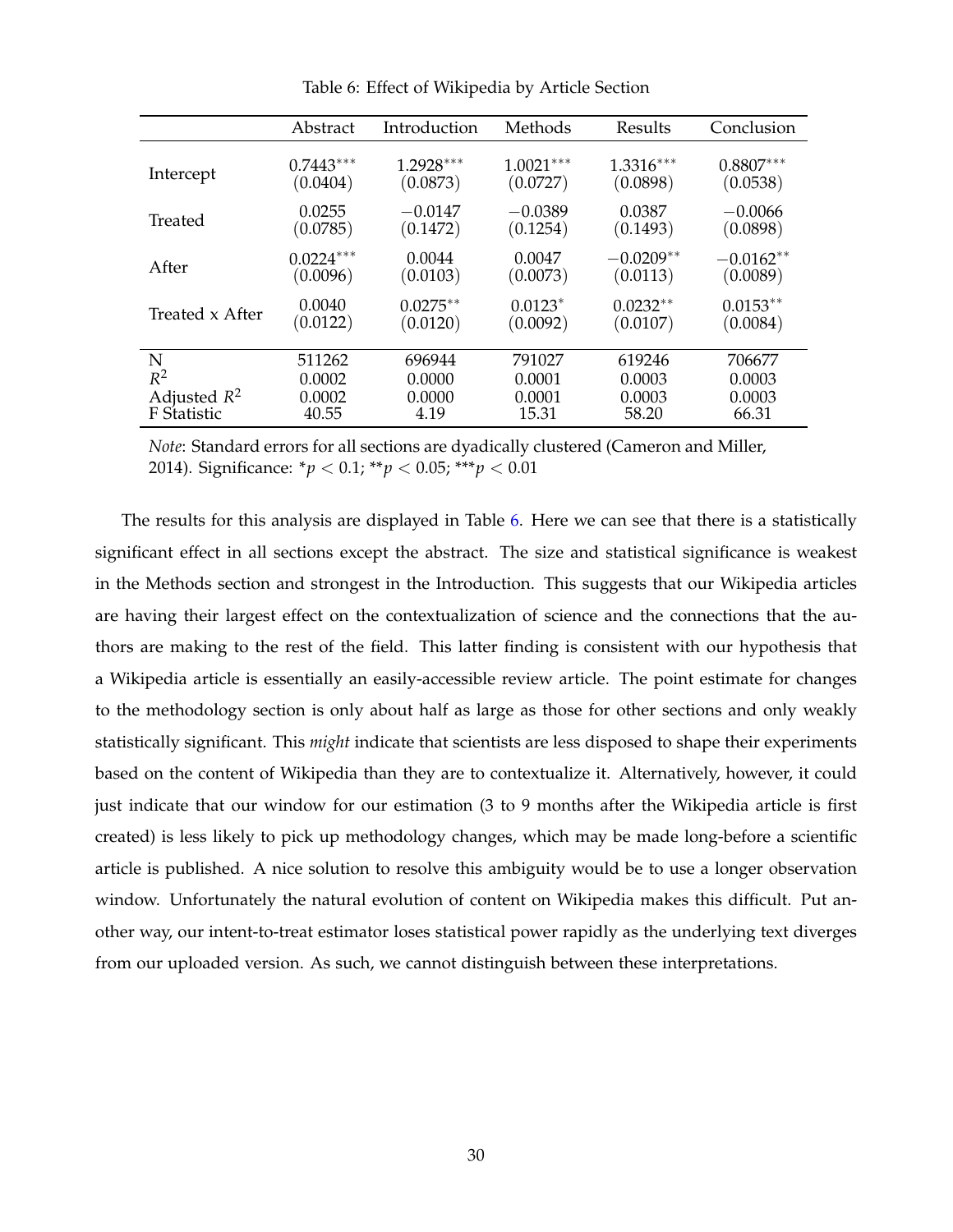### **8.3 Does using Wikipedia as a source help or hurt the quality of the resulting scientific journal articles?**

Evaluating the scientific quality of a journal article, even apart from this experiment, is tricky. As such, we do not attempt to answer the question fully. Nevertheless, we can ask two questions that shed partial light on this question, and which are of independent interest to academics: do articles that use Wikipedia as a source get fewer citations, and does Wikipedia help direct scientists to good primary sources?

We compare the academic citations that accrue to two sets of articles published after our experimental intervention: one "related" to the treatment group and one "related" to the control group. Here "related" is subjective, since the effect we observe is statistical; we can't ascribe any single paper as being influenced by Wikipedia, only that on average they are more similar.<sup>[17](#page-31-0)</sup> We find no evidence that Wikipedia-influenced articles accrue either more or less citations than non-Wikipedia influenced ones.

We can analyze in more detail whether Wikipedia helps direct scientists to primary sources. We hypothesize that Wikipedia acts like a review article, in that it discusses topics broadly and accessibly, referencing primary sources as the scientific support. If correct, and Wikipedia helps scholars identify high-quality primary sources, then this function alone would make Wikipedia an important public good for science, as "Wikipedia is the 6<sup>th</sup> highest referrer of DOI links (the unique hyperlinks assigned to academic articles)" (AOASG, 2017).<sup>[18](#page-31-1)</sup>

We measure the ability of Wikipedia to direct scientists to the underlying primary source using the references we added as part of our experiment. Each of the Wikipedia articles that we created for our experiment averaged 2 − 3 academic references. When we randomized our articles in the experiment, we implicitly also randomized the academic references being added to Wikipedia. That is, there is implicitly a second experiment that we ran on the effect of randomly adding academic references citations to Wikipedia. To test this effect, we look at average monthly citations to the primary sources listed in both the treatment and control articles in the 2 year windows before and after our Wikipedia intervention.

Table [7](#page-32-0) reports multiple specifications for estimating these effects. As the outcome variable is count (integer) data, we employ both Poisson regression and Negative Binomial regression in addition to OLS. In specifications 1 and 3 we see that scientific articles referenced in the treatment Wikipedia

<span id="page-31-1"></span><span id="page-31-0"></span> $17$ This hurts our statistical power and thus makes it less likely for us to find a non-zero effect.

<sup>18</sup>According to Wass (2019) at Crossref, the top ten DOI referrers are: (1) webofknowledge.com; (2) baidu.com; (3) serialssolutions.com; (4) scopus.com; (5) exlibrisgroup.com; (6) wikipedia.org; (7) google.com; (8) uni-trier.de; (9) ebsco.com; (10) google.co.uk.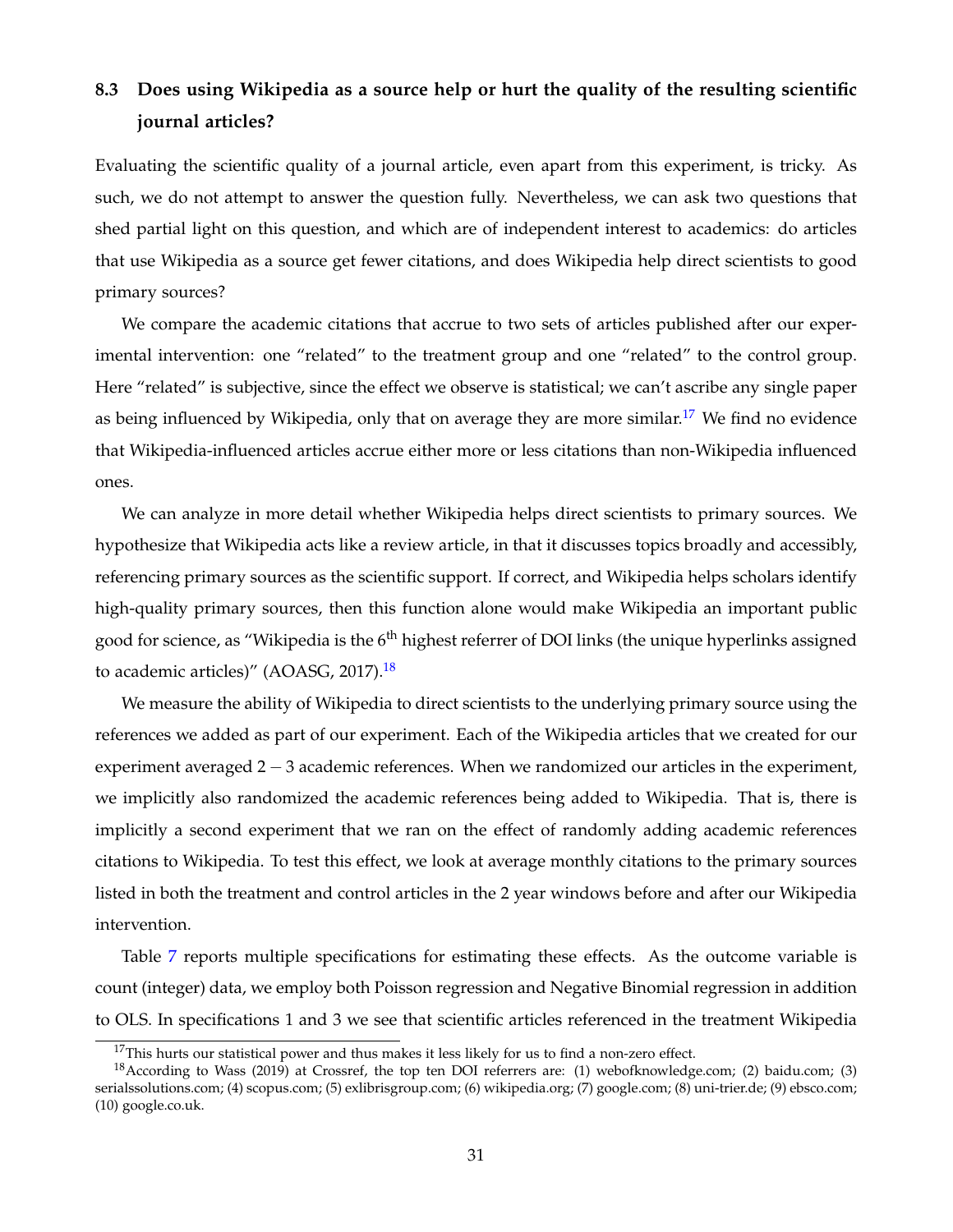articles get *e* 0.6490 − 1 ≈ 91% more citations than those referenced in the control Wikipedia articles, and this difference is highly significant. In specifications 2, 4, and 6, rather than using a yes-no treatment indicator, we use the number of pageviews for the Wikipedia article as a measure of the intensity of the treatment. By definition, Wikipedia articles in the control group were not posted, and thus have no pageviews.<sup>[19](#page-32-1)</sup> The estimate for specification 1 shows that getting 100% more (i.e. double) the pageviews increases citations by  $2^{0.1762} - 1 \approx 13\%$ .

<span id="page-32-0"></span>

|                           | $\left  \right $<br>Poisson | $\left( 2\right)$<br>Poisson | $\left(3\right)$<br>Neg Binom | $\overline{4}$<br>Neg Binom | $\left(5\right)$<br>ÒĽS | (6)<br>ÒĽS              |
|---------------------------|-----------------------------|------------------------------|-------------------------------|-----------------------------|-------------------------|-------------------------|
| Treatment                 | $0.6490***$<br>(0.0433)     |                              | $0.6490***$<br>(0.1995)       |                             | 0.2131<br>(0.2391)      |                         |
| Log Views                 |                             | $0.1762***$<br>(0.0066)      |                               | $0.1508***$<br>(0.0325)     |                         | $0.0690*$<br>(0.0386)   |
| Intercept                 | $2.7726***$<br>(0.0365)     | $2.5224***$<br>(0.0362)      | $2.7726***$<br>(0.1504)       | $2.6181***$<br>(0.1389)     | $1.4803***$<br>(0.1791) | $1.3975***$<br>(0.1630) |
| N<br>$R^2$<br>F Statistic | 107                         | 107                          | 107                           | 107                         | 107<br>0.0075<br>0.7945 | 107<br>0.0296<br>3.1978 |

Table 7: Effect of Wikipedia on Article Citations (Log)

*Note:* \**p* < 0.1; \*\**p* < 0.05; \*\*\**p* < 0.01

The interpretation of our citation findings could be positive or neutral for welfare. The positive interpretation is that Wikipedia is used to find scientific articles, which are then read and referenced. A less charitable interpretation would be that authors cite the underlying work having only read the Wikipedia article. In this second case, the citations are just a secondary indicator of the effect of the Wikipedia article, but don't represent any additional knowledge gleaned from the scientific literature.

Collectively, our results are unanimous in finding a positive citation effect and show the expected effect: that more views of a Wikipedia page lead to more citations.

### **8.4 Distributional Effects**

One might imagine that public repositories of knowledge would be particularly valuable to those with fewer other sources of knowledge, for example developing country scientists without access to scientific journals. Conversely, scientists might benefit less from Wikipedia articles if they cannot access the journal articles that Wikipedia references. We test for the net impact of such effects by considering the differential effects of our experiment based on the GDP per capita of the modal home

<span id="page-32-1"></span><sup>&</sup>lt;sup>19</sup>For any case in which we analyze  $log(x)$  for a variable that can take zero as a value, we use  $log(1 + x)$ .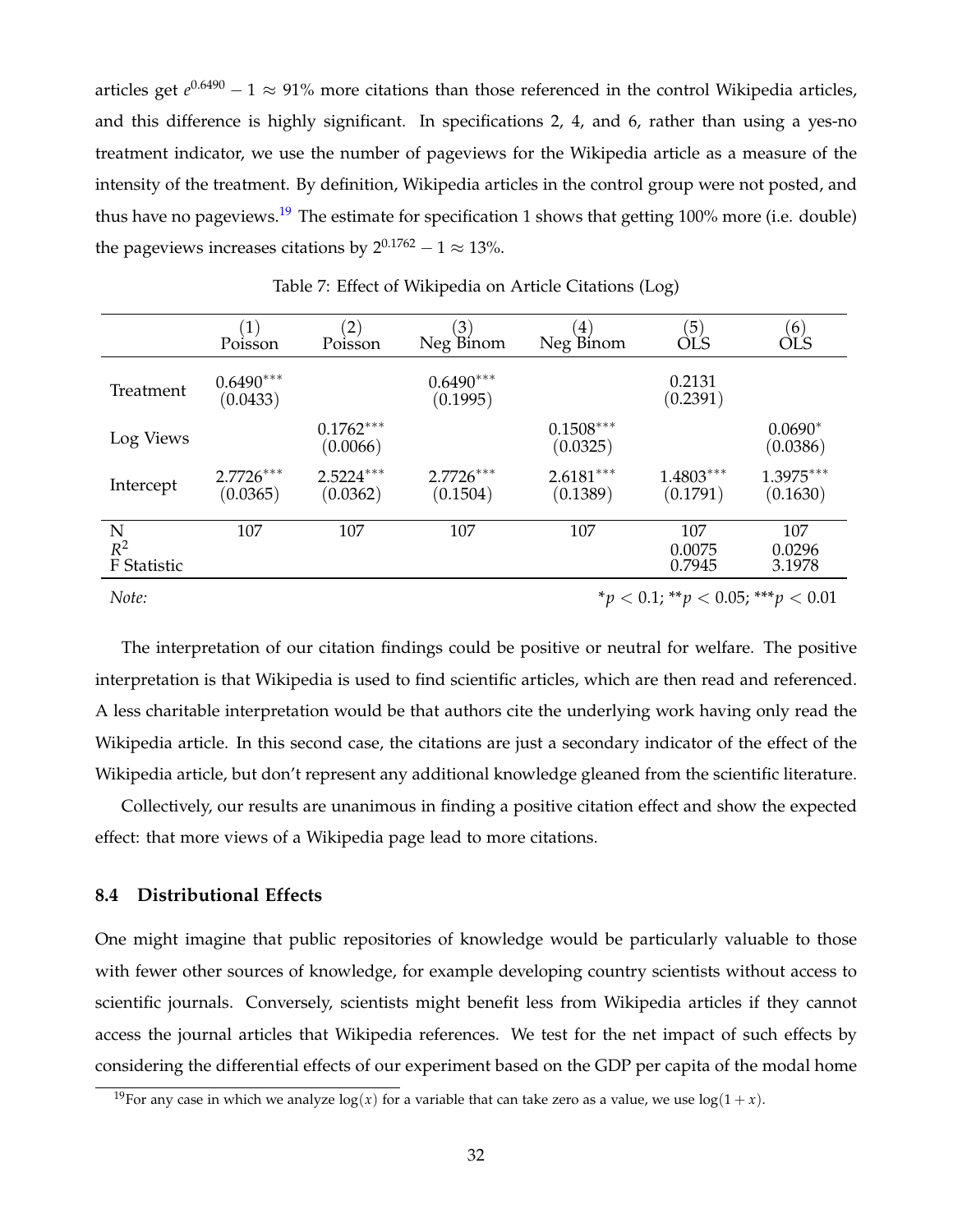<span id="page-33-0"></span>country of the scientific authors (assuming that those with lower GDP per capita will have less access). Our results are presented in Table [8,](#page-33-0) where we present one regression for each quintile of the GDP per capita distribution, except the two lowest which we pool because the sample sizes are much smaller.

|                 | Low           | Mid         | High          | Top          |
|-----------------|---------------|-------------|---------------|--------------|
|                 | $(\leq 40\%)$ | $(40-60\%)$ | $(60 - 80\%)$ | $(>80\%)$    |
| Intercept       | $1.7113***$   | $1.4176***$ | $1.6461***$   | $1.5200***$  |
|                 | (0.1364)      | (0.0880)    | (0.1061)      | (0.0973)     |
| Treated         | 0.0385        | 0.0066      | 0.0034        | 0.0057       |
|                 | (0.2165)      | (0.1531)    | (0.1792)      | (0.1609)     |
| After           | 0.0324        | $-0.0174$   | $-0.0066$     | $-0.0615***$ |
|                 | (0.0487)      | (0.0179)    | (0.0296)      | (0.0170)     |
| Treated x After | $-0.0141$     | $0.0179*$   | $0.0445**$    | $0.0622***$  |
|                 | (0.0270)      | (0.0115)    | (0.0257)      | (0.0144)     |
| N               | 57529         | 269531      | 121398        | 357906       |
| $R^2$           | 0.0001        | 0.0000      | 0.0001        | 0.0003       |
| Adjusted $R^2$  | 0.0000        | 0.0000      | 0.0001        | 0.0003       |
| F Statistic     | 1.91          | 3.88        | 5.34          | 41.20        |

Table 8: Experimental Results by the Quintile of Country GDP per capita)

*Note*: Standard errors for OLS are dyadically clustered (Cameron and Miller, 2014) and for quantile regressions are bootstrapped. Significance:  $* p < 0.1$ ;  $** p < 0.05$ ;  $** p < 0.01$ 

Interestingly, we find, that wealthier countries benefit much more than poorer countries. This is presented graphically in Figure [16](#page-34-0) (error bars are  $\pm$  one standard error).

These results suggest that the biggest benefits accrue to the highest-GDP countries, but that there are also substantial benefits for some developing-world scientists, although not for those in the poorest countries. There are multiple plausible explanations for this finding. We view the most likely one as being that usage of Wikipedia is lower in low GDP-per-capita parts of the world (Zachte, 2018), and thus the weaker effect comes from reduced exposure to our articles . Another explanation, as suggested earlier, could be that access to academic journals is necessary to get the full benefit of a Wikipedia article. Finally, it could just be that the Chemistry topics covered by our experiments were of more relevance to developed-world Chemists – recall: the topics were selected from graduate-level content at developed-world universities and, for example, Jones (2011) has shown that there significant differences in the topics and level of specialization of classes between developed and developing world universities. We are not able to distinguish between these effects, so we just note them as potential hypotheses.

We also examine if our estimated effects vary by journal quality. To do this, we disaggregate the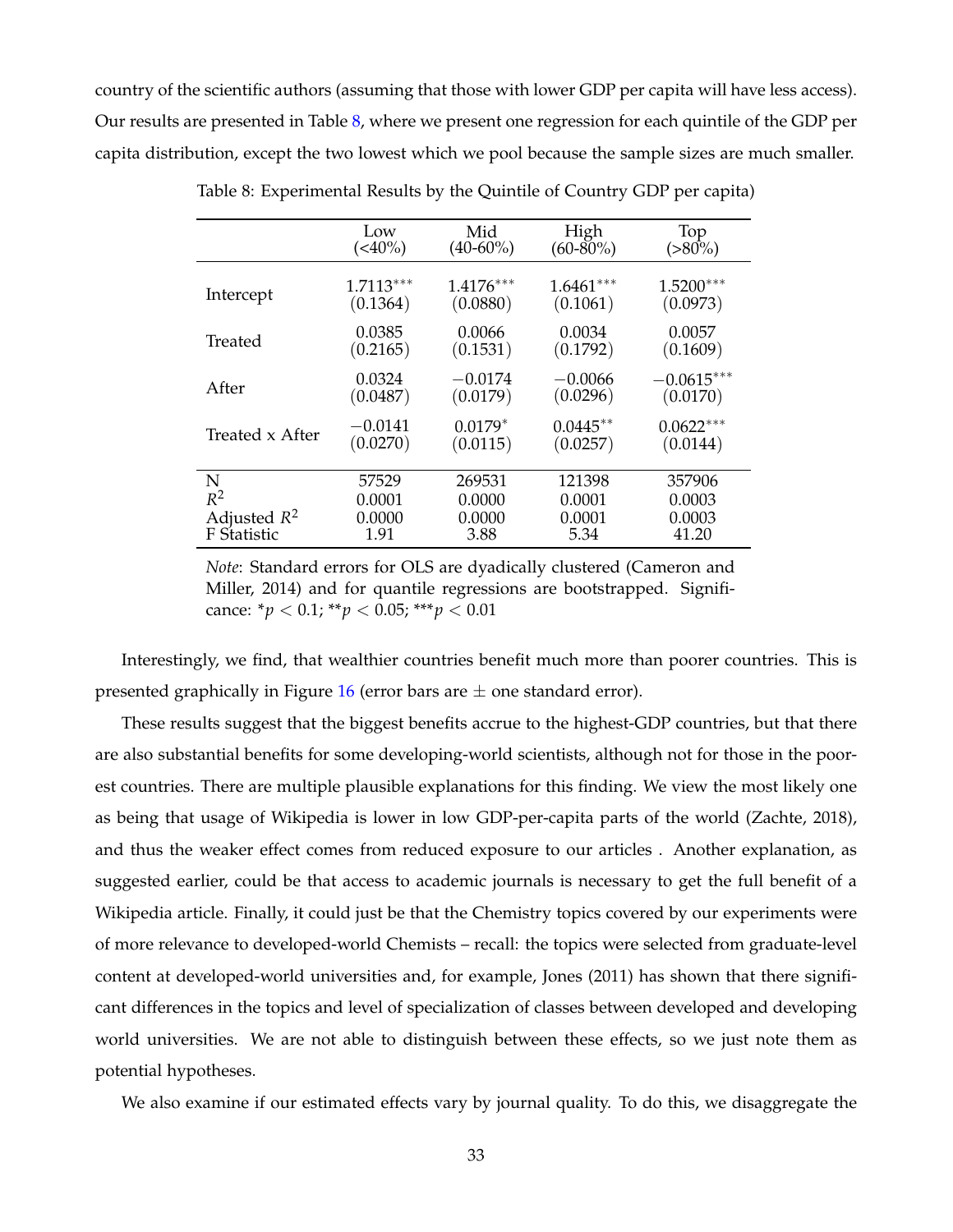<span id="page-34-0"></span>

Figure 16: Effect of Wikipedia across Countries with varying access to other resources

treatment effect into four quartiles, dividing the 50 journals of our sample based on the average impact factor of the journal. Re-running our analysis on these quartiles reveals no significant differences between these journal groups in terms of the size of the treatment effect.

### **9 Discussion**

When Darwin extoled the importance of "general and popular treatises," he wasn't praising their effect on popular understanding, but on "the progress of science". Our results paint a coherent image of how one of the biggest modern repositories of general and popular treatises does this. We find that Wikipedia seems to act as a collection of review articles, helping to shape how scientists contextualize their own research and pointing them to the most important scientific articles that relate to their question.

A back-of-the-envelope calculation reveals the scale of Wikipedia as a repository of review articles. Across the Chemistry journals in our sample, from 2001 to 2014, there were an average of 553 review articles per year. Scaled up by Elsevier's share of the market, this implies  $\sim$  3400 review articles per year across comparable Chemistry journals. In that same period, Wikipedia averaged 1900 new Chemistry articles per year (although this somewhat understates Wikipedia's role since review articles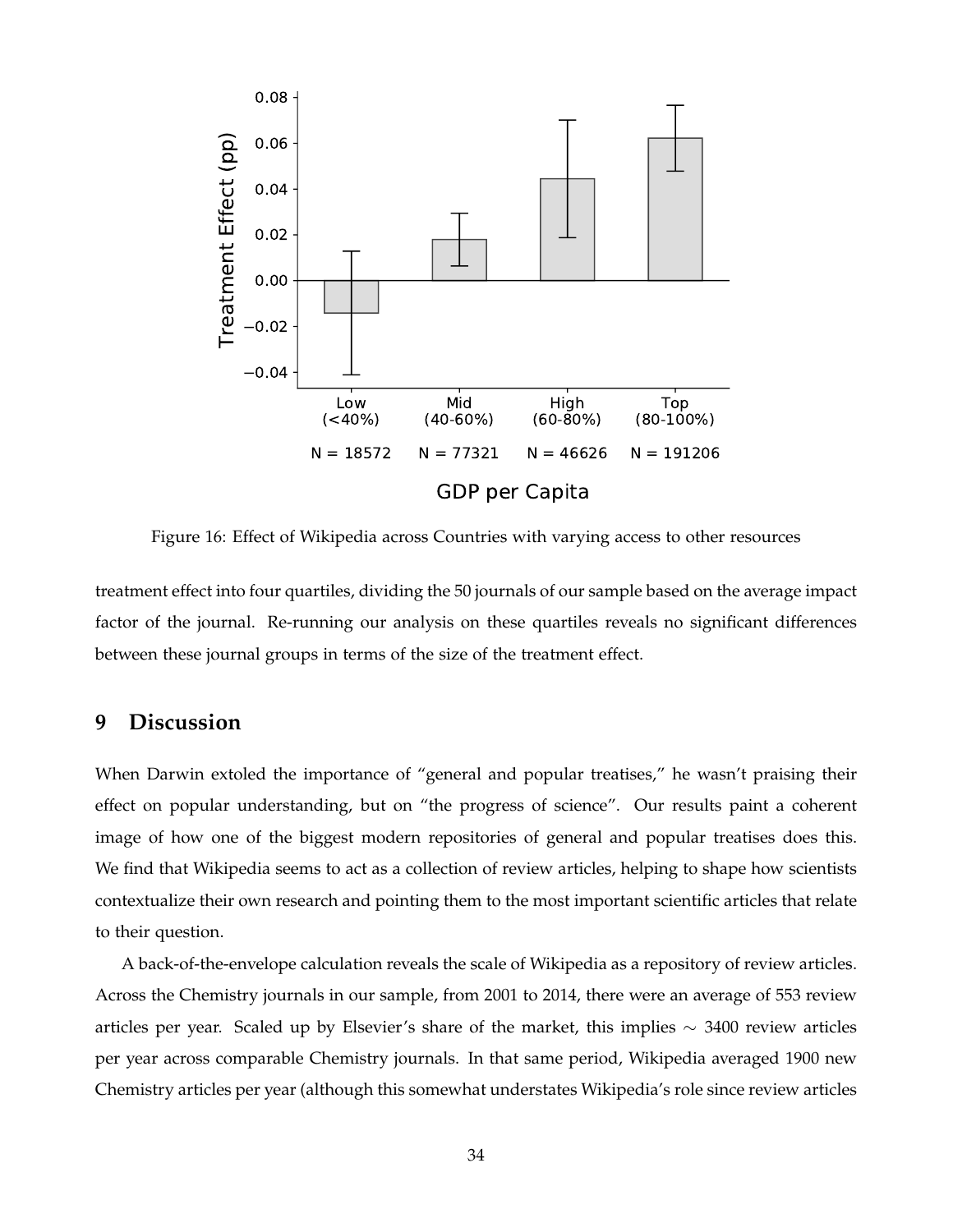in the academic literature are seldom updated as time passes, whereas Wikipedia's 27000 Chemistry articles are actively edited and deepened, as we saw in section [5\)](#page-11-0). Thus, depending on how one counts the evolving Wikipedia articles, Wikipedia is either the largest or second-largest repository of up-to-date review articles articles in the world. Moreover, even though Wikipedia articles have a weaker effect on the literature than review articles, there are so many of them that Wikipedia is highly likely to also be the first- or second-most *influential* repository<sup>[20](#page-35-0)</sup>.

We hope that our findings on the effect of Wikipedia for the dissemination of knowledge will be sufficient to motivate scientists to undertake new initiatives to contribute articles and edits to Wikipedia. But as a society we needn't limit ourselves to individual action. Public policy interventions could encourage the development of these public resources for science. For example, a National Institutes of Health or National Science Foundation grant could require scientists to make commensurate edits to Wikipedia (or another repository). Alternatively, extra credit might be given on grant applications for those that promote science in this way. Grants could also be given directly to these scientific repositories to help with their operating costs.

Professional societies could also organize their members to develop comprehensive online repositories of knowledge, either within Wikipedia or in a separate repository. Two existing examples of this type of effort include the Stanford Encyclopedia of Philosophy (Zalta 2019) and the Encyclopedia of Database Systems (Liu and Ozsu, 2019). It is our hope that other groups will undertake similar initiatives.

To judge whether such interventions would be welfare-improving, it is important to investigate both the benefits and the costs. For example, if we required grantees to edit / write a Wikipedia article, this initiative would essentially be a tax on their time (or their students'). The key question is how high a tax would be needed, and whether it would be justified by the social benefit of the additional dissemination of knowledge. We consider two approaches for answering these questions, with the disclaimer that both are back-of-the-envelope calculations designed to show order-of-magnitude effects. They are not intended to be precise, and they don't need to be to show the policy conclusion.

Consider first a traditional funding approach to these questions. Currently, the average NIH grant is for \$500,000 for 4.5 years, or  $\sim$ 110,000 per year (U.S. Department of Health & Human Services, 2017). If one assumes that such a grant produces one paper every two years, then the approximate cost of producing one such paper is \$220,000. For each Wikipedia article that we created for this

<span id="page-35-0"></span> $^{20}$ Two additional comparisons reinforce the size of Wikipedia as a repository of reviews. The Stanford Encyclopedia of Philisophy has 1600 articles (Zalta, 2019). The Cochrane Database of Systematic Reviews, which published the "third highest number of citable items of the journals in Medicine, General & Internal" has 1764 citable items (Cochrane Library, Undated).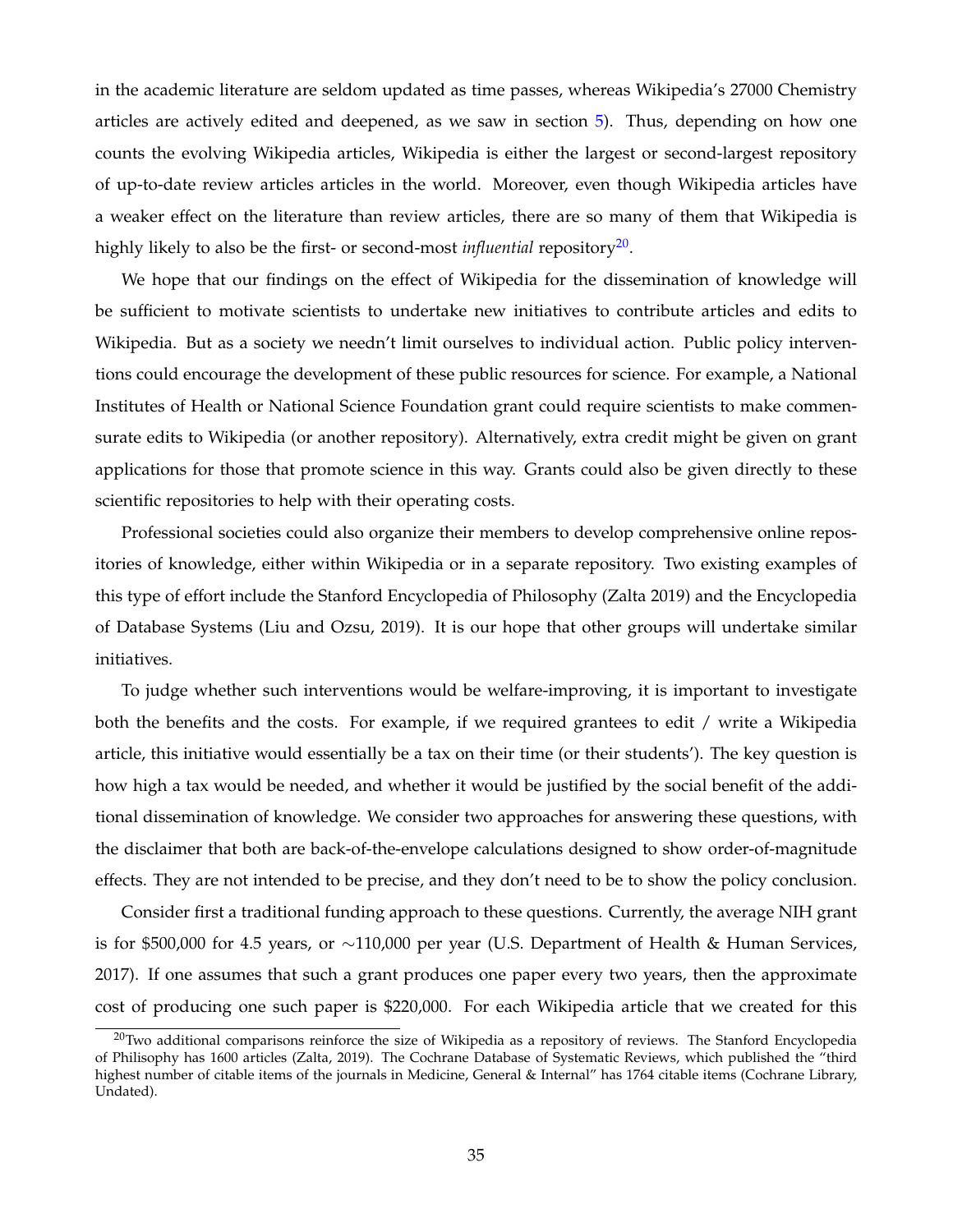experiment we paid students \$100. Assuming one Wikipedia article (or equivalent contribution) per research paper, the implicit tax on research would be  $(\frac{$100}{\$220,000}) = 0.05\%$ . This is a small enough tax to be feasible, but is it more effective than other methods of disseminating knowledge?

A second approach asks if the creation of a Wikipedia article is cost effective compared to the small fraction of grant funding that goes to promote the dissemination of knowledge. To do this cost-benefit calculation, we'll assume the cost of such dissemination is 1% of a grant (for attending conferences, copy-editing, etc.), although this assumption could be varied significantly without affecting the overall conclusion.

To calculate the benefits, we consider how the dissemination of knowledge influences later research. For this, we want to calculate a measure of how much an average scientific paper influences later ones. For simplicity, assume that this can be measured accurately by citations (although that won't actually be required for the argument). If a paper generates N citations<sup>[21](#page-36-0)</sup>, we should attribute some fraction of each of those papers, *s*, as influence due to our paper. Thus, our measure for its impact should be *N* ∗ *s*. But what is *s*? If we assume that there are the same number of papers giving and receiving citations, it must be at most  $\frac{1}{N}$ , because any number larger than that would imply that the contributions of all the papers receiving citations totalled than 100% of the value of all those giving them! $22,23$  $22,23$  And thus we conclude something which is fairly intuitive: an average paper cannot influence more than  $(N*\frac{1}{N})=1$  other papers. This implies that the cost of influencing another paper through grant funding is, at best,  $\frac{$220,000*1\%}{1} = $2200\frac{24}{1}$  $\frac{$220,000*1\%}{1} = $2200\frac{24}{1}$  $\frac{$220,000*1\%}{1} = $2200\frac{24}{1}$ 

In contrast, we found in Section [8.1](#page-26-1) that the causal impact of adding a Wikipedia article was to influence  $\sim$  [25](#page-36-4)0 other papers <sup>25</sup> and that the causal effect was a change in cosine similarity of 0.0330 on a base 1.48. Given these assumptions, the cost of disseminating knowledge through Wikipedia would be  $\frac{$100}{$250 * \frac{0.0330}{1.48}} = $18.$ 

<span id="page-36-0"></span>Our back-of-the-envelope analysis thus has stark conclusions: even with many conservative as-

<sup>21</sup> According to Thomson Reuters, a typical 2000 paper in Chemistry receives ∼19 citations over a ten-year period (Times Higher Education, 2011).

<span id="page-36-1"></span> $^{22}$ In actual practice the number of papers giving and receiving citations are not equal because of the growth of the number of publications over time. But this effect would not materially change our conclusions.

<span id="page-36-2"></span> $^{23}$ Of course, multiple pieces of research could influence the same follow-on work, but once credit was apportioned, this statement would continue to be true. Similarly, research could provide influence without receiving a citation, but such influence would need to be subtracted from other articles, so again this statement would remain true.

<span id="page-36-3"></span> $24$ This number could be an over- or under-estimate for many reasons. It could be an underestimate because NIH-funded work is more important than general work. The number of papers is also rising over time, which would also cause this to be an underestimate. In contrast, it could be an over-estimate because it ignores citations accruing to old work or because (presumably) new works have substantial original content. While these factors could influence the result of our calculation, it is implausible that any of these changes would impact the clear policy conclusion that follows. For example, even if we clearly overstated the impact of a paper by giving it 100% credit for each citation made to it, this would be  $\frac{$220,000*1\%}{2^{19}} = $116.$ 

<span id="page-36-4"></span> $25$ Wikipedia articles are not bound by the one-to-one ratio since there are many more scientific articles than Wikipedia articles.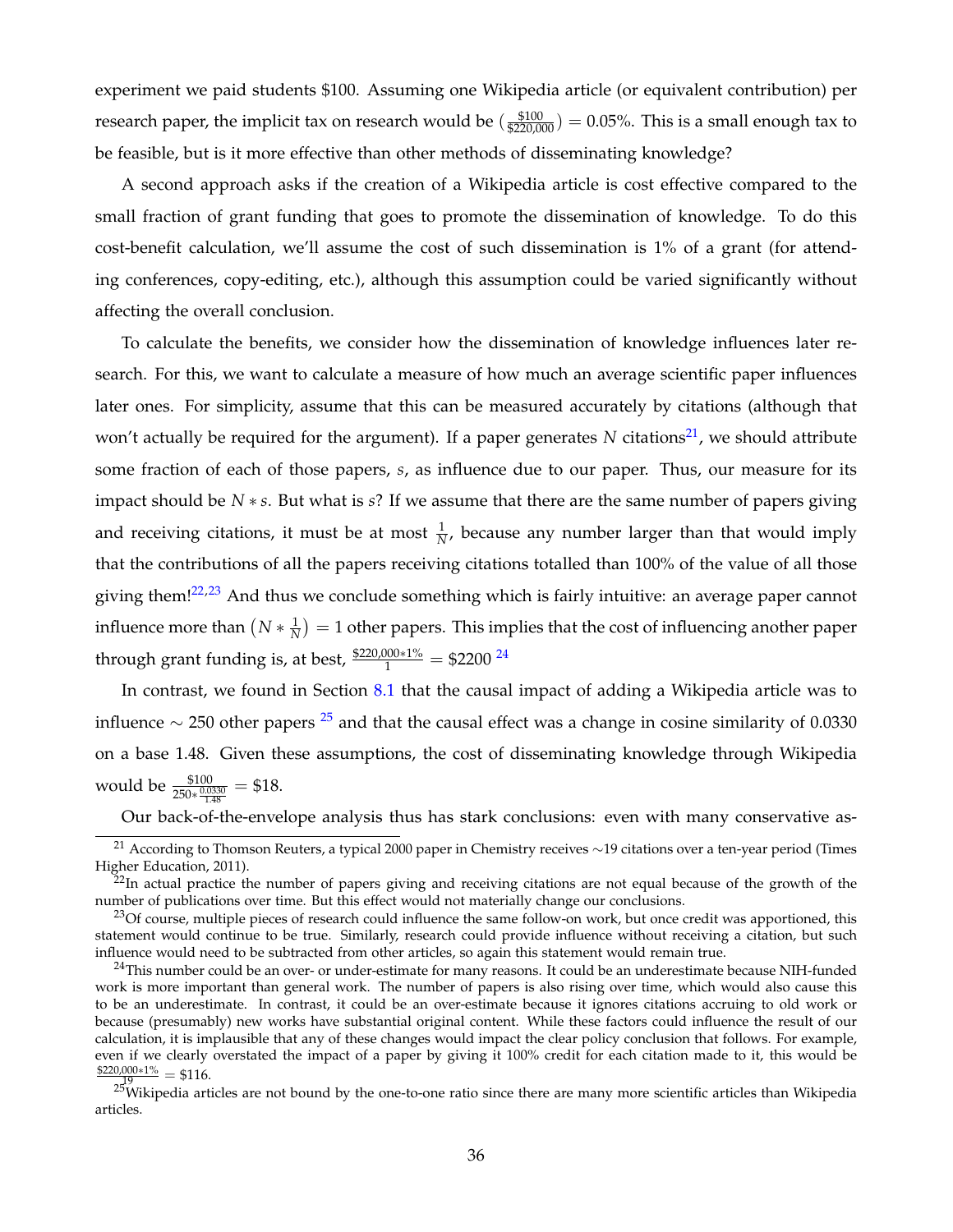sumptions, dissemination through Wikipedia is ~ 120× more cost-effective than traditional dissemination techniques. This is driven almost entirely by the extraordinary reach of Wikipedia, and thus, from a public policy perspective, funding the creation of content for accessible public repositories of science like Wikipedia is compelling. We thus encourage governments, organizations, and publicallyminded individuals to incorporate the creation of such articles into their activities and applaud those who are already advocating it (e.g. Shafee, 2017).

We hope that our findings also help overturn the approach that many academics and universities take to Wikipedia: urging people not to use it. Our findings show that this has not worked, and that scientists themselves (and surely students as well) use Wikipedia as a source and that it influences their work. Rather than trying to dissuade people from using Wikipedia for fear of it being untrustworthy, we encourage academics to embrace Wikipedia and make it more trustworthy.

### **10 Conclusion**

This paper analyzes the impact of public repositories of scientific knowledge. Using a randomized control trial, we show that the creation of a Wikipedia science article leads to changes in hundreds of follow-on articles in the scientific literature — providing strong evidence that Wikipedia is an important source for disseminating knowledge. Because our work goes beyond correlation to establish causation, we can conclude that Wikipedia doesn't just *reflect* the state of the scientific literature, it helps *shape* it.

In general, the economics of public informational goods like Wikipedia strongly favor their underprovision: incentives are too low, free-riding is rampant, and Arrow's information paradox hinders market or contractual solutions. We therefore examine the case for public policy intervention. We find that the dissemination of science through Wikipedia is highly cost-effective compared to that associated with more formal channels, such as NIH grants.

In a concrete sense, our paper shows that Darwin was right: "general and popular treatises are almost as important for the progress of science as the original work". But we can be more precise. We show that Wikipedia has broad influence on the way that scientists discuss and contextualize their own work. Moreover, we show that it acts as an organizer of scientific knowledge, directing researchers to the underlying literature in a way that is akin to a review article in that field. Because of Wikipedia's enormous scope, this almost assuredly means that it is one of the most important sources of scientific review articles in the world.

This paper shows that Wikipedia's contribution to Science is substantial. It disseminates an enor-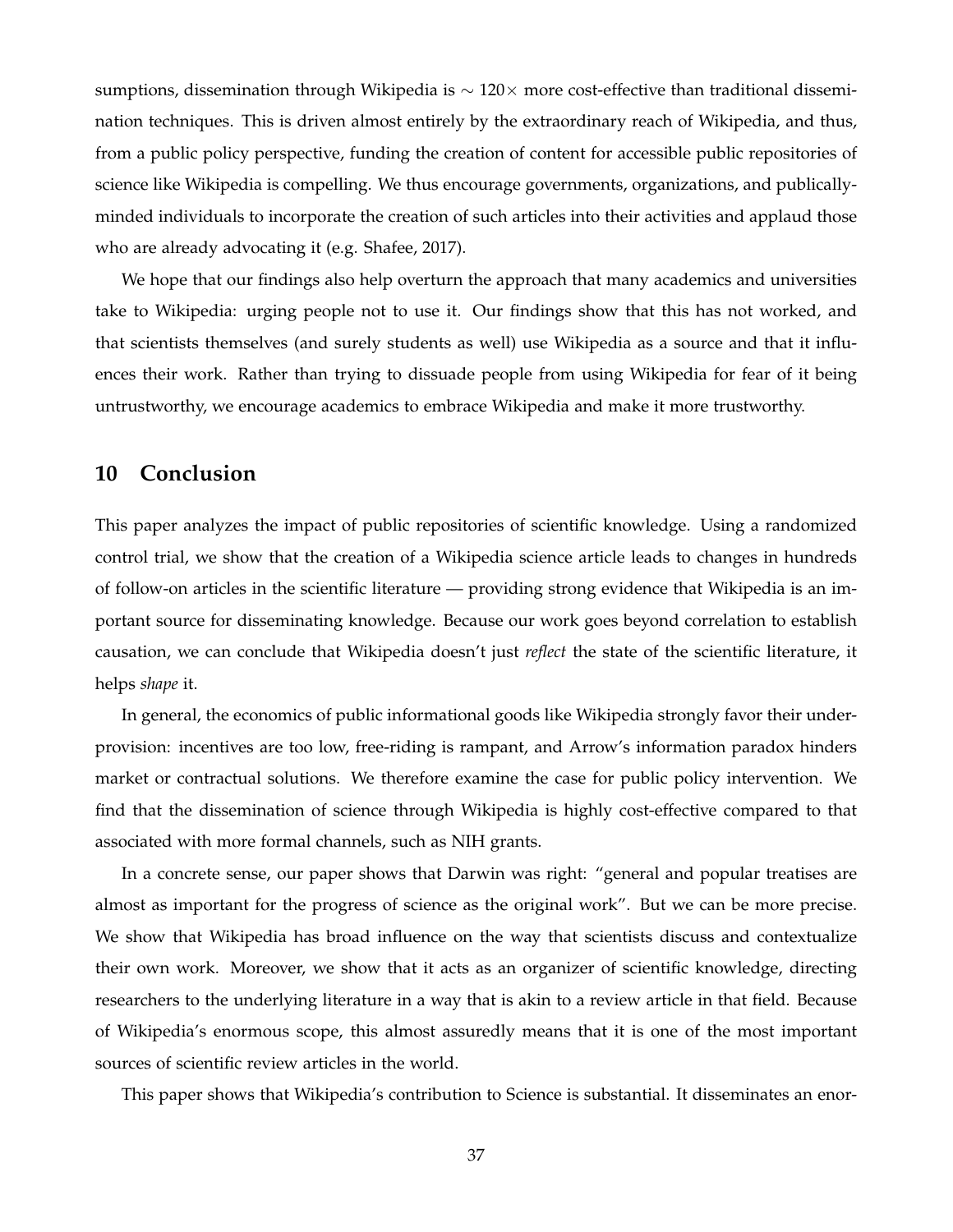mous amount of scientific knowledge, and scientists rely on it for their research. It is our hope that, by identifying this effect, our research will spur increased investment in the development of public resources, like Wikipedia, to the benefit of scientists and society at large.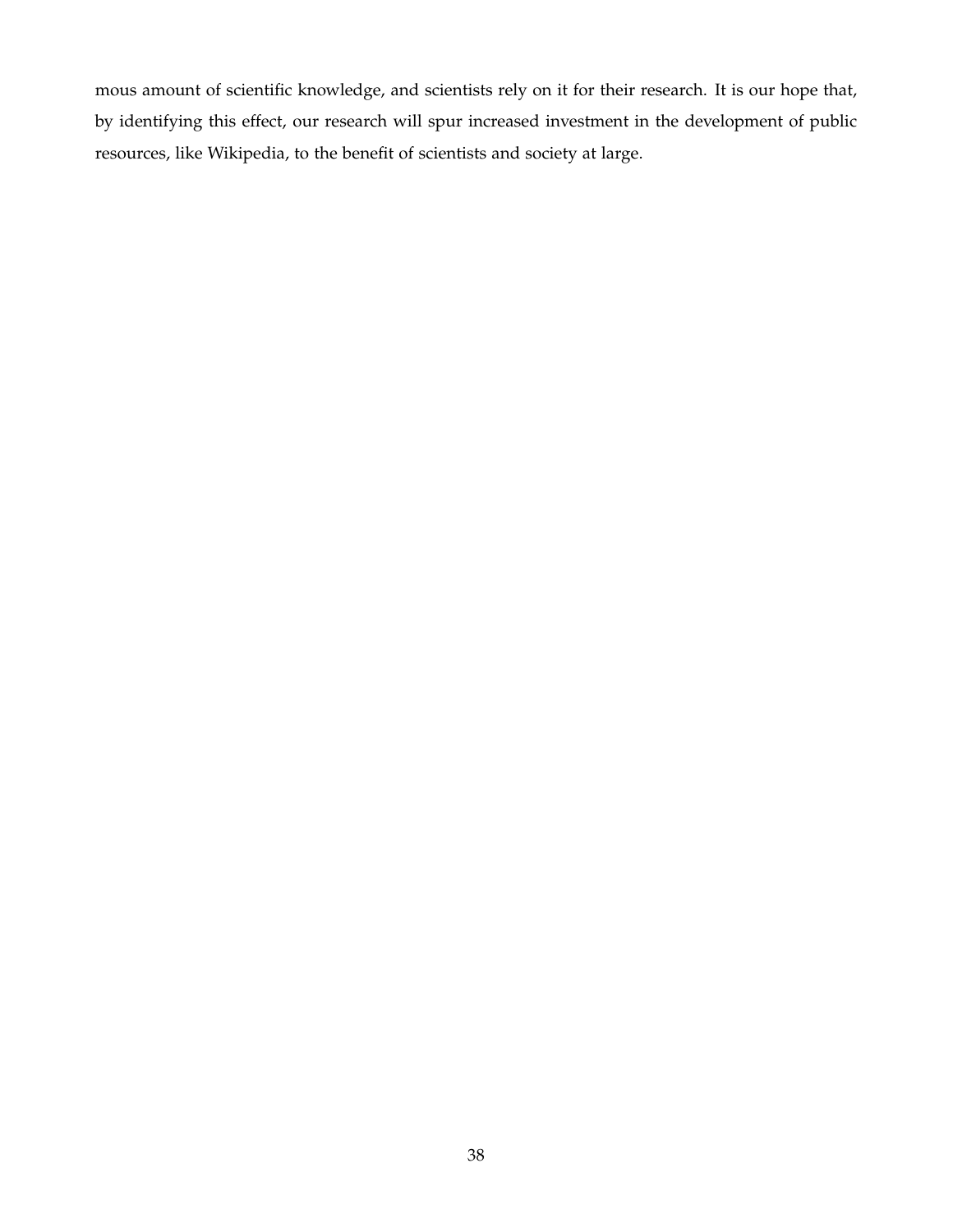### **References**

- Aguiar, Luis and Joel Waldfogel, "Quality Predictability and the Welfare Benefits from New Products: Evidence from the Digitization of Recorded Music," Journal of Political Economy 126, no. 2 (April 2018): 492-524.
- Alexa. 2017. *The top 500 sites on the web.* Available online at <https://www.alexa.com/topsites>. Accessed Aug 22, 2017.
- AOASG (Australian Open Access Strategy Group). 2017. "Open access medical content and the world's largest encyclopedia" online at: [https://aoasg.org.au/2017/09/05/](https://aoasg.org.au/2017/09/05/open-access-medical-content-and-the-worlds-largest-encyclopedia/) [open-access-medical-content-and-the-worlds-largest-encyclopedia/](https://aoasg.org.au/2017/09/05/open-access-medical-content-and-the-worlds-largest-encyclopedia/). Accessed September, 2017.
- Biasi, Barbara and Moser, Petra, Effects of Copyrights on Science: Evidence from the WWII Book Republication Program (February 28, 2017). Available at SSRN: https://ssrn.com/abstract=2542879 or <http://dx.doi.org/10.2139/ssrn.2542879>
- Cameron, Colin and Douglas Miller. 2014. Robust Inferences for Dyadic Data. *Presentation at the Winter North American Meetings of the Econometrics Society*, Boston, Jan 5, 2015.
- Cochrane Library. Undated. "Cochrane Database of Systematic Reviews: 2017 Journal Impact Factor and Usage Report." Available online at [https://community.cochrane.org/sites/default/](https://community.cochrane.org/sites/default/files/uploads/inline-files/CDSR - 2017 Journal Impact Factor and Usage report.pdf) [files/uploads/inline-files/CDSR-2017JournalImpactFactorandUsagereport.pdf](https://community.cochrane.org/sites/default/files/uploads/inline-files/CDSR - 2017 Journal Impact Factor and Usage report.pdf).
- Cohen, Noam. 2014. "Wikipedia vs. the Small Screen." *New York Times*: Feb 9, 2014. Available online at: [https://www.nytimes.com/2014/02/10/technology/wikipedia-vs-the-small-screen.](https://www.nytimes.com/2014/02/10/technology/wikipedia-vs-the-small-screen.html?_r=0) [html?\\_r=0](https://www.nytimes.com/2014/02/10/technology/wikipedia-vs-the-small-screen.html?_r=0).
- Clarivate Analytics. 2017. *Web of Science*. Online at <http://www.webofknowledge.com>. Accessed at various times in 2017.
- D&B Hoovers. 2017. *Addgene Inc. Revenue and Financial Data*. Online at [http://www.hoovers.com/](http://www.hoovers.com/company-information/cs/revenue-financial.addgene_inc.b801fd5c8243ca53.html) [company-information/cs/revenue-financial.addgene\\_inc.b801fd5c8243ca53.html](http://www.hoovers.com/company-information/cs/revenue-financial.addgene_inc.b801fd5c8243ca53.html).
- Dolado, J.J., Felgueroso, F. and Almunia, M. SERIEs (2012) 3: 367. [https://doi.org/10.1007/](https://doi.org/10.1007/s13209-011-0065-4) [s13209-011-0065-4](https://doi.org/10.1007/s13209-011-0065-4).
- Elsevier. Various Years. *ConSyn database.* Accessed from 2012-2017.
- Elsevier. 2019. Fast Publication data pages. Available online at urlhttps://www.elsevier.com/physical-sciences-and-engineering/chemistry/journals/fastpublication-in-physical-and-theoretical-chemistry, urlhttps://www.elsevier.com/physicalsciences-and-engineering/chemistry/journals/fast-publication-in-organic-and-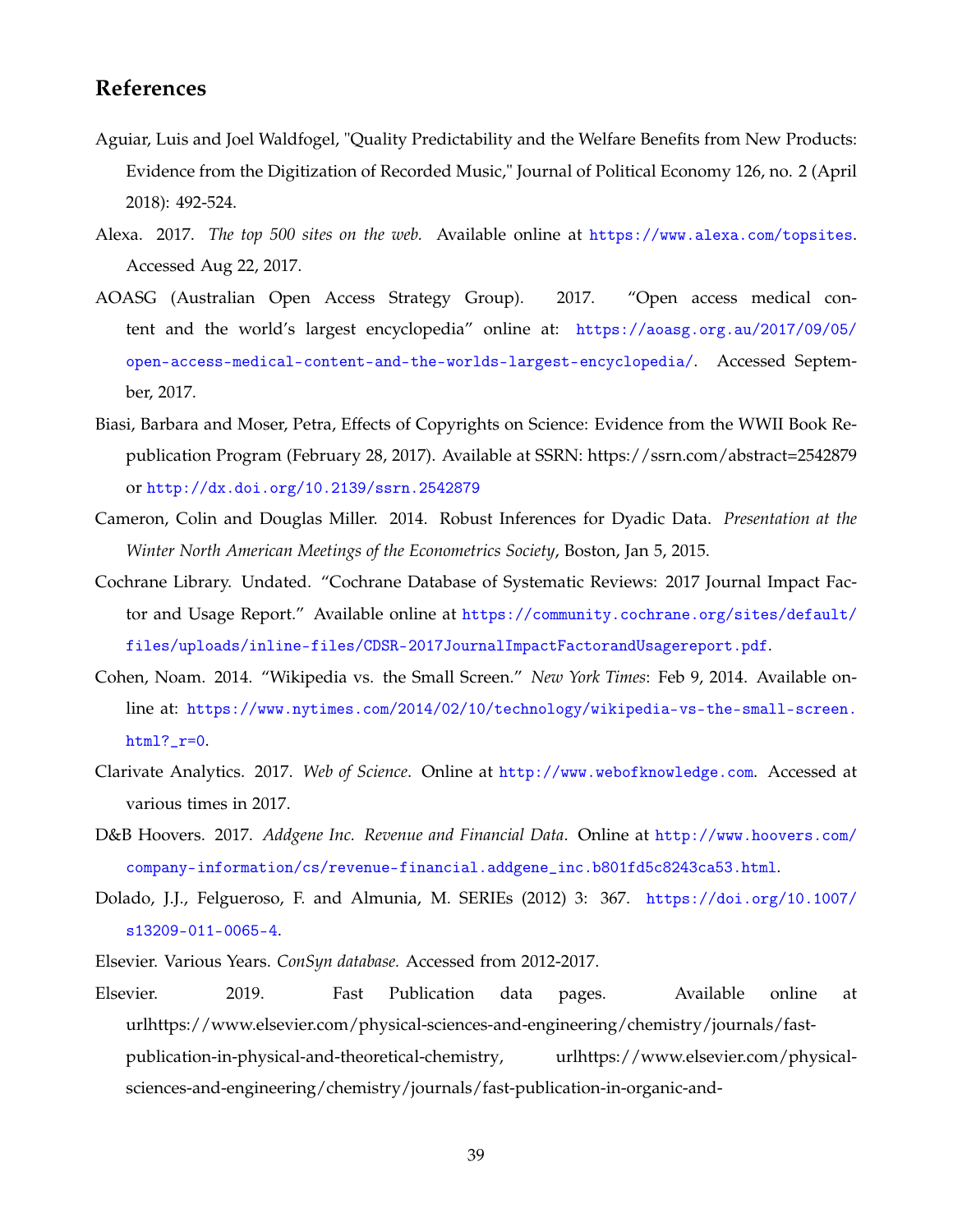inorganic-chemistry,  $u$ rlhttps://www.elsevier.com/physical-sciences-andengineering/chemistry/journals/fast-publication-in-analytical-chemistry. Accessed January 2019.

- Furman, Jeffrey, and Scott Stern. 2011. "Climbing Atop the Shoulders of Giants: The Impact of Institutions on Cumulative Knowledge Production" *American Economic Review* 101(5): 1933-1963
- Gallus, Jana. Forthcoming. [Fostering public good contributions with symbolic awards: A large-scale](http://pubsonline.informs.org/doi/abs/10.1287/mnsc.2016.2540) [natural field experiment at Wikipedia.](http://pubsonline.informs.org/doi/abs/10.1287/mnsc.2016.2540) *Management Science*.

Giles, Jim. 2005. "Internet encyclopedias go head to head" *Nature*, vol 438, pp 900-901.

- Greenstein, Shane, and Feng Zhu. "Is Wikipedia Biased?" American Economic Review: Papers and Proceedings 102, no. 3 (May 2012): 343–348.
- Hughes, Benjamin, Indra Joshi, Hugh Lemonde, and Jonathan Wareham. 2009. "Junior physician's use of Web 2.0 for information seeking and medical education: A qualitative study" *International Journal of Medical Informatics*, Vol 78, Issue 10, October, pp 645-655.
- Jemileniak, Dariusz, Gwinyai Masukume, and Maciej Wilamowski. 2019. "The Most Influential Medical Journals According to Wikipedia: Quantitative Analysis." Journal of Medical Internet Research, vol 21, issue 1, p1.
- Jones, Benjamin F. 2011. "The knowledge trap: human capital and development reconsidered." NBER Working paper 14138.
- Lightman, Bernard. 2007. *Victorian Popularizers of Science: Designing Nature for New Audiences*. University of Chicago Press.
- Liu, Ling and M. Tamer Ozsu. 2019. *Encyclopedia of Database Systems*. Springer. Available online at <https://link.springer.com/referencework/10.1007/978-1-4614-8265-9>
- MIT. 2017. "Citing Electronic Sources" in *Academic Integrity at MIT: A Handbook for Students*. Available online at https://integrity.mit.edu/handbook/citing-your-sources/citing-electronic-sources.
- MMRRC Mutant Mouse Resource & Research Centers. 2017. Official website, available at https://www.mmrrc.org/.
- Morgan, Diana. 1990. *American Type Culture Collection Seeks To Expand Research Effort*. The Scientist magazine, available online at [http://www.the-scientist.com/?articles.view/articleNo/](http://www.the-scientist.com/?articles.view/articleNo/11292/title/American-Type-Culture-Collection-Seeks-To-Expand-Research-Effort/) [11292/title/American-Type-Culture-Collection-Seeks-To-Expand-Research-Effort/](http://www.the-scientist.com/?articles.view/articleNo/11292/title/American-Type-Culture-Collection-Seeks-To-Expand-Research-Effort/).
- NCGRP National Center for Genetic Resources Preservation. 2005. *Annual Report*. United States Department of Agriculture.
- NIH National Institutes of Health. 2017. National Human Genome Research Institute Official Website. Available online at <https://www.genome.gov/10001772/>.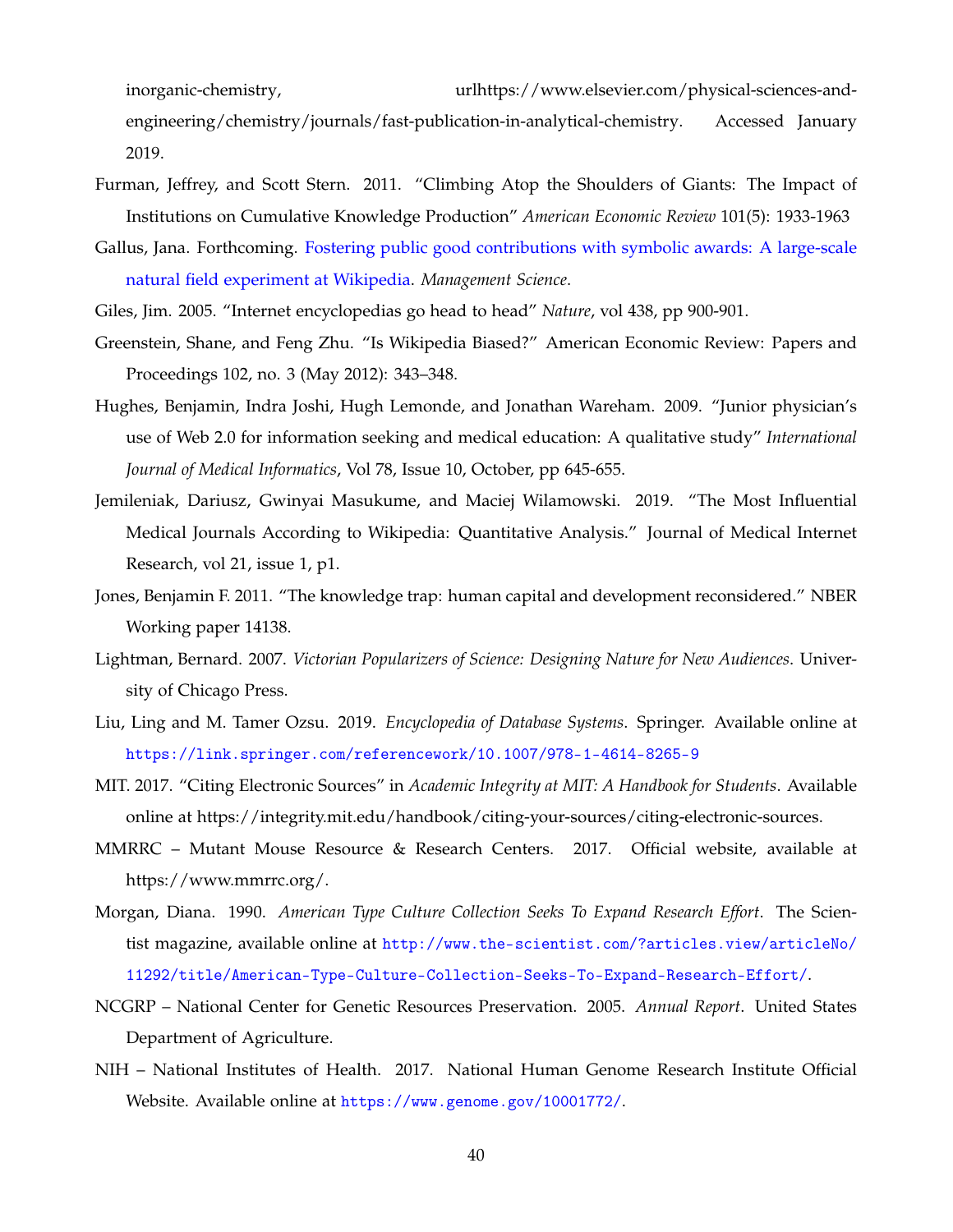NYT. 1979. "Effects of the '78 Newspaper Strike on Sales and Ads." *New York Times*, Feb 5, 1979.

- Phillips, D.P., Kanter, E.J., Bednarczyk, B. and Tastad, P.L. 1991. "Importance of the lay press in the transmission of medical knowledge to the scientific community." *The New England Journal of Medicine*, 325(16), pp.1180-1183.
- Princeton University. 2017. "When to Cite Sources" in *Academic Integrity at Princeton*. Available online at https://www.princeton.edu/pr/pub/integrity/pages/cite/.
- Radford, Tim. 2008. *The book that changed the world.* The Guardian newspaper, Feb 8 2008. Available at <https://www.theguardian.com/science/2008/feb/09/darwin.bestseller>.
- Reller, Tom. 2016. "Elsevier publishing a look at the numbers, and more." Online at urlhttps://www.elsevier.com/connect/elsevier-publishing-a-look-at-the-numbers-and-more, accessed Jan 2019.
- Shafee, Thomas. 2017. "Wikipedia-integrated publishing: A comparison of two successful models", working paper.
- Shafee, Thomas, Daniel Mietchen, and Andrew I. Su. 2017. "Academics can help shape Wikipedia" *Science*, Vol 357, Issue 6351, pp. 557-558.
- Shafee, Thomas, Gwinyai Masukume, Lisa Kipersztok, Diptanshu Das, Mikael Haggstrom, and James Heilman. 2016. "Evolution of Wikipedia's medical content: past, present and future" *Journal of Epidemiology & Community Health*, Published Online First: 28 August 2017. doi: 10.1136/jech-2016-208601.
- Shahmirzadi, Omid, Adam Lugowski and Kenneth Younge. 2018. "Text Similarity in Vector Space Models: A Comparative Study." arXiv working paper. Available at [https://arxiv.org/abs/](https://arxiv.org/abs/1810.00664v1) [1810.00664v1](https://arxiv.org/abs/1810.00664v1)
- Zalta, Edward. 2019. *Stanford Encyclopedia of Philosophy*. Available at <https://plato.stanford.edu>
- Times Higher Education. 2011. "Citation averages, 2000-2010, by fields and years" *Times Higher Education*, March 31, 2011, available online at [https://www.timeshighereducation.com/news/](https://www.timeshighereducation.com/news/citation-averages-2000-2010-by-fields-and-years/415643.article) [citation-averages-2000-2010-by-fields-and-years/415643.article](https://www.timeshighereducation.com/news/citation-averages-2000-2010-by-fields-and-years/415643.article).
- Turney, P.D. and Pantel, P. 2010. "From frequency to meaning: Vector space models of semantics." *Journal of Artificial Intelligence Research*, 37, pp.141-188.
- U.S. Bureau of Labor Statistics. 2016. "Occupational Outlook Handbook." Online at [https://www.](https://www.bls.gov/ooh/) [bls.gov/ooh/](https://www.bls.gov/ooh/).
- U.S. Department of Health & Human Services. 2017. "NIH Research Portfolio Online Reporting Tools." Online at urlhttps://report.nih.gov/fundingfacts/fundingfacts.aspx.
- Van Noorden, Richard. 2014. "Global scientific output doubles every nine years."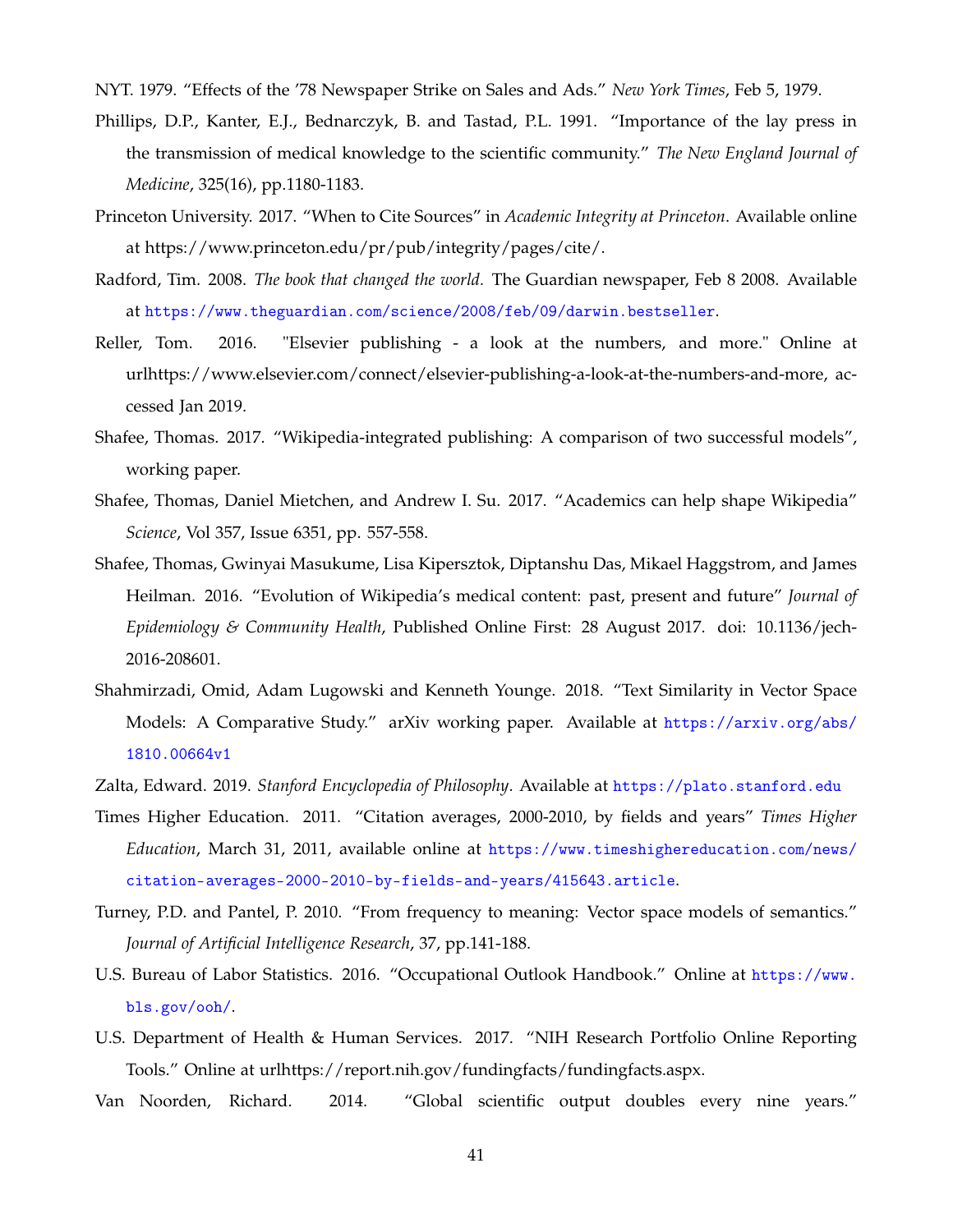*Nature News Blog*, May 7 2014, available at [http://blogs.nature.com/news/2014/05/](http://blogs.nature.com/news/2014/05/global-scientific-output-doubles-every-nine-years.html) [global-scientific-output-doubles-every-nine-years.html](http://blogs.nature.com/news/2014/05/global-scientific-output-doubles-every-nine-years.html).

- Waldfogel, Joel. 2017. "The Random Long Tail and the Golden Age of Television," Innovation Policy and the Economy 17: 1-25. https://doi.org/10.1086/688842
- Wass, Joe. 2019. "Where do DOI clicks come from." CrossRef.org blog, available online at [https:](https://www.crossref.org/blog/where-do-doi-clicks-come-from/) [//www.crossref.org/blog/where-do-doi-clicks-come-from/](https://www.crossref.org/blog/where-do-doi-clicks-come-from/)
- Wikipedia. Various Years. Full edit history. [https://en.wikipedia.org/wiki/Wikipedia:Database\\_](https://en.wikipedia.org/wiki/Wikipedia:Database_download) [download](https://en.wikipedia.org/wiki/Wikipedia:Database_download).
- Wikipedia. 2019. "Web of Science." Accessed Feb 15, 2019. Available online at [https://en.](https://en.wikipedia.org/wiki/Web_of_Science) [wikipedia.org/wiki/Web\\_of\\_Science](https://en.wikipedia.org/wiki/Web_of_Science).
- Wuchty, Stefan, Benjamin Jones, and Brian Uzzi. 2007. *The Increasing Dominance of Teams in Production of Knowledge.* Science 316, 1036 DOI: 10.1126/science.1136099.
- Younge, Kenneth A. and Kuhn, Jeffrey M. 2016. "Patent-to-Patent Similarity: A Vector Space Model." Working Paper. DOI: 10.2139/ssrn.2709238.
- Zachte, Erik. 2018. "Pageviews per capital to any Wikipedia in September 2018." Available online at <https://stats.wikimedia.org/wikimedia/animations/wivivi/wivivi.html>, accessed March 24, 2019.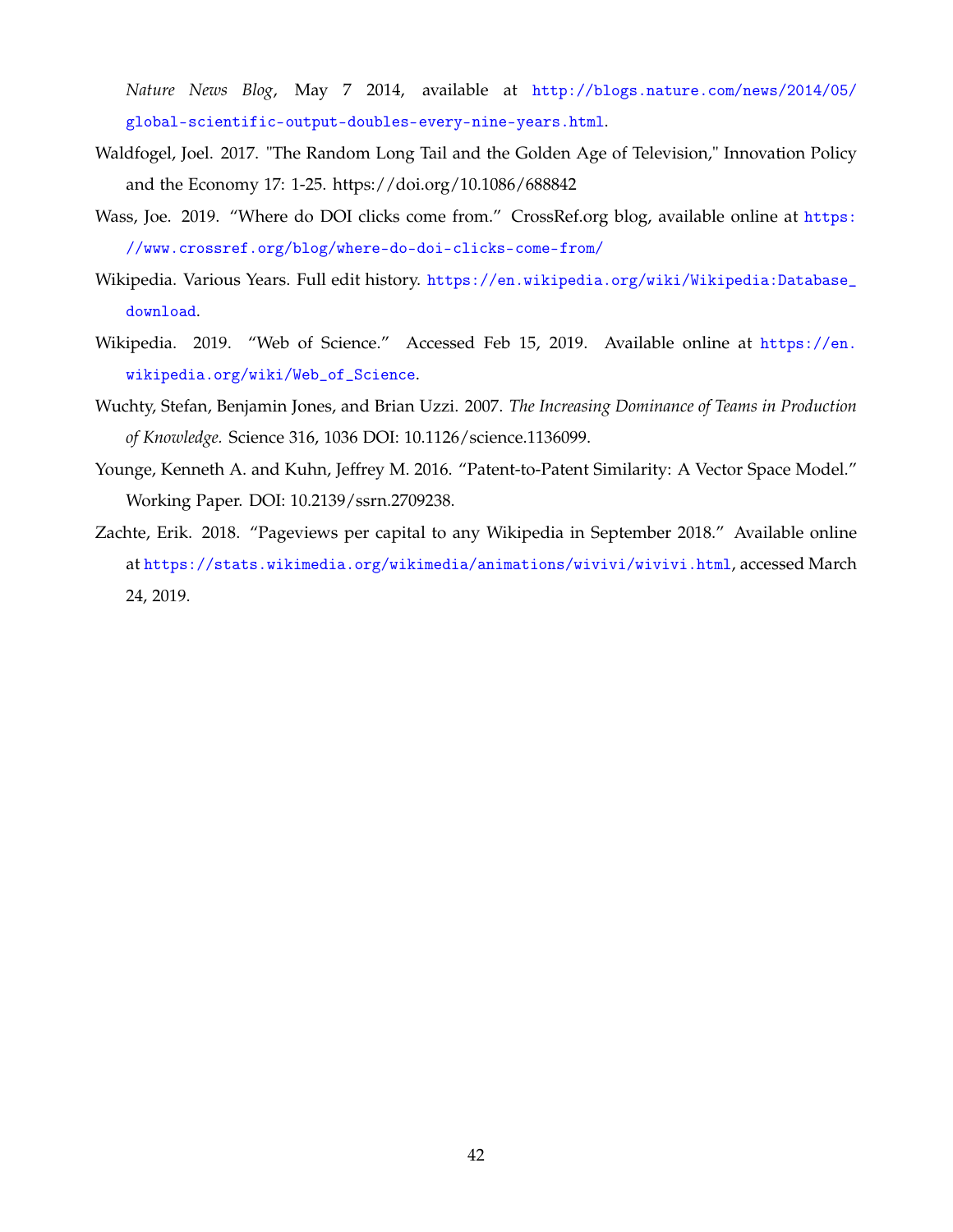### <span id="page-43-0"></span>**A Econometrics Article Experiment**

The Econometrics wave of the experiment was run in November 2015, with 45 articles randomized into treatment and control. Some examples of topics covered included: Two-Step M-Estimators, Smoothed Maximum Score estimation, and Truncated Normal Hurdle Model.

We stratified the 45 articles by article-author, and then did complete randomization within those, yielding 50% (to the nearest integer) in treatment and 50% in control. To ensure that randomization produced covariate balance, we compared the following characteristics of the treatment and control

groups:

• words in the article •  $\bullet$  # links in the article •  $\bullet$  # academic reference

 $•#$  academic references cited in the article

•# non-academic references cited in the article The following tests show the balance using both a t-test (comparing differences in means) and a

<span id="page-43-1"></span>Kolmogorov-Smirnov test (comparing for differences in distribution):

|                     | Treatment      | Control | T-test    | KS-test   |
|---------------------|----------------|---------|-----------|-----------|
|                     | mean)          | (mean)  | (p-value) | (p-value) |
| # words             | <sup>139</sup> | 452     | J.64      | 1.96      |
| # links             |                | .U.6    |           | ነ ዓ7      |
| # academic refs     |                |         | J.56      | 1 QQ      |
| # non-academic refs |                |         | ).50      | 1 95      |

Table A.1: Covariate Balance for Econometrics Sample

As Table [A.1](#page-43-1) shows, the covariate balance is excellent.

Unfortunately, the econometrics articles received only ∼100 views per month, less than 3% of those received by the Chemistry articles. With so few views, only a tiny fraction of the authors of econometrics articles in the scientific literature could have viewed them, and thus we would expect our experiment to be underpowered. This will also magnify the difference between the intent-to-treat and treatment-on-the-treated estimators, since so few of the authors of the "treatment" articles would have viewed the Wikipedia articles. Thus our estimates should also be closer to zero. This is indeed what we see, although interestingly we still observe statistically significant effects.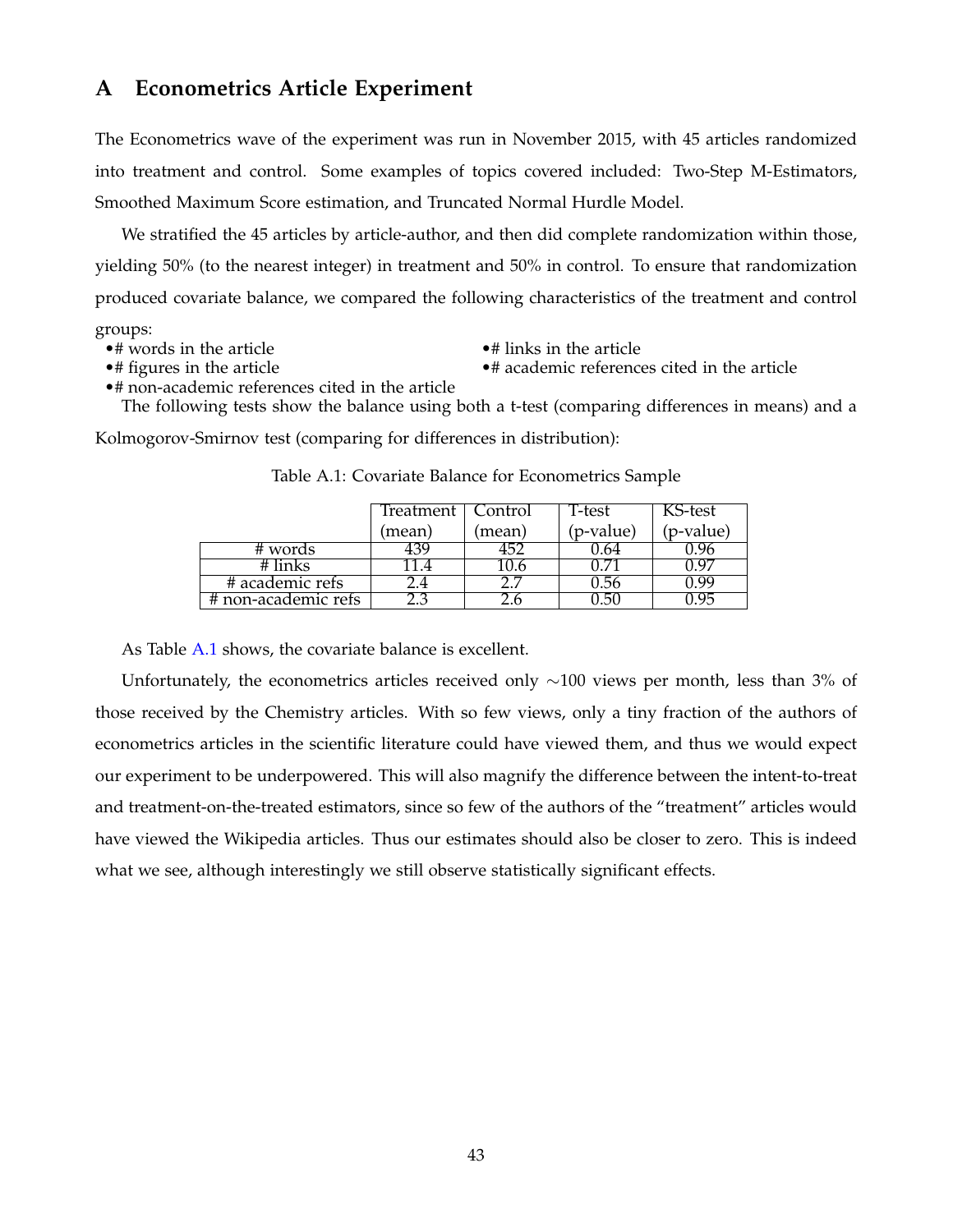|                                                    | Similarity                          | Similarity   | Similarity   | Similarity   |
|----------------------------------------------------|-------------------------------------|--------------|--------------|--------------|
|                                                    | (OLS)                               | $(q=25%)$    | $(q=50\%)$   | $(q=75%)$    |
| Intercept                                          | $2.6735***$                         | $1.3089***$  | $2.0404***$  | $3.2068***$  |
|                                                    | (0.1163)                            | (0.0811)     | (0.1168)     | (0.1661)     |
| Treated                                            | 0.0895                              | 0.0369       | 0.0830       | 0.1474       |
|                                                    | (0.1620)                            | (0.1111)     | (0.1564)     | (0.2214)     |
| After                                              | $-0.1051**$                         | $-0.0404***$ | $-0.0299***$ | $-0.0558***$ |
|                                                    | (0.0557)                            | (0.0094)     | (0.0082)     | (0.0179)     |
| Treated x After                                    | $0.0221***$                         | $0.0259**$   | 0.0146       | 0.0199       |
|                                                    | (0.0084)                            | (0.0149)     | (0.0195)     | (0.0280)     |
| N<br>$R^2$<br>Adjusted $R^2$<br><b>F</b> Statistic | 149588<br>0.0009<br>0.0008<br>43.33 | 149588       | 149588       | 149588       |

Table A.2: Experimental Results - Econometrics

*Note*: Standard errors for OLS are dyadically clustered (Cameron and Miller, 2014) and for quantile regressions are bootstrapped. Significance: \**p* < 0.1; \*\**p* < 0.05; \*\*\**p* < 0.01



Figure A.1: Treatment Effect Estimates for Econometrics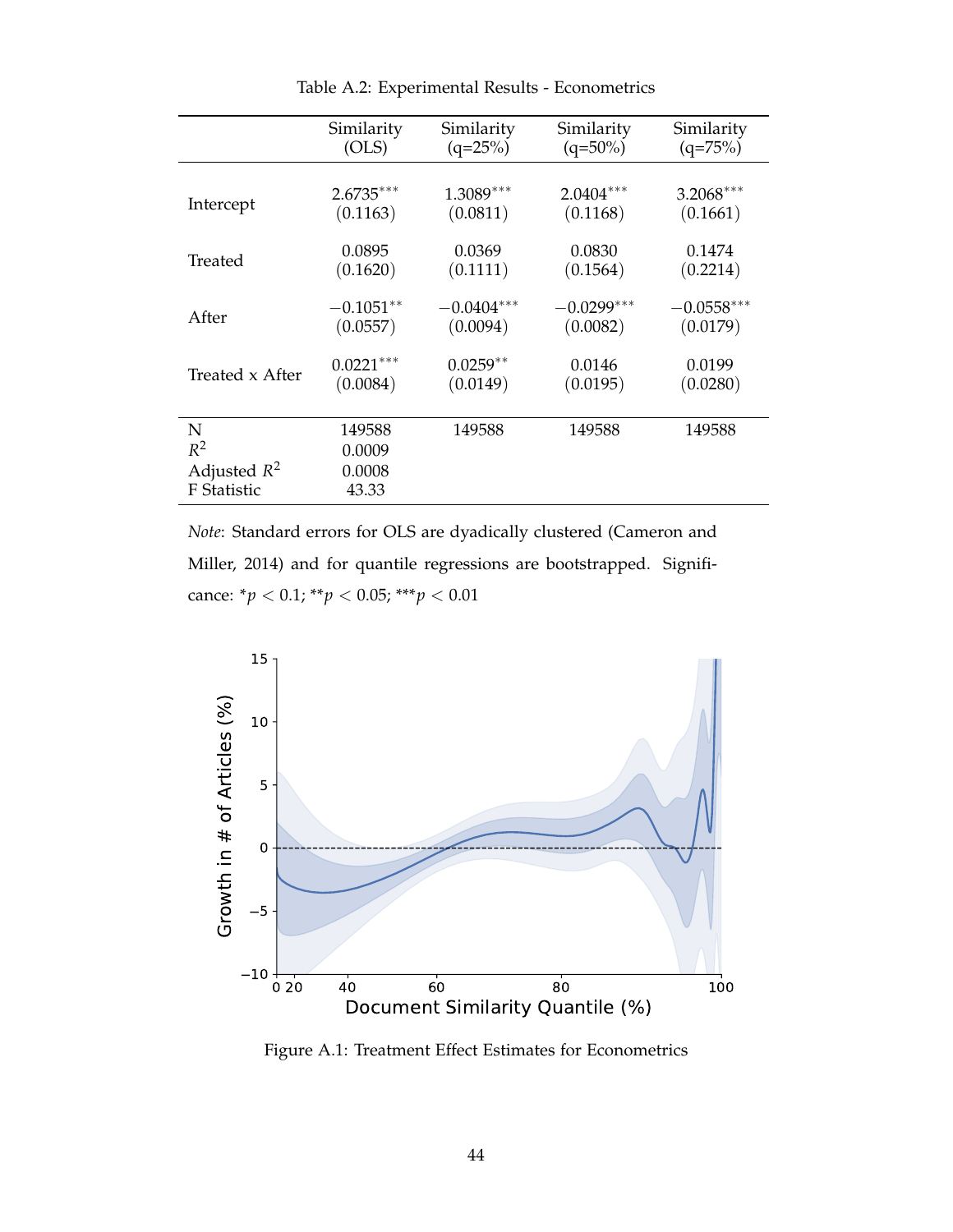### <span id="page-45-0"></span>**B Word Frequency Approach to the Observational Chemistry Analysis**

Instead of analyzing our Chemistry data at the document level, we could look for frequency changes at the word level. This section describes these results.

### **B.1 Word Frequency**

The main object of interest in the text data is the evolution of the usage frequency of various words. In particular, since we seek to uncover the relationship between Wikipedia and the scientific literature, we analyze the parallel evolution of these frequencies in the respective corpora.

In order to make the frequency series arising from these two corpora comparable, we focus on contemporaneous activity. That is, on the scientific literature side, we make the natural choice of looking at the stream of published articles, and for the Wikipedia side, we consider the stream of new words entering the encyclopedia through edits, rather than the state of the text at a particular point in time.<sup>[26](#page-45-1)</sup> Figure [A.2](#page-46-0) shows schematically the hypothesized effect that a Wikipedia article could have on shaping the scientific literature.<sup>[27](#page-45-2)</sup> Not pictured, but also important, would be effects that reverse the causality or come from common causes (such as development in science).

Let  $f_{i,t}^{wiki}$  and  $f_{i,t}^{sci}$  denote the relative log frequencies for word (token) *i* at time *t* in the Wikipedia and science corpora. $28$  Throughout the analysis, we use relative word frequency to denote the absolute frequency of the word divided by the total frequency in the entire Wikipedia corpus in that period.

Further, for *k*∈{*wiki*,*sci*}, define adjacent frequency differences as

$$
\Delta f_{i,t}^k = f_{i,t}^k - f_{i,t-1}^k
$$

Similarly, let the indicator  $I(f_{i,t}^k > 0)$  denote whether token *i* appears in corpus *k* at time *t*.

<span id="page-45-1"></span>We focus on a simple model of word frequencies, where Wikipedia increases total usage of the

 $^{26}$ Note that this means that the cumulative added word counts will not always exactly reflect the current size of an article as words can be deleted as part of editing, but this more accurately tracks activity in all its forms.

<span id="page-45-2"></span> $27$ The frequency of terms in science is assumed to be growing because Wikipedia articles are often written about emerging areas.

<span id="page-45-3"></span> $^{28}$ Henceforth we will often use this term, from the natural language processing field, to refer to the term we are searching for.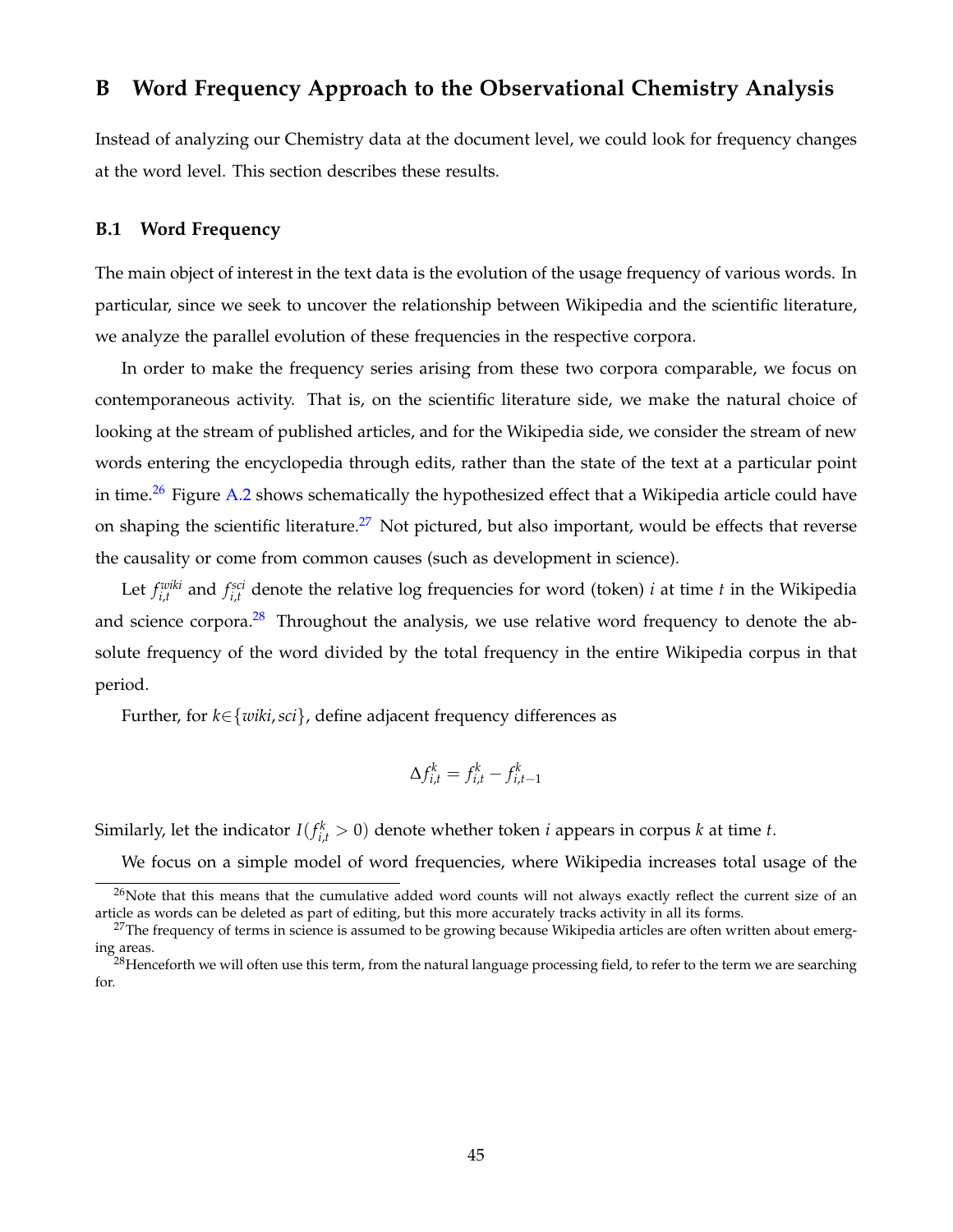<span id="page-46-0"></span>

Figure A.2: Schematic of the how Wikipedia might shape science

word above what would be seen absent it.<sup>[29](#page-46-1)</sup> Here word frequencies follow the difference equation

<span id="page-46-2"></span>
$$
f_{i,t+1}^{sci} = f_{i,t}^{sci} + \alpha(\overline{f}_i^{sci} - f_{i,t}^{sci}) + \beta f_{i,t}^{wik}
$$
\n
$$
\tag{1}
$$

where  $\overline{f}^{sci}_{i}$ <sup>oct</sup> is the frequency of that token at its "natural potential," that is, the prevalence that it would achieve over the long-run (absent Wikipedia).

Differencing the specification given in Equation [1,](#page-46-2) we find

$$
\Delta f_{i,t+1}^{sci} = (1 - \alpha) \Delta f_{i,t}^{sci} + \beta \Delta f_{i,t}^{wik}
$$

Thus our prime objects of interest in a regression model will be the pure slope persistence of science word frequencies 1 − *α* and the effect of Wikipedia occurrence *β*.

Motivated by the above model, we perform a number of regression analyses on the word frequency time series, both in levels and in first differences. In addition, we control for levels when looking at first differences to allow for potential deviations from this simple model in how the word diffusion and adoption process works.

<span id="page-46-1"></span> $^{29}$ One could also imagine more complicated models where Wikipedia just accelerates progress towards the long-term steady-state. Reliably distinguishing such models would likely take longer observational data (to verify the reaching of the equilibria) and thus we do not consider them here.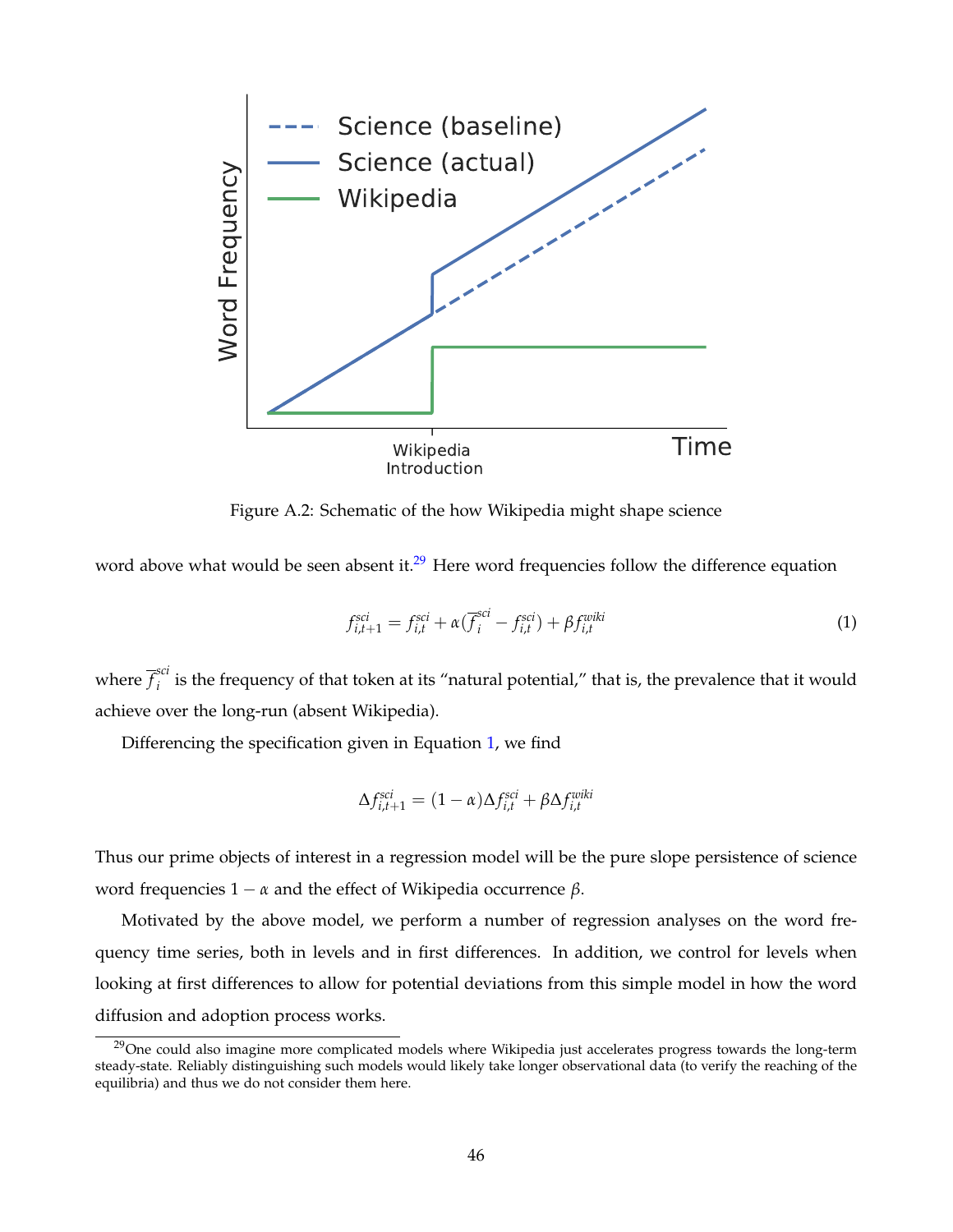#### **B.2 Results**

We find strong support for linkages between the evolution of word frequencies in Wikipedia and the scientific literature. We focus on the field of chemistry so as to make these results relatable to the observational and experimental analyses at the document level. Using the notation from above, we estimate the following equation

$$
f_{i,t+1}^{sci} \sim f_{i,t}^{sci} + f_{i,t}^{wik}
$$

<span id="page-47-0"></span>As Table [A.3](#page-47-0) shows, in levels, that a 100% increase in Wikipedia frequency is associated with a  $2^{0.0797} - 1 \approx 5.7\%$  increase in science frequency.

|                             | Log Science Frequency $(t+1)$ |
|-----------------------------|-------------------------------|
| Intercept                   | $-0.3958***$<br>(0.0074)      |
| Log Wikipedia Frequency (t) | $0.0797***$<br>(0.0007)       |
| Log Science Frequency (t)   | $0.8949***$<br>(0.0006)       |
| N                           | 587715                        |
| $R^2$                       | 0.8812                        |
| Adjusted $R^2$              | 0.8812                        |
| F Statistic                 | 2179164                       |
| Note:                       | 0.1; ** $p < 0.05$ ; *** $p$  |

Table A.3: Levels on levels regression of science on Wikipedia

A more nuanced analysis recognizes that word frequencies often follow adoption curve-like dynamics. Hence the importance of Wikipedia may not be so much on the particular level but on the rate at which new ideas are spread, as proxied by their word usage. We thus estimate the following equation.<sup>[30](#page-47-1)</sup>

$$
\Delta f_{i,t+1}^{sci} \sim \Delta f_{i,t}^{sci} + f_{i,t}^{sci} + f_{i,t}^{wik}
$$

Of particular interest is the coefficient on the Wikipedia frequency level. Table [A.4](#page-48-0) summarizes the regression results. Here we can see that a 100% increase in Wikipedia frequency is associated with a  $2^{0.0462} - 1 \approx 3.3\%$  increase in the growth rate of the science frequency (recall that all frequencies are in logs).

<span id="page-47-1"></span>Since all regressions in log frequencies must condition on positivity, they only pick up the inten-

 $30$ Importantly, although it has an intuitive appeal, this equation is NOT unbiased because any idiosyncratic error associated with  $f_{i,t}^{sci}$  is present on both sides of the regression, and thus will induce some correlation. However, because of the signs of the terms, this correlation works *against* us observing an effect.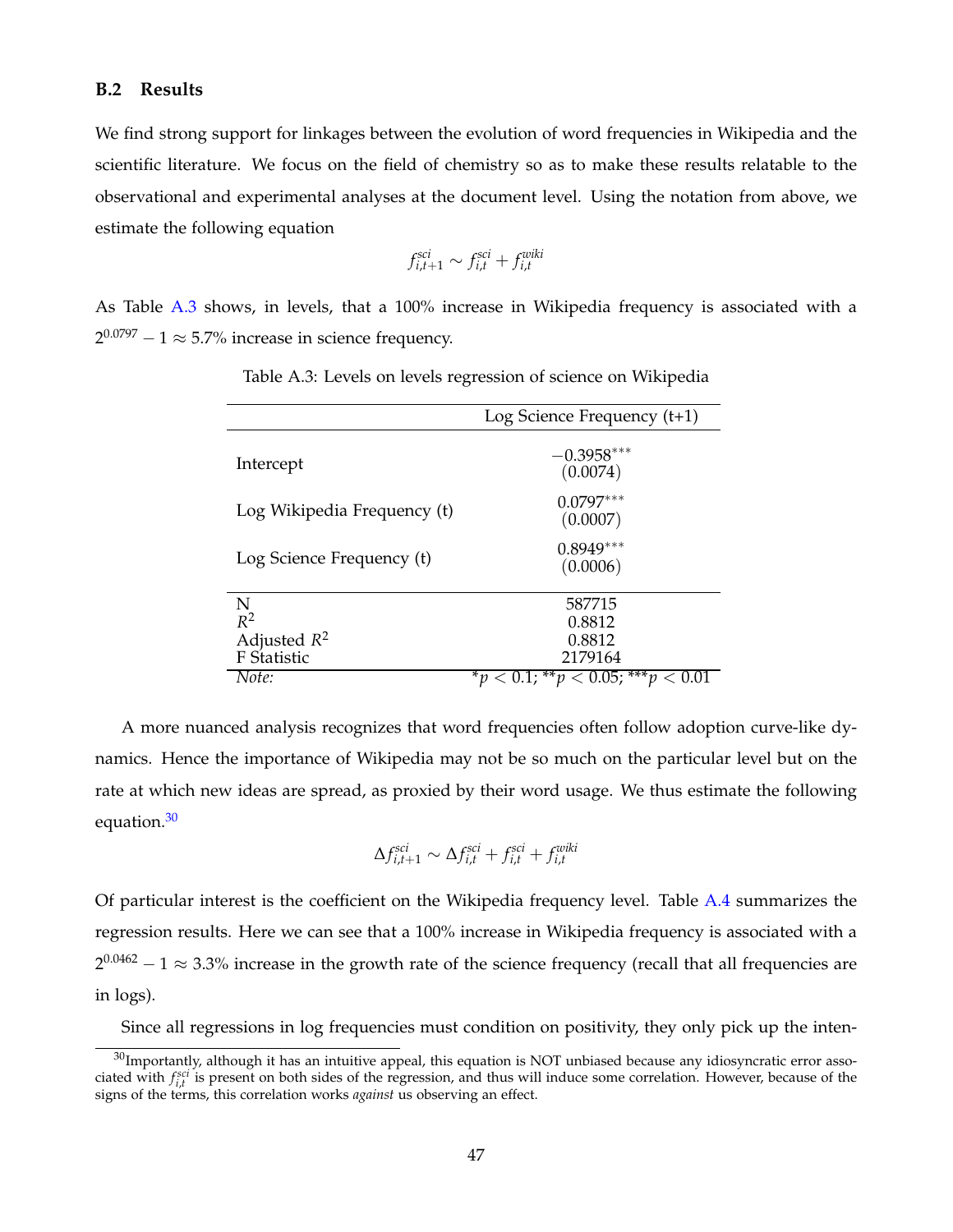|                                    | $\Delta$ Log Science Frequency (t+1)    |
|------------------------------------|-----------------------------------------|
| Intercept                          | $-0.1629***$<br>(0.0067)                |
| Log Wikipedia Frequency (t)        | $0.0462***$<br>(0.0006)                 |
| Log Science Frequency (t)          | $-0.0558***$<br>(0.0006)                |
| $\Delta$ Log Science Frequency (t) | $-0.4355***$<br>(0.0012)                |
| N                                  | 587715                                  |
| $R^2$                              | 0.2331                                  |
| Adjusted $R^2$                     | 0.2331                                  |
| F Statistic                        | 59535                                   |
| Note:                              | 0.1; ** $p < 0.05$ ; *** $p <$<br>$^*v$ |

<span id="page-48-0"></span>Table A.4: Differences in differences and levels regression of science on Wikipedia

sive margin of usage. To see the extensive margin, we also run a binary regression on frequency positivity, i.e. whether the word was used in the corpora in that time period.

Table A.5: Regression of the existence of tokens in science on Wikipedia

|                               | Science Frequency $> 0$ (t+1)   |  |  |
|-------------------------------|---------------------------------|--|--|
| Intercept                     | $0.1139***$<br>(0.0002)         |  |  |
| Wikipedia Frequency $> 0$ (t) | $0.1865***$<br>(0.0004)         |  |  |
| Science Frequency $> 0$ (t)   | $0.4843***$<br>(0.0003)         |  |  |
| N                             | 7337902                         |  |  |
| $R^2$                         | 0.3198                          |  |  |
| Adjusted $R^2$                | 0.3198                          |  |  |
| F Statistic                   | 1725097                         |  |  |
| Note:                         | $0.1$ ; ** $p < 0.05$ ; *** $p$ |  |  |

Not surprisingly, we see that the presence of words in each corpus is also correlated.